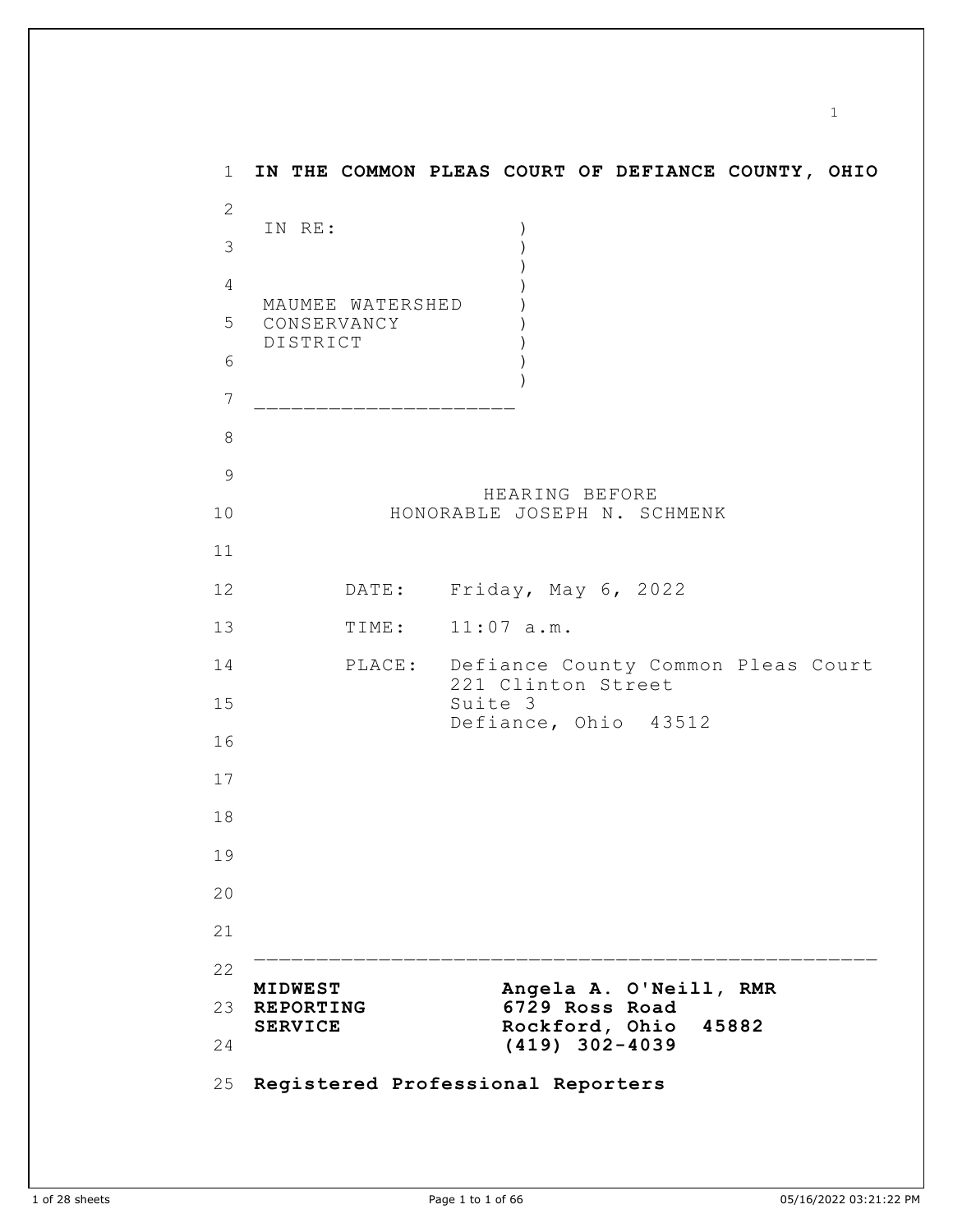|              | 2                                                                                         |                |                                                |   |
|--------------|-------------------------------------------------------------------------------------------|----------------|------------------------------------------------|---|
| 1            | APPEARANCES:                                                                              |                |                                                | 4 |
| 2            | ON THE BENCH:                                                                             | 1              | MS. HAGEMAN: Everyone please rise.             |   |
| 3            |                                                                                           | $\mathbf{2}$   | The Maumee Watershed Conservancy Court is now  |   |
| 4            | Joseph N. Schmenk, Defiance County Judge<br>Linda J. Jennings, Lucas County Judge         | 3              | in session, with the Honorable Judge Joseph    |   |
| 5            | Martin D. Burchfield, Van Wert County Judge                                               | 4              | Schmenk presiding.                             |   |
| 6            | COUNTIES FOR THE MAUMEE WATERSHED CONSERVANCY<br>COURT:                                   | 5              | JUDGE SCHMENK: All right. Thank                |   |
|              |                                                                                           | 6              | you. Be seated. Morning ladies and             |   |
| 7            | Jeffrey L. Reed, Allen County Judge<br>Jonathan P. Starn, Hancock County Judge            | $\overline{7}$ | gentlemen.                                     |   |
| 8            | Amy C. Rosebrook, Henry County Judge<br>Keith Schierloh, Putnam County Judge              | 8              | ALL: Good morning.                             |   |
| 9            | Matthew Reger, Wood County Judge                                                          | 9              | JUDGE SCHMENK: We're here for the              |   |
| 10           | FOR THE DISTRICT:                                                                         | 10             | annual meeting of the Watershed, Maumee        |   |
| 11           | Jim Weaner, Esq.                                                                          | 11             | Watershed Conservancy Court. I'll call to      |   |
| 12           | John Hoopingarner, Esq.<br>Lynn Army, General Manager of the District                     | 12             | order. We are at 11 o'clock, rather than       |   |
| 13           | George Ropp, Director<br>Mark Moats, Director                                             | 13             | previously established 10, because of          |   |
| 14           | Wendy Yunker, Secretary/Treasurer<br>Steve Wilson, Upper & Lower Blanchard River          | 14             | logistical problems, making sure that we could |   |
|              | Project Manager                                                                           | 15             | have enough judges here to constitute a        |   |
| 15           | Derek Dalton, Stantec                                                                     | 16             | quorum.                                        |   |
| 16           | Randy Westrick, Appraiser<br>Dave Kuhn, Feller, Finch & Associates                        | 17             | Would you call the roll, please.               |   |
| 17           | Adam Hoff, Hoff Consulting Service                                                        | 18             | MS. HAGEMAN: Allen?                            |   |
| 18           | Mayor Christina Muryn, City of Findlay                                                    | 19             | JUDGE REED: Here.                              |   |
| 19           | Pat Sadowski, Eastman & Smith<br>Tim Miley, Blanchard River Watershed Sol                 | 20             | MS. HAGEMAN: Auglaize?                         |   |
| 20           | Dave Blatnik, Blanchard River Watershed Sol                                               | 21             | (No response.)                                 |   |
| 21           | Cindy Marra, Resident on Route 68<br>Richard Marra, Resident on Route 68                  | 22             | MS. HAGEMAN: Defiance?                         |   |
|              |                                                                                           | 23             | JUDGE SCHMENK: Here.                           |   |
| 22<br>23     |                                                                                           | 24             | MS. HAGEMAN: Fulton?                           |   |
| 24<br>25     |                                                                                           | 25             | (No response.)                                 |   |
|              |                                                                                           |                |                                                |   |
| 1            | 3<br>INDEX                                                                                |                |                                                | 5 |
| $\mathbf{2}$ |                                                                                           | 1              | MS. HAGEMAN: Hancock?                          |   |
| 3            | PAGE                                                                                      | $\mathbf{2}$   | JUDGE STARN: Here.                             |   |
| 4            | Call to Order<br>4                                                                        | 3              | MS. HAGEMAN: Hardin?                           |   |
| 5            | Roll Call<br>4                                                                            | 4              | (No response.)                                 |   |
|              |                                                                                           | 5              | MS. HAGEMAN: Henry?                            |   |
| 6            | Introductions<br>6                                                                        | 6              | JUDGE ROSEBROOK: Here.                         |   |
| 7            | 7<br>Appointment of New Director to Brd                                                   | $\overline{7}$ | MS. HAGEMAN: Lucas?                            |   |
| 8            | 20<br>Roll Call                                                                           | 8              | JUDGE JENNINGS: Here.                          |   |
| 9            | 21<br>Financial Report-Wendy Yunker                                                       | 9              | MS. HAGEMAN: Mercer?                           |   |
| 10           | 2021 Year in Review-Moats<br>23                                                           | 10             | (No response.)                                 |   |
| 11           | District Operation & Maintenance-Ropp<br>27                                               | 11             | MS. HAGEMAN: Paulding?                         |   |
| 12           | 31<br>Lower Blanchard H2Ohio Proj-Wilson                                                  | 12             | (No response.)                                 |   |
| 13           | Upper Blanchard & Eagle Creek Dry Storage<br>Basin Flood Risk Management Update-Dalton 39 | 13             | MS. HAGEMAN: Putnam?                           |   |
| 14           | Annual Report Approval<br>60                                                              | 14             | JUDGE SCHIERLOH: Here.                         |   |
| 15           | Roll Call<br>60                                                                           | 15             | MS. HAGEMAN: Shelby?                           |   |
| 16           | 65<br>Adjourn Meeting                                                                     | 16             | (No response.)                                 |   |
| 17           |                                                                                           | 17             | MS. HAGEMAN: Van Wert?                         |   |
| 18           |                                                                                           | 18             | JUDGE BURCHFIELD: Here.                        |   |
| 19           |                                                                                           | 19             | MS. HAGEMAN: Williams?                         |   |
| 20           |                                                                                           | 20             | (No response.)                                 |   |
| 21           |                                                                                           | 21             | MS. HAGEMAN: Wood?                             |   |
| 22           |                                                                                           | 22             | JUDGE REGER: Here.                             |   |
| 23           |                                                                                           | 23             | JUDGE SCHMENK: Okay. We have a                 |   |
| 24           |                                                                                           | 24             | quorum. Welcome all, you all. Let's start      |   |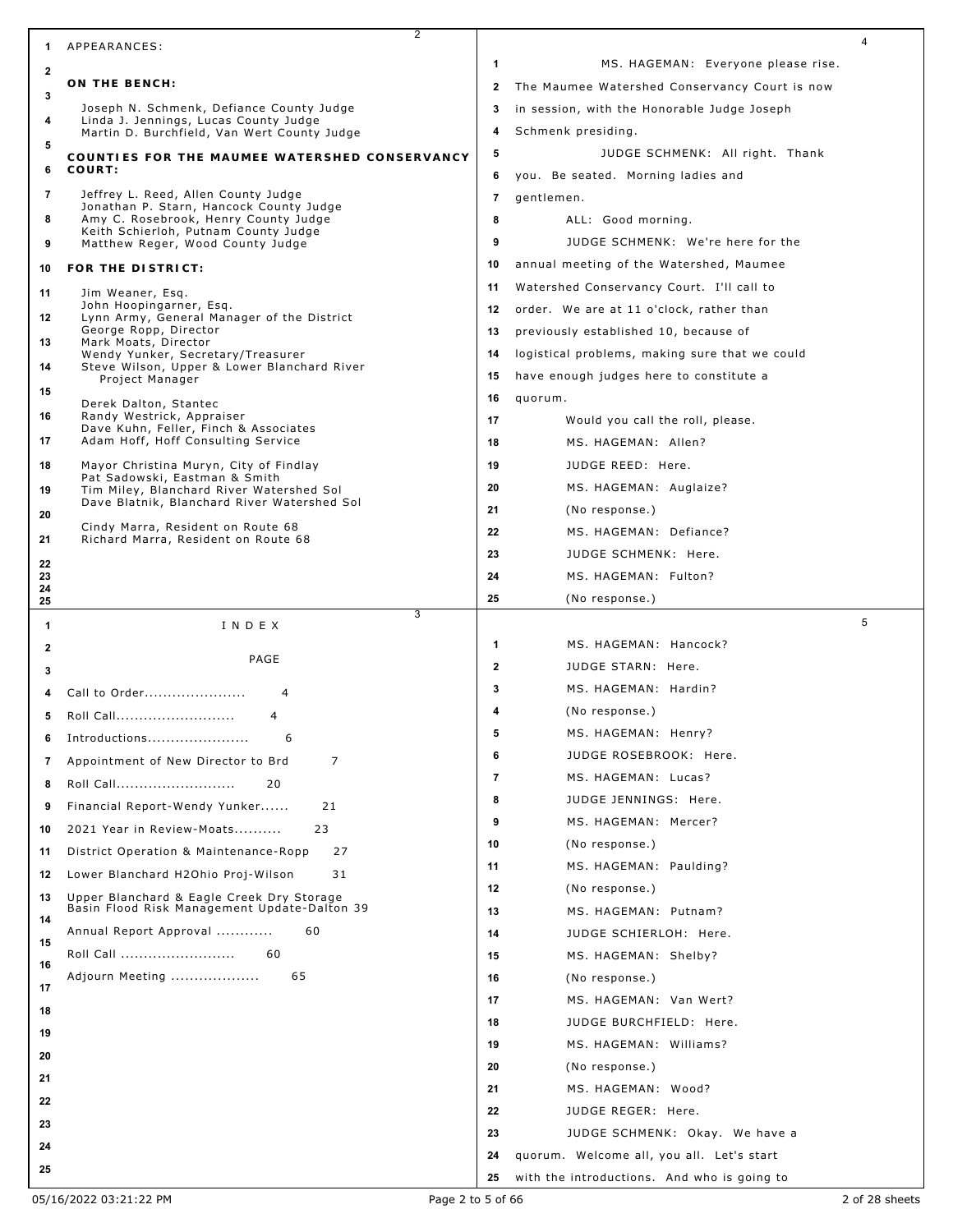|              | 6                                                                               |              | 8                                              |
|--------------|---------------------------------------------------------------------------------|--------------|------------------------------------------------|
| 1            | do that? Lynn, you want to do that?                                             | 1            | issue that --                                  |
| $\mathbf{2}$ | MR. ARMY: Yes, your Honor.                                                      | $\mathbf{2}$ | MR. WEANER: I will, your Honor.                |
| 3            | JUDGE SCHMENK: Clark Lynn Army,                                                 | 3            | May it please the Court. We were informed,     |
| 4            | the General Manager of the District, will take                                  | 4            | after our April meeting, or during our April   |
| 5            | care of introductions of directors and other                                    | 5            | meeting, that Mr. Ricker wanted to renew his   |
| 6            | people.                                                                         | 6            | five-year directorship on the Maumee Watershed |
| 7            | MR. ARMY: I'll do my best, sir.                                                 | 7            | Conservancy District. A couple of days after   |
| 8            | JUDGE SCHMENK: All right.                                                       | 8            | that, Mr. Ricker came down feeling ill, and    |
| 9            | MR. ARMY: Good morning, your                                                    | 9            | subsequently contacted Mr. Army and indicated  |
| 10           | Honors. Right beside me is Wendy Yunker, our                                    | 10           | that he ought to resign from the Board, he     |
| 11           | Secretary/Treasurer; beside her is our                                          | 11           | just didn't feel up to it. And so we received  |
| 12           | Director Mark Moats, Director George Ropp, Jim                                  | 12           | his letter of resignation on May 2nd, and      |
| 13           | Weaner, our legal counsel; Derek with Stantec,                                  | 13           | therefore, I had presented the Court with a    |
| 14           | Steve Wilson, and then we have John                                             | 14           | motion.                                        |
|              |                                                                                 | 15           | This Board, this morning, approved             |
| 15           | Hoopingarner, who is also counsel for Maumee<br>Watershed Conservancy District. |              | a resolution to recommend David Kuhn to be     |
| 16           |                                                                                 | 16           |                                                |
| 17           | And from here, if we could, your                                                | 17           | appointed as interim director of this Maumee   |
| 18           | Honor, if they could just go through the rows                                   | 18           | Watershed Conservancy District. As the Court   |
| 19           | and give their names, would that be okay?                                       | 19           | knows, there needs to be three directors.      |
| 20           | JUDGE SCHMENK: If they're inclined                                              | 20           | Mr. Ricker's appointment would have been up    |
| 21           | to, yes.                                                                        | 21           | October 17th, so the remaining board is        |
| 22           | MR. WESTRICK: Randy Westrick. I'm                                               | 22           | recommending David Kuhn to fill that           |
| 23           | on the Board of Appraisers.                                                     | 23           | placement, up until October 17th. And between  |
| 24           | MR. KUHN: Dave Kuhn. I'm a                                                      | 24           | now and October 17th, we'll come back to the   |
| 25           | District Engineer.                                                              | 25           | Court for further recommendations, whether it  |
|              |                                                                                 |              |                                                |
|              | $\overline{7}$                                                                  |              | 9                                              |
| 1            | MR. HOFF: Adam Hoff of Hoff                                                     | 1            | be Mr. Kuhn or somebody else.                  |
| 2            | Consulting Services.                                                            | $\mathbf{2}$ | So that motion is before the Court,            |
| 3            | MS. MURYN: Christina Muryn, Mayor                                               | 3            | along with a proposed approval of that, and as |
| 4            | of City of Findlay.                                                             | 4            | well an oath of office that I presented to     |
|              | MR. SADOWSKI: Pat Sadowski,                                                     |              | Judge Schmenk.                                 |
| 6            | Eastman & Smith, counsel for the Blanchard                                      | 6            | JUDGE SCHMENK: All right.                      |
| 7            | <b>River Watershed Solutions.</b>                                               | 7            | MR. WEANER: Thank you.                         |
| 8            | MR. MILEY: Tim Miley with                                                       | 8            | JUDGE SCHMENK: As a practical                  |
| 9            | Blanchard River Watershed Solutions.                                            | 9            | matter, the issue that needs to come before    |
| 10           | MR. BLATNIK: Dave Blatnik with                                                  | 10           | the Court is whether or not to make that       |
| 11           | Watershed Solutions.                                                            | 11           | interim appointment. And it would just be      |
| 12           | MS. MARRA: Cindy Marra, resident                                                | 12           | director -- the term of the resigning director |
| 13           | on Route 68.                                                                    | 13           | is up this October?                            |
| 14           | MR. MARRA: Richard Marra also.                                                  | 14           | MR. WEANER: October 17th.                      |
| 15           | JUDGE SCHMENK: All right.                                                       | 15           | JUDGE SCHMENK: October 17th. So                |
| 16           | Welcome. I -- I was informed, as of last                                        | 16           | what they're asking is that we appoint an      |
| 17           | week, you'll notice conspicuous by his absence                                  | 17           | interim director just until October 17th. I    |
| 18           | is Director Satowski and -- or --                                               | 18           | think as a practical matter then the proper    |
| 19           | MR. ARMY: Ricker.                                                               | 19           | way to handle it would be to, if we choose to  |
| 20           | JUDGE SCHMENK: Ricker. Excuse me.                                               | 20           | make that appointment, make that appointment,  |
| 21           | Boy, that goes back.                                                            | 21           | and then solicit nominations from the judges   |
| 22           | MR. ARMY: Definitely.                                                           | 22           | of the Court to start the new term commencing  |
| 23           | JUDGE SCHMENK: Director Ricker.                                                 | 23           | this October 17th.                             |
| 24           | And Mr. Weaner, do you want to address the                                      | 24           | Do any of the judges have an                   |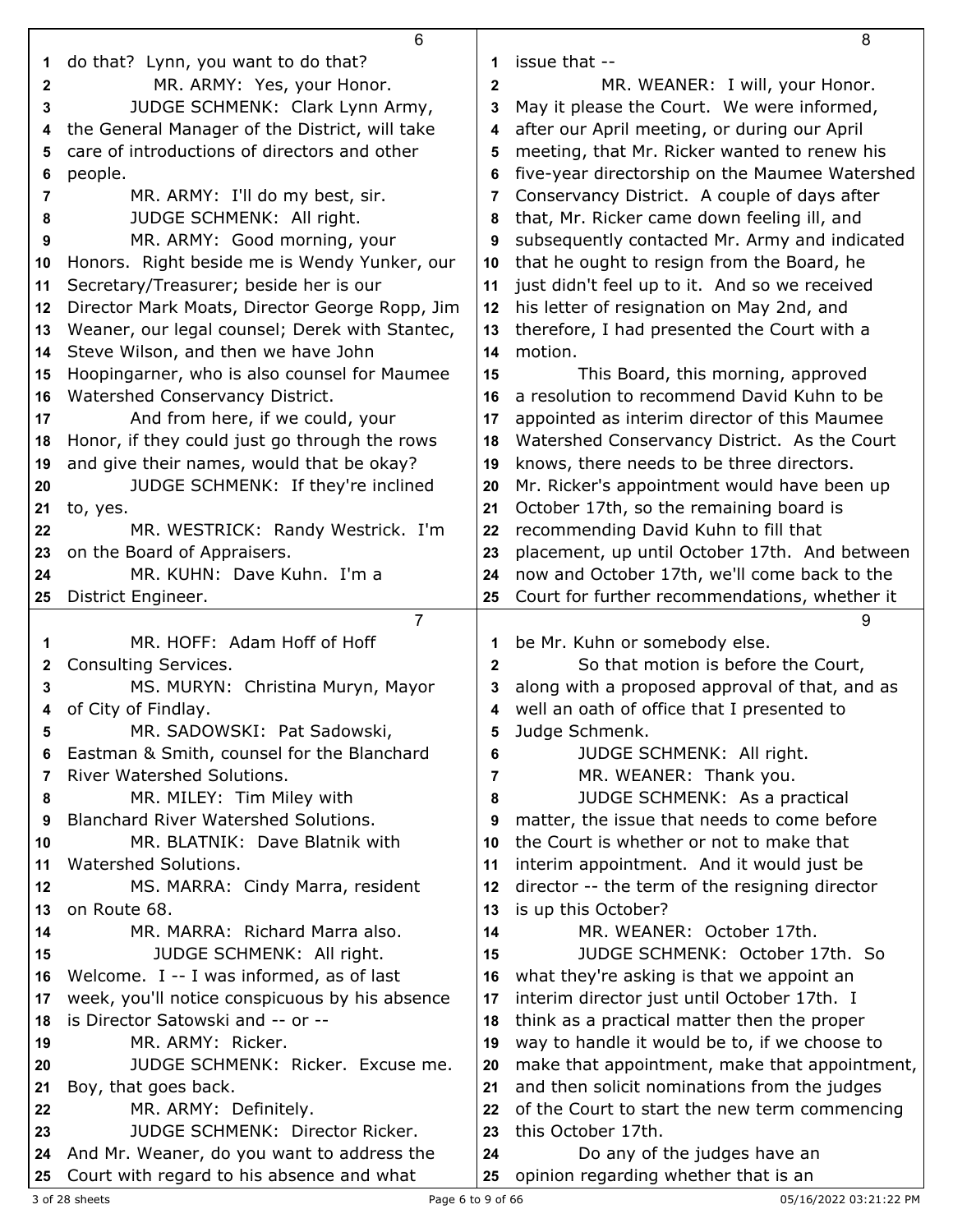|    | 10 <sup>°</sup>                                                                          |              | 12                                             |
|----|------------------------------------------------------------------------------------------|--------------|------------------------------------------------|
| 1  | appropriate way to proceed, or I don't -- I                                              | 1            | currently employed with the engineering firm   |
| 2  | don't know how else to do it. I think,                                                   | 2            | you mentioned?                                 |
| 3  | obviously, all the -- the appointments of the                                            | 3            | MR. KUHN: Yeah, but I'm planning               |
| 4  | directors are made by the Court. The                                                     | 4            | on -- this is my last full year at the         |
| 5  | directors hire the general managers and things                                           | 5            | engineering firm, and I am planning on cutting |
| 6  | like that and run the operation, but I think                                             | 6            | back to part-time like next year and           |
| 7  | it's appropriate that we give all the judges                                             | 7            | eventually retire, so --                       |
| 8  | and their constituents in that regard the                                                | 8            | JUDGE SCHMENK: Does that firm                  |
| 9  | opportunity to seek out people who might be                                              | 9            | currently have business or contracts in place  |
| 10 | interested in filling that.                                                              | 10           | with the District?                             |
| 11 | Does anybody on the Court have a                                                         | 11           | MR. KUHN: Yeah. We review the                  |
| 12 | problem with that manner of proceeding?                                                  | 12           | plan, but I would not be reviewing the plans,  |
| 13 | <b>JUDGE REGER: No.</b>                                                                  | 13           | if I get appointed to this interim director,   |
| 14 | JUDGE SCHIERLOH: I don't think                                                           | 14           | or somebody else is going to be doing that,    |
| 15 | there is any issues with proceeding that way.                                            | 15           | and I won't be doing that.                     |
| 16 | Is there -- are they going to kind of give us                                            | 16           | JUDGE REGER: It would be somebody              |
| 17 | maybe a little bit of background on the                                                  | 17           | from Feller, Finch though?                     |
| 18 | individual that they're going to recommend to                                            | 18           | MR. KUHN: Right. Right, so                     |
| 19 | hold that spot, in between that, and do those                                            | 19           | JUDGE REGER: What happens if we                |
| 20 | in two steps?                                                                            | 20           | don't appoint an interim director?             |
| 21 | JUDGE SCHMENK: Yeah. I think -- I                                                        | 21           | MR. WEANER: By -- by the code,                 |
| 22 | just wondered if anybody had a problem with                                              | 22           | there is to be three there. I don't know that  |
| 23 | that just general manner of proceeding. If                                               | 23           | it's devastating to October 17th, but as far   |
| 24 | they're making a recommendation that we                                                  | 24           | as a voting problem, we need a tiebreaker.     |
| 25 | appoint somebody as an interim director,                                                 | 25           | And with this size of a district, it's         |
|    |                                                                                          |              |                                                |
|    | 11                                                                                       |              | 13                                             |
| 1  | obviously, we need to know who it is and know                                            | 1            | required to have three. And I was kind of,     |
| 2  | something about that person.                                                             | $\mathbf{2}$ | when I was going through the code also, a      |
| 3  | MR. WEANER: Mr. Kuhn is in the                                                           | 3            | couple more counties, I think, in there, then  |
| 4  |                                                                                          | 4            | it goes to five, and then it goes to seven or  |
| 5  | courtroom today, and I would be happy to have<br>him give kind of his background. He's a |              | nine. But we need a tiebreaker.                |
| 6  | project engineer with Feller, Finch                                                      | 6            | Mr. Kuhn has been actively involved            |
| 7  | Engineering Group, but anything further, I'd                                             | 7            | with this District for quite some time, as he  |
| 8  | leave that up to him to present that to the                                              | 8            | indicated, reviewing plans, recommendations,   |
| 9  | Court.                                                                                   | 9            | modifications, those kind of things.           |
| 10 | JUDGE SCHMENK: Mr. Kuhn.                                                                 | 10           | His -- the engineering firm he                 |
| 11 | MR. KUHN: Okay. Thank you, your                                                          | 11           | works for, Feller, Finch, has been responsible |
| 12 | Honors. I'm a civil engineer. I graduated in                                             | 12           | for some of those. He has not been, I don't    |
| 13 | '79, so I have been doing civil engineering,                                             | 13           | believe, integral in any of the current things |
| 14 | storm, drainage design, all of that, for over                                            | 14           | that have been going on as far as Eagle Creek  |
| 15 | 43 years. I also has been District engineer,                                             | 15           | $\overline{\phantom{m}}$                       |
| 16 | what, about 20 years now?                                                                | 16           | MR. KUHN: No.                                  |
| 17 | MR. ARMY: Uh-huh.                                                                        | 17           | MR. WEANER: -- or the Upper or                 |
| 18 | MR. KUHN: Somewhere like that?                                                           | 18           | Lower Blanchard --                             |
| 19 | MR. ARMY: Yeah.                                                                          | 19           | MR. KUHN: No.                                  |
| 20 | MR. KUHN: So I have been reviewing                                                       | 20           | MR. WEANER: -- and those kind of               |
| 21 | plans and approving plans for recommendation                                             | 21           | things. And that's why I believe that this     |
| 22 | to the directors for -- for that long. So I                                              | 22           | Board thought that he would be a good fit for  |
| 23 | mean, I'm open for questions, if you have                                                | 23           | the interim.                                   |
| 24 | anything.                                                                                | 24           | JUDGE REED: Question. Would it be              |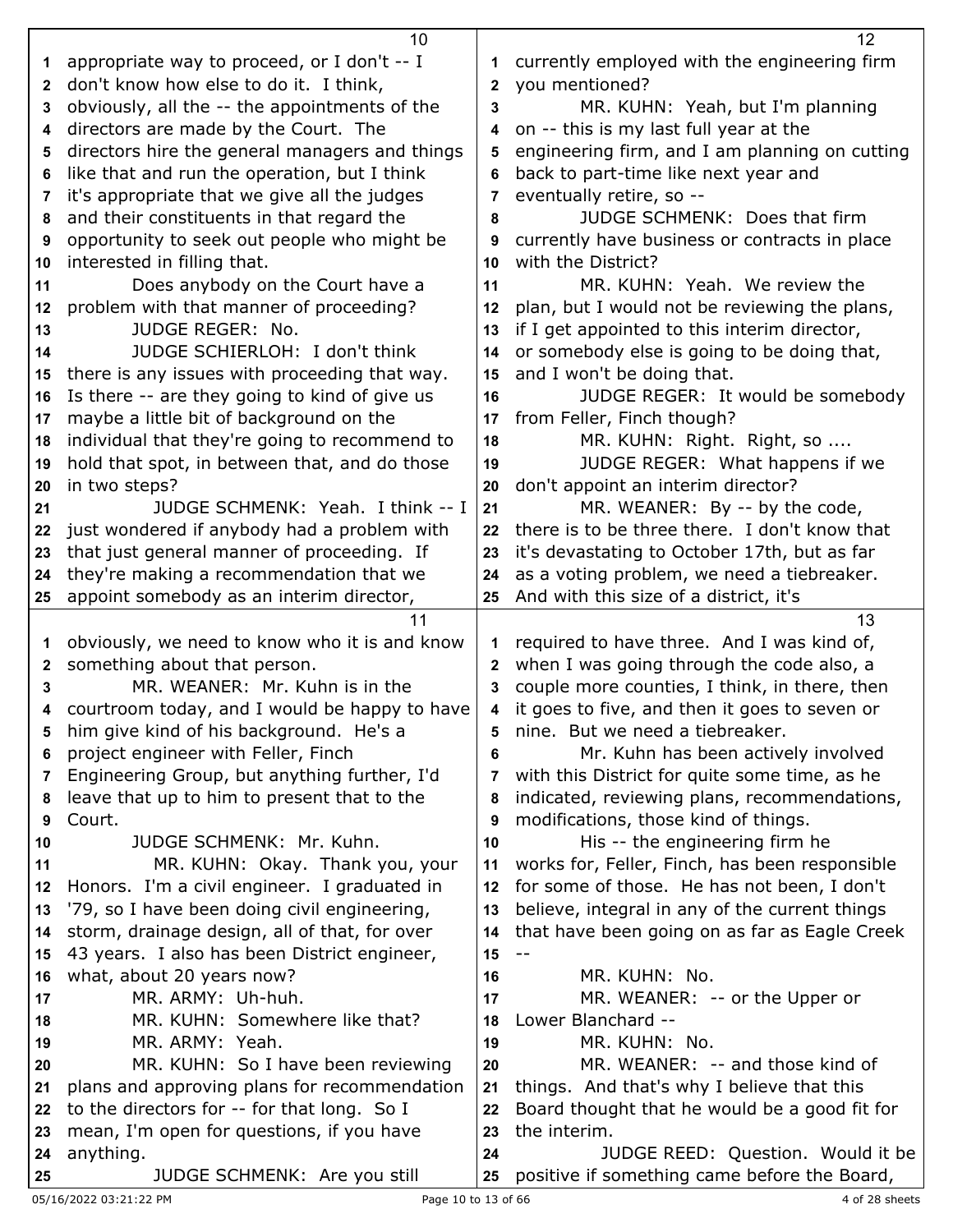|          | 14                                                                                           |                | 16                                                                                         |
|----------|----------------------------------------------------------------------------------------------|----------------|--------------------------------------------------------------------------------------------|
| 1        | that involved the firm that he's employed                                                    | 1              | considerations considered.                                                                 |
| 2        | with, that he could abstain from making                                                      | $\mathbf 2$    | JUDGE SCHMENK: Right.                                                                      |
| 3        | decisions? The concern, I think, that we're                                                  | 3              | JUDGE REGER: The Court is the --                                                           |
| 4        | hearing there, maybe being in a fiduciary                                                    | 4              | the sieve through which that is supposed to be                                             |
| 5        | position, and being employed by a firm that                                                  | 5              | determined.                                                                                |
| 6        | would be coming to the Board, I don't know if                                                | 6              | <b>JUDGE SCHMENK: Right.</b>                                                               |
|          | that would present a problem. Maybe perhaps                                                  | $\overline{7}$ | JUDGE REGER: I would be -- that                                                            |
| 7        | he could abstain, if there was a decision to                                                 |                |                                                                                            |
| 8        |                                                                                              | 8              | would be a requirement that we'd have to have.                                             |
| 9        | be made with something having to do with this                                                | 9              | JUDGE SCHMENK: I agree. And you                                                            |
| 10       | firm.                                                                                        | 10             | acknowledge that?                                                                          |
| 11       | MR. WEANER: I think that would be                                                            | 11             | MR. KUHN: Oh, I agree too. I                                                               |
| 12       | appropriate, your Honor.                                                                     | 12             | think, even with my own license, I mean --                                                 |
| 13       | JUDGE SCHMENK: I think that would                                                            | 13             | <b>JUDGE SCHMENK: Sure.</b>                                                                |
| 14       | be required --                                                                               | 14             | MR. KUHN: -- anytime we have a                                                             |
| 15       | MR. KUHN: Right.                                                                             | 15             | conflict of interest, we have to abstain from                                              |
| 16       | JUDGE SCHMENK: -- and may well --                                                            | 16             | it.                                                                                        |
| 17       | MR. KUHN: Right. I have to do it                                                             | 17             | <b>JUDGE SCHMENK: Sure.</b>                                                                |
| 18       | for my license too, my engineering license. I                                                | 18             | MR. KUHN: So -- so that's, you                                                             |
| 19       | can't --                                                                                     | 19             | know, ethics period.                                                                       |
| 20       | JUDGE REED: So statutorily, there                                                            | 20             | JUDGE REGER: And I think you get                                                           |
| 21       | is no requirement that a Board member cannot                                                 | 21             | that.                                                                                      |
| 22       | be employed by any firm that's doing business                                                | 22             | MR. KUHN: I get that.                                                                      |
| 23       | with the District or --                                                                      | 23             | JUDGE REGER: I'm not trying --                                                             |
| 24       | JUDGE SCHMENK: I don't know that                                                             | 24             | MR. KUHN: I really do get it.                                                              |
| 25       | that is statutory, but $I - I - I$ think the                                                 | 25             | JUDGE REED: You represent your                                                             |
|          |                                                                                              |                |                                                                                            |
|          |                                                                                              |                |                                                                                            |
|          | 15                                                                                           |                | 17                                                                                         |
| 1        | issue is the existence of a fiduciary                                                        | 1              | firm. They would understand too?                                                           |
| 2        | relationship with the -- with the District,                                                  | 2              | MR. KUHN: Yeah. Yeah. And -- and                                                           |
| 3        | with the entity, and you know, the limitations                                               | 3              | if the District wants to go this way too, I                                                |
|          | 4 and rulings related to self-dealings --                                                    | 4              | mean, they could always hire another firm to                                               |
| 5        | MR. KUHN: Right.                                                                             | 5              | do these reviews too, so --                                                                |
| 6        | JUDGE SCHMENK: -- are pretty                                                                 | 6              | JUDGE SCHMENK: Mr. Army?                                                                   |
| 7        | serious. Obviously, you couldn't participate                                                 | 7              | MR. ARMY: Your Honor, that's what                                                          |
| 8        |                                                                                              | 8              | I was going to suggest. Their firm looks at                                                |
| 9        | MR. KUHN: No.                                                                                | 9              | maybe one plan every two years for a bridge                                                |
| 10       | JUDGE SCHMENK: -- in any such, and                                                           | 10             | and ditch work submitted from the County. We                                               |
| 11       | it may well just, at least in the interim,                                                   | 11             | could easily do that with another firm.                                                    |
| 12       | disqualify your employer, the firm that you're                                               | 12             | We're actually, the Directors                                                              |
| 13       | affiliated with, from submitting bids or                                                     | 13             | today, are -- are talking about bringing on                                                |
| 14       | anything like that during that interim period.                                               | 14             | another engineer consultant to work with us,                                               |
| 15       | MR. KUHN: Uh-huh.                                                                            | 15             |                                                                                            |
| 16       |                                                                                              | 16             | and that duty could go to that person and not                                              |
|          | JUDGE REGER: I wouldn't think that                                                           |                | even be with this firm that -- that Dave is                                                |
| 17       | they could submit bids --                                                                    | 17             | with, if it would please the Court.                                                        |
| 18       | <b>JUDGE SCHMENK: Right.</b>                                                                 | 18<br>19       | I mean, they're looking at like one                                                        |
| 19       | JUDGE REGER: -- during that                                                                  |                | plan and get 70 bucks for it every couple of                                               |
| 20       | interim period. I think that existing                                                        | 20             | years. He doesn't get that, and he won't be                                                |
| 21       | contracts, that he would need to -- that he                                                  | 21             | involved in it, but I'm saying just if -- if                                               |
| 22       | would have to recuse himself. And I think                                                    | 22             | that's what the Court requires for us to have                                              |
| 23       | that the -- part of the reason I can see that                                                | 23             | an interim director, there is no reason that                                               |
| 24<br>25 | they have the -- the judges appoint the Board<br>members is to ensure that there are ethical | 24<br>25       | we can't go any -- we don't have a binding<br>contract forever with this company. We could |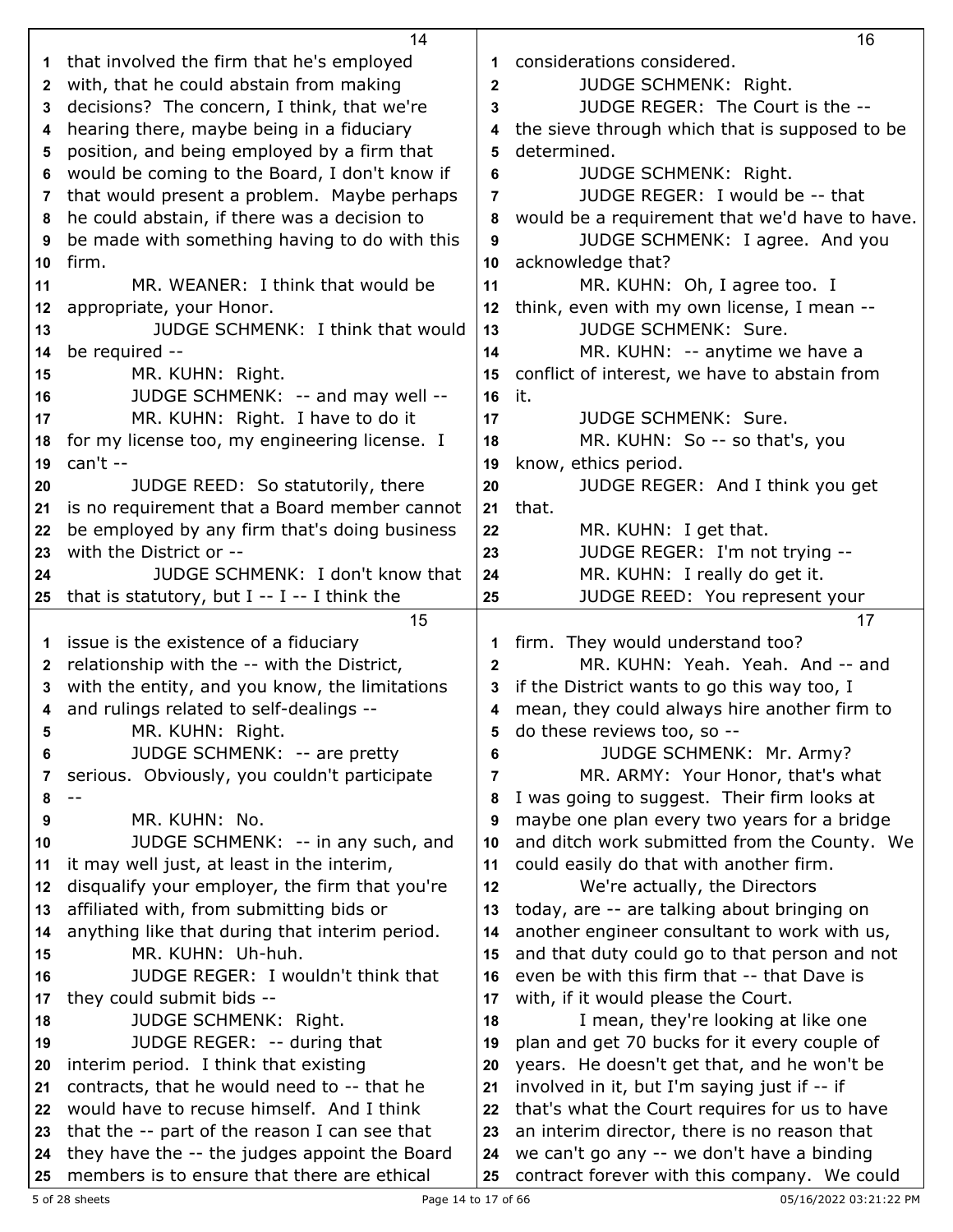|              | 18                                                                             |              | 20                                                                                          |
|--------------|--------------------------------------------------------------------------------|--------------|---------------------------------------------------------------------------------------------|
| 1            | easily step out.                                                               | 1            | JUDGE BURCHFIELD: I have a basic                                                            |
| 2            | JUDGE SCHMENK: I think that would                                              | $\mathbf{2}$ | question. Where are you a resident, Mr. Kuhn?                                               |
| 3            | be prudent.                                                                    | 3            | MR. KUHN: Maumee, Ohio.                                                                     |
| 4            | MR. ARMY: Yeah.                                                                | 4            | JUDGE BURCHFIELD: Thank you very                                                            |
| 5            | JUDGE REED: It's a phrase I                                                    | 5            | much. All right.                                                                            |
| 6            | haven't coined, but we don't even want an                                      | 6            | MR. KUHN: Right on the Maumee                                                               |
| 7            | appearance of impropriety --                                                   | 7            | River.                                                                                      |
| 8            | MR. ARMY: Absolutely.                                                          | 8            | JUDGE SCHMENK: With that, can we                                                            |
| 9            | JUDGE REED: -- so that way the                                                 | 9            | have a roll call, please?                                                                   |
| 10           | general public could say, oh, well, they're                                    | 10           | MS. HAGEMAN: Allen?                                                                         |
| 11           | doing this, and that's his firm, and they're                                   | 11           | JUDGE REED: Yes.                                                                            |
| 12           | -- so I think you just have to --                                              | 12           | MS. HAGEMAN: Defiance?                                                                      |
| 13           | MR. ARMY: Okay.                                                                | 13           | <b>JUDGE SCHMENK: Yes.</b>                                                                  |
| 14           | JUDGE REED: -- avoid even the                                                  | 14           | MS. HAGEMAN: Hancock?                                                                       |
| 15           | appearance --                                                                  | 15           | <b>JUDGE STARN: Yes.</b>                                                                    |
| 16           | MR. ARMY: Uh-huh.                                                              | 16           | MS. HAGEMAN: Henry?                                                                         |
| 17           | JUDGE REED: -- of any impropriety.                                             | 17           | JUDGE ROSEBROOK: Yes.                                                                       |
| 18           | JUDGE SCHMENK: So at this point,                                               | 18           | MS. HAGEMAN: Lucas?                                                                         |
| 19           | the Directors are asking, make a                                               | 19           | JUDGE JENNINGS: Yes.                                                                        |
| 20           | recommendation Mr., it's -- it's K-U-H-N?                                      | 20           | MS. HAGEMAN: Putnam?                                                                        |
| 21           | MR. KUHN: Yes.                                                                 | 21           | JUDGE SCHIERLOH: Yes.                                                                       |
| 22           | <b>JUDGE SCHMENK: Pronounced Kuhn?</b>                                         | 22           | MS. HAGEMAN: Van Wert?                                                                      |
| 23           | MR. KUHN: It's pronounced Kuhn,                                                | 23           | JUDGE BURCHFIELD: Yes.                                                                      |
| 24           | right.                                                                         | 24           | MS. HAGEMAN: Wood?                                                                          |
| 25           | JUDGE SCHMENK: That Mr. Kuhn be                                                | 25           | JUDGE REGER: Yes.                                                                           |
|              | 19                                                                             |              | 21                                                                                          |
| $\mathbf{1}$ | appointed interim Director to -- through                                       | 1            | JUDGE SCHMENK: Very good.                                                                   |
| $\mathbf{2}$ | October 17th, until we can bring on, either he                                 | $\mathbf{2}$ | MR. KUHN: Okay. Thank you.                                                                  |
| 3            | or someone else, as a -- to fill the next term                                 | 3            | JUDGE SCHMENK: We'll get around to                                                          |
|              | 4 in line.                                                                     | 4            | swearing you in at some point down the road.                                                |
| 5            | MR. WEANER: That is correct.                                                   | 5            | MR. KUHN: Okay.                                                                             |
| 6            | <b>JUDGE SCHMENK: The Court would</b>                                          | 6            | JUDGE SCHMENK: Probably yet today.                                                          |
| 7            | entertain a motion in that regard.                                             | 7            | Annual report, understanding that                                                           |
| 8            | JUDGE REGER: So moved.                                                         | 8            | we're running a little behind because we                                                    |
| 9            | JUDGE SCHMENK: Judge Reger makes                                               | 9            | started late. Mr. Army?                                                                     |
| 10           | that motion. Is there a second?<br>JUDGE JENNINGS: Second.                     | 10           | MR. ARMY: Yes, your Honor. We are                                                           |
| 11           |                                                                                | 11           | going to give you the abbreviated version, but                                              |
| 12           | JUDGE SCHMENK: All right.<br>Discussion, further discussion?                   | 12           | we're going to give you the facts, so that you<br>know what we're up to. And we're going to |
| 13           |                                                                                | 13           |                                                                                             |
| 14           | JUDGE REGER: I guess just make<br>sure that the motion indicates that moved to | 14           | start off with, Wendy Yunker is going to give                                               |
| 15           | have him as the interim, with the requirement                                  | 15<br>16     | the financial report. She's in fact our<br>secretary/treasurer.                             |
| 16<br>17     | that he recuse himself from anything involving                                 | 17           | MS. YUNKER: Good morning, your                                                              |
|              | Feller, Finch. And that during this interim                                    | 18           | Honors. I'll be going over the 2021 financial                                               |
| 18           | period, Feller, Finch would not be contracted                                  | 19           | status of the District. That -- all this                                                    |
| 19<br>20     | with.                                                                          | 20           | information is located in your annual report                                                |
| 21           | JUDGE SCHMENK: Is that the -- that                                             | 21           | that were given to you towards the middle of                                                |
| 22           | is within the second?                                                          | 22           | the book. Starting out on page 27, the                                                      |
| 23           | JUDGE JENNINGS: Yes.                                                           | 23           | District started the year with \$2,487,085.16.                                              |
| 24           | <b>JUDGE SCHMENK: Other discussions</b>                                        | 24           | And the District closed out the year with                                                   |
|              | in that regard?                                                                | 25           | \$2,681,007.38.                                                                             |
| 25           |                                                                                |              |                                                                                             |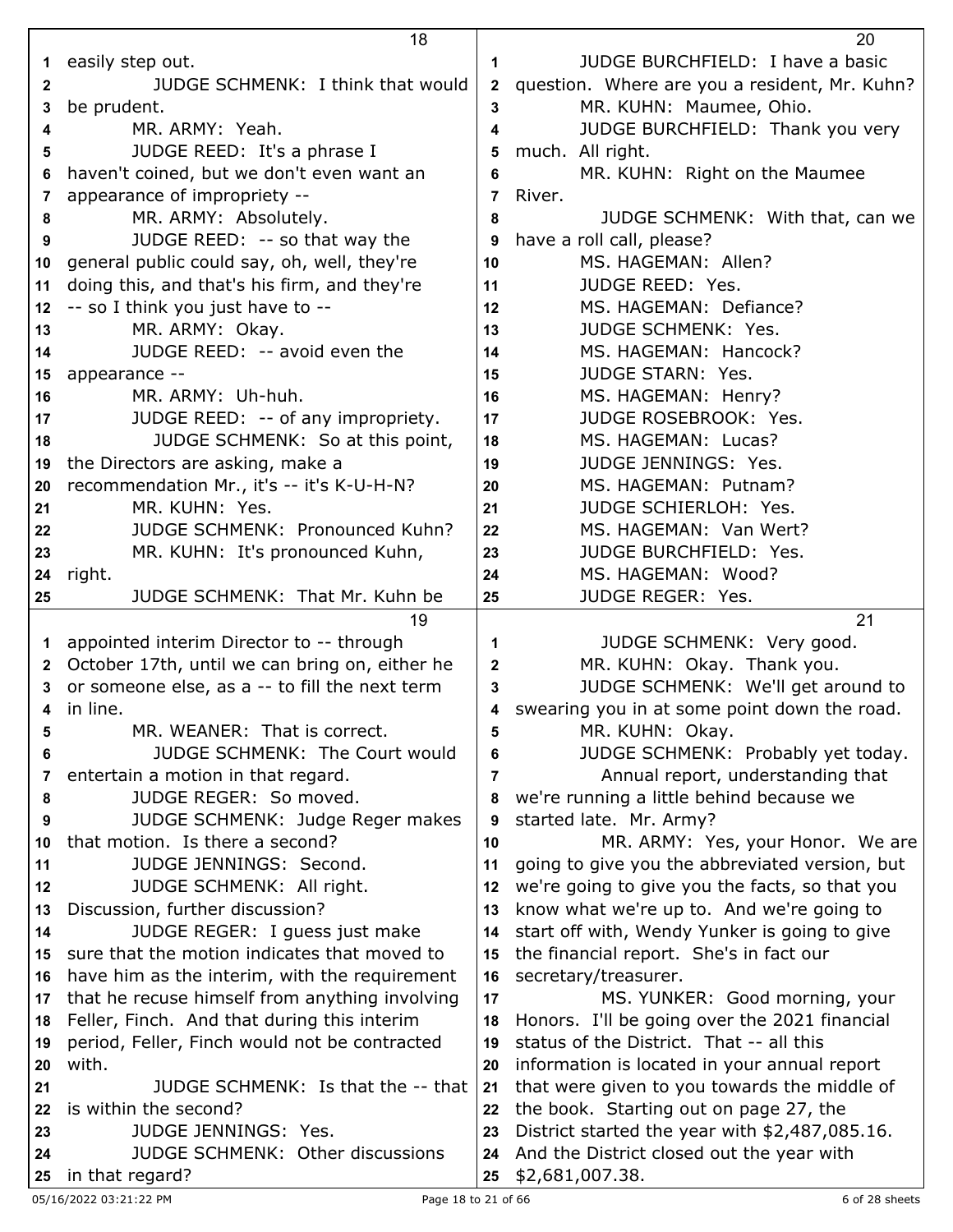|              | 22                                                                                           |              | 24                                                                                     |
|--------------|----------------------------------------------------------------------------------------------|--------------|----------------------------------------------------------------------------------------|
| 1            | You can -- we'll break it down per                                                           | 1            | several tours of the District's works. They                                            |
| 2            | fund, starting with the Preliminary Fund                                                     | 2            | also attended the Eagle Creek Public Forum and                                         |
| 3            | that's found on page 29. The Preliminary Fund                                                | 3            | virtual meetings with the Ohio Department of                                           |
| 4            | started out with \$312,232.63, ending 2021 with                                              | 4            | Natural Resources.                                                                     |
| 5            | a balance of \$294,926.64.                                                                   | 5            | Directors and the staff reviewed                                                       |
| 6            | On page 30, the Maintenance Fund                                                             | 6            | and performed operation maintenance for Little                                         |
| 7            | for Grassy Creek. We started out with                                                        | 7            | Auglaize flood projects, Grassy Creek division                                         |
| 8            | \$337,034, and ended with a balance of                                                       | 8            | channel, and St. Joseph stream improvement                                             |
| 9            | \$357,592.21.                                                                                | 9            | projects, totalling about 250 miles of                                                 |
| 10           | Page 31, the Maintenance Fund for                                                            | 10           | streams.                                                                               |
| 11           | Little Auglaize. We started the year with                                                    | 11           | All the directors determined and                                                       |
| 12           | \$1,590,163.36. Ended with a balance of                                                      | 12           | ordered the annual maintenance levy for all                                            |
| 13           | \$1,797,662.34.                                                                              | 13           | assisted -- assessed in our official plan and                                          |
| 14           | Page 32, the Maintenance Fund for                                                            | 14           | reviewed Maumee Watershed's policy and                                                 |
| 15           | St. Joe. We started with 156,921.52. Ended                                                   | 15           | procedures manual.                                                                     |
| 16           | with \$187,551.08.                                                                           | 16           | All appropriations --                                                                  |
| 17           | On page 33, at the top of the page,                                                          | 17           | appropriations for 2021, distributions,                                                |
| 18           | Improvement Fund for the Lower Blanchard,                                                    | 18           | estimated resources, were approved by the                                              |
| 19           | which is the work performed in Ottawa. That                                                  | 19           | Directors.                                                                             |
| 20           | started with a balance of \$48,349.47. Ended                                                 | 20           | In May and July of 2021, officials                                                     |
| 21           | with a balance of $$1,094.78$ .                                                              | 21           | and staff with our District met in person and                                          |
| 22           | The middle of the page is the                                                                | 22           | remotely in Court session with our Conservancy                                         |
| 23           | Improvement Fund for Upper Blanchard, which is                                               | 23           | Court judges. The judges approved our annual                                           |
| 24           | the work done in Findlay. We started with a                                                  | 24           | report as submitted for 2020 and amended the                                           |
| 25           | balance of \$42,384.18, and ended with a                                                     | 25           | official plan to include the Eagle Creek Dry                                           |
|              |                                                                                              |              |                                                                                        |
|              | 23                                                                                           |              | 25                                                                                     |
| 1            |                                                                                              | 1            | Storage Basin.                                                                         |
| $\mathbf{2}$ | balance of \$42,180.23.<br>And at the very bottom, that's the                                | $\mathbf{2}$ | MWCD was a member of the National                                                      |
| 3            |                                                                                              | 3            | Watershed Coalition and the Blanchard River                                            |
| 4            | Improvement Fund for Eagle Creek. And that<br>will always have a balance of 0, should always | 4            | Watershed Partnership.                                                                 |
| 5            | have a balance of 0. Those payments come from                                                | 5            | This one really makes me feel very                                                     |
| 6            | ODNR. They submit us the money as soon as we                                                 | 6            | proud. The Lower Blanchard River Diversion                                             |
| 7            | submit them the invoice, and then we get the                                                 | 7            | Channel construction project, which was                                                |
| 8            | money, we pay that right away, so that will                                                  | 8            | previously awarded to Haynes Construction from                                         |
| 9            | always be 0. And that concludes my report.                                                   | 9            | Newark, Norwalk, Ohio, for about 3.3 million                                           |
| 10           | There any questions?                                                                         | 10           | dollars is nearly complete. It has a place                                             |
| 11           | JUDGE SCHMENK: Questions for                                                                 | 11           | for the water will come at 13 feet. It holds                                           |
| 12           | Ms. Yunker?                                                                                  | 12           | it in the river. At 16 feet, those extra 3                                             |
| 13           | (No response.)                                                                               | 13           | feet will come traveling down this diversion                                           |
| 14           | JUDGE SCHMENK: All right.                                                                    | 14           | channel, which has been used already, so it's                                          |
| 15           | Director Moats, you're going to talk for the                                                 | 15           | one of our very good projects that's working                                           |
| 16           | year?                                                                                        | 16           | already for us and going that way.                                                     |
| 17           | DIRECTOR MOATS: Yes, your Honor.                                                             | 17           | The Upper Blanchard River Phase I                                                      |
| 18           | Well, my report, if you folks would                                                          | 18           | work with the downtown benching and dam                                                |
| 19           | take a look at -- your Honors would take a                                                   | 19           | removals is 98 percent complete, except for                                            |
| 20           | picture, of page 18 and 19 from my report.                                                   | 20           | final land rights and cleanup work.                                                    |
| 21           | An abbreviated report going to be                                                            | 21           | And the proposed Eagle Creek Dry                                                       |
| 22           | in year of 2021, the Board of Directors met in                                               | 22           | Storage Basin planning is going with 217 acres                                         |
| 23           | official board meetings 10 times; they held 8                                                | 23           | of land acquired for the footprint of the                                              |
| 24           | internal audit meetings, and attended two<br>Conservancy Court hearings, and attended        | 24           | basin. Another \$15 million grant from the<br>Ohio, State of Ohio General Assembly was |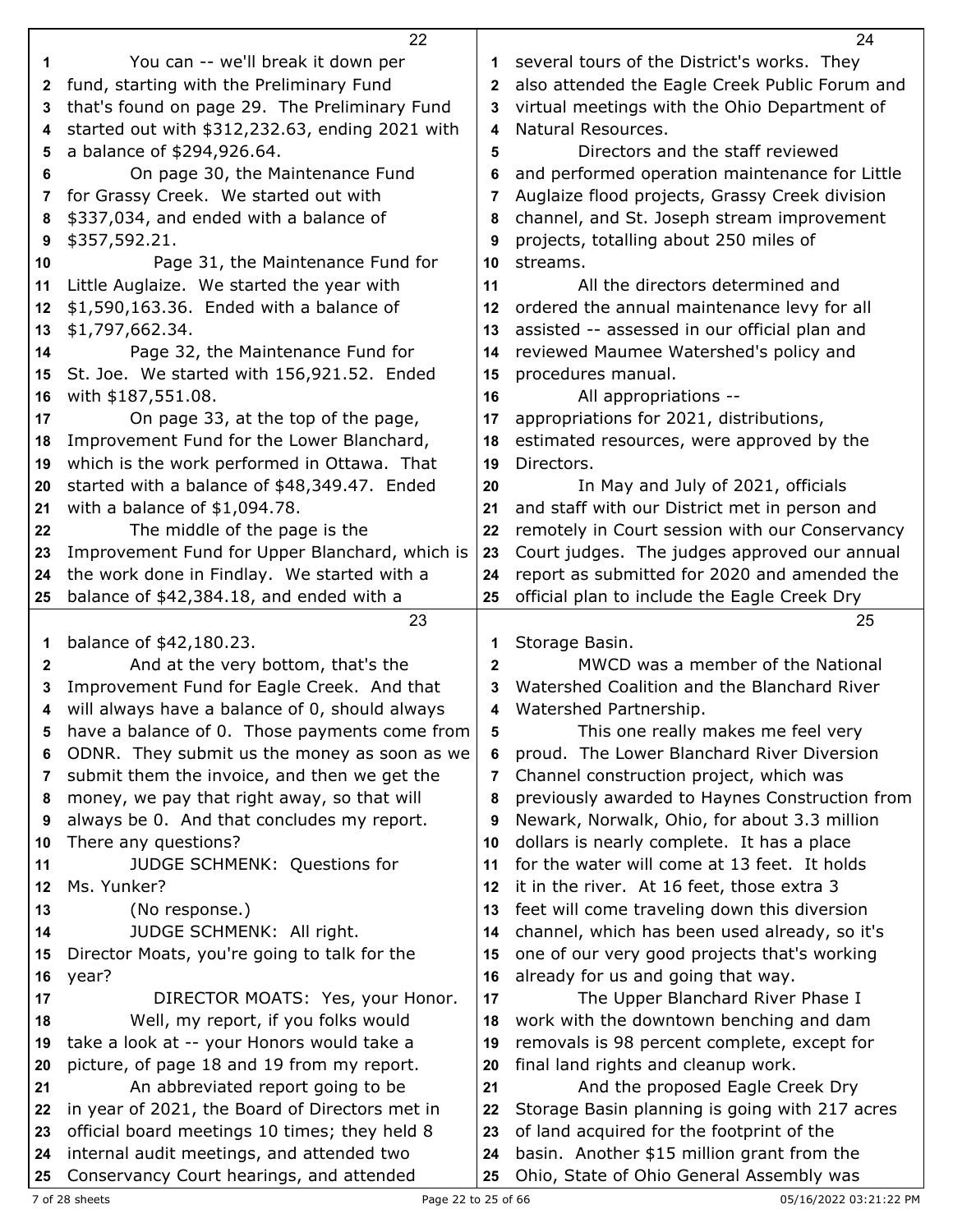|              | 26                                                                                             |              | 28                                                                          |
|--------------|------------------------------------------------------------------------------------------------|--------------|-----------------------------------------------------------------------------|
| 1            | awarded in 2021 and has been granted to the                                                    | 1            | Northwest Ohio. You see, we only have three                                 |
| 2            | proposed project.                                                                              | 2            | full -- full-time maintenance people. That's                                |
| 3            | Planning is also underway for more                                                             | 3            | not very many, to do what we're trying to do.                               |
| 4            | flood reduction efforts in the Upper Blanchard                                                 | 4            | We do hire a couple more in the summer, to try                              |
| 5            | watershed, such as enlarging a railroad bridge                                                 | 5            | to do some of our bank work, our spraying and                               |
| 6            | opening on Blanchard River, and more benching                                                  | 6            | so forth. We have 250 miles to take care of;                                |
| 7            | projects. An \$8 million capital award was                                                     | 7            | berms, banks, rivers, streams, so it's quite a                              |
| 8            | granted for Rebuilding America Infrastructure                                                  | 8            | job.                                                                        |
| 9            | Sustainability and Equity, a grant to design                                                   | 9            | I was going to tell you about all                                           |
| 10           | and construct a new -- a new Norfolk Southern                                                  | 10           | the different things we do. It's in the book,                               |
| 11           | bridge.                                                                                        | 11           | by the way, but we're running real close on                                 |
| 12           | In that case, that ends my                                                                     | 12           | time. We want to talk a little bit more about                               |
| 13           | abbreviated report. Any questions?                                                             | 13           | Findlay, and what is going on up there, but I                               |
| 14           | JUDGE SCHMENK: Yeah. How did you                                                               | 14           | think I'm going to delay that, and just refer                               |
| 15           | get the 8 million bucks from that entity? I                                                    | 15           | you to pages 34 and on, and that talks about                                |
| 16           | mean, how did you go about getting an                                                          | 16           | some of the maintenance work and operations                                 |
| 17           | \$8 million grant from --                                                                      | 17           | that we are doing. Let's do it that way                                     |
| 18           | MR. WILSON: We applied --                                                                      | 18           | today, since we're kind of limited on time.                                 |
| 19           | JUDGE SCHMENK: -- grant?                                                                       | 19           | So it starts on 34, the maintenance and                                     |
| 20           | MR. WILSON: Excuse me. Steve                                                                   | 20           | operation.                                                                  |
| 21           | Wilson, Project Manager. We applied to the --                                                  | 21           | Let's turn the page, just a moment,                                         |
| 22           | it's called a RAISE grant. As Director Moats                                                   | 22           | and shift gears. As President of the Maumee                                 |
| 23           | said, it's through, it's administered through                                                  | 23           | Watershed Conservancy District Board of                                     |
| 24           | the Federal Rail Administration. It's an                                                       | 24           | Directors, join me in thanking Lynn Army for                                |
| 25           | annual program that they, the Federal Railroad                                                 | 25           | 22 years of service as our Manager, our                                     |
|              |                                                                                                |              |                                                                             |
|              |                                                                                                |              |                                                                             |
|              | 27                                                                                             |              | 29                                                                          |
| 1            | Administration oversees. Projects, I think                                                     | 1            | General Manager.                                                            |
| $\mathbf{2}$ | there was 280 projects nationwide that were                                                    | $\mathbf{2}$ | (Clapping.)                                                                 |
| 3            | submitted. There were 70 projects selected,                                                    | 3            | DIRECTOR ROPP: We really                                                    |
| 4            | and we were the only project in the state of                                                   | 4            | appreciate it. I mean, we have gotten a lot                                 |
| 5            | Ohio to receive one of these grants, so we                                                     | 5            | of things done. There is a lot of projects                                  |
| 6            | were very pleased and tickled that we were                                                     | 6            | that have taken place in those 22 years. I                                  |
| 7            | approved. But it will pay for 80 percent of                                                    | 7            | have been here 21 of those. I'm a little bit                                |
| 8            | the estimated cost of replacing the bridge,                                                    | 8            | familiar with what has been going on. We                                    |
| 9            | \$7 million grant.                                                                             | 9            | really appreciate it, Lynn, and --                                          |
| 10           | JUDGE SCHMENK: Congratulations.                                                                | 10           | MR. ARMY: Thank you.                                                        |
| 11<br>12     | Director Ropp.                                                                                 | 11<br>12     | DIRECTOR ROPP: -- I'm happy to                                              |
|              | I'm sorry, were there other                                                                    | 13           | report that our streams are in excellent                                    |
| 13           | questions for Director Moats?                                                                  | 14           | condition. I would rate our streams above                                   |
| 14           | (No response.)                                                                                 | 15           | anybody else's in Northwest Ohio, as far as                                 |
| 15<br>16     | JUDGE SCHMENK: Director Ropp.                                                                  | 16           | quality, maintenance --<br>MR. ARMY: I would too.                           |
| 17           | DIRECTOR ROPP: Good morning,                                                                   | 17           |                                                                             |
| 18           | Judges of the Conservancy Court. It's good to<br>be here today to share some of the operations | 18           | DIRECTOR ROPP: -- and what we're<br>doing. Look at any of them. Look at any |
| 19           |                                                                                                | 19           | county streams and kind of compare them with                                |
| 20           | and maintenance of our projects all over<br>Northwest Ohio.                                    | 20           | ours. You'll find out. I look at them a lot.                                |
| 21           | You know, it's one thing to take on                                                            | 21           | I'm pretty -- pretty sure this is right. I                                  |
| 22           | a large project like the one we're taking on                                                   | 22           | would rate them number one.                                                 |
| 23           | in Findlay and Hancock County, but it's quite                                                  | 23           | So Lynn, we thank you for your                                              |
| 24           | another to take care of what we have got.                                                      | 24           | service, all your contributions to the Maumee                               |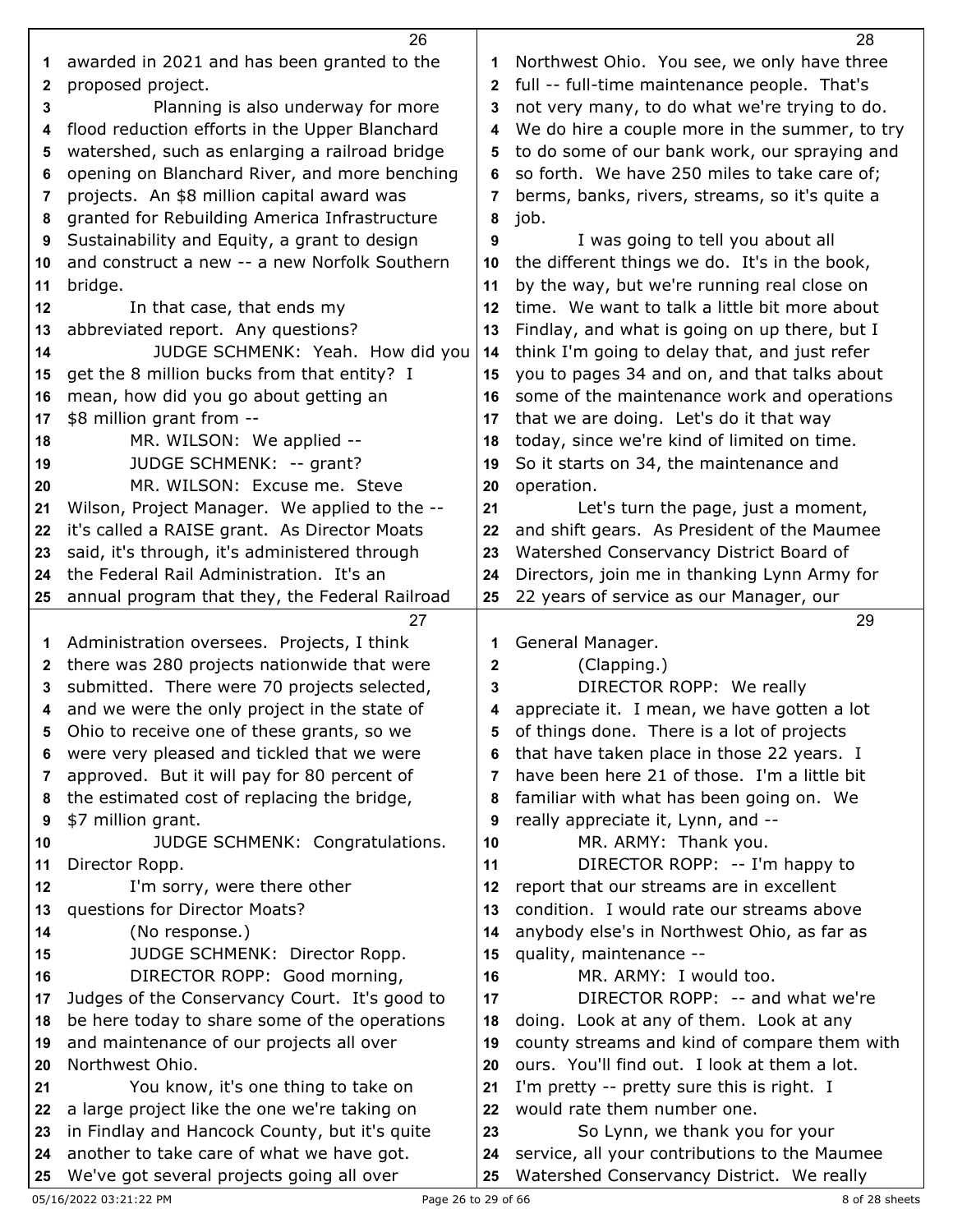|          | 30                                                                                            |                   | 32                                                                                         |
|----------|-----------------------------------------------------------------------------------------------|-------------------|--------------------------------------------------------------------------------------------|
| 1        | appreciate it. Thanks a lot.                                                                  | 1                 | Project Data.                                                                              |
| 2        | MR. ARMY: Well, thank you.                                                                    | $\mathbf 2$       | MR. WILSON: As Derek pulls up my                                                           |
| 3        | DIRECTOR ROPP: I'm going to turn                                                              | 3                 | PowerPoint. The Lower Blanchard is the Ottawa                                              |
| 4        | it over now to some more important work.                                                      | 4                 | projects. We did construct a diversion                                                     |
| 5        | <b>JUDGE SCHMENK: Questions?</b>                                                              | 5                 | channel just to the west of the Village of                                                 |
| 6        | Anything specific regarding any of the                                                        | 6                 | Ottawa. There you go. This is a -- a drawing                                               |
| 7        | projects listed in the maintenance section you                                                | 7                 | showing the location of the diversion channel.                                             |
| 8        | want to ask Director Ropp about?                                                              | 8                 | It starts at the right-hand side of the                                                    |
| 9        | JUDGE REGER: I do. Question, I                                                                | 9                 | screen, progresses to the west. At the west                                                |
| 10       | got two questions. I know that the primary                                                    | 10                | end of the project is Township Road I-9. And                                               |
| 11       | consideration is for flooding and flooding                                                    | 11                | basically what the diversion channel is                                                    |
| 12       | control. Has there been any consideration                                                     | 12                | intended to do is to provide another mechanism                                             |
| 13       | about addressing issues towards pollution, or                                                 | 13                | to get the water moving downstream in a more                                               |
| 14       | maybe increasing the amount of -- I'm not                                                     | 14                | efficient manner, rather than following the                                                |
| 15       | using the technical word -- but the greenery                                                  | 15                | meanders and the oxbows in the Blanchard                                                   |
| 16       | that is in rivers to take --                                                                  | 16                | River.                                                                                     |
| 17       | DIRECTOR ROPP: Yes.                                                                           | 17                | Under normal circumstances, the                                                            |
| 18       | JUDGE REGER: -- up the nutrients?                                                             | 18                | Blanchard River flows at a normal water level.                                             |
| 19       | DIRECTOR ROPP: Good question. In                                                              | 19                | Once it reaches 12 feet, the water starts to                                               |
| 20       | fact, we are currently doing an H2O project in                                                | 20                | go into the diversion channel and then                                                     |
| 21       | Ottawa County. Along our diversion channel                                                    | 21                | continues downstream, getting it out of the                                                |
| 22       | that was talked, discussed here just a little                                                 | 22<br>23          | Village of Ottawa in a more rapid fashion.<br>Go ahead.                                    |
| 23<br>24 | bit, it's a large area, and it's about<br>\$800,000 worth, as I recall. Quite a project.      | 24                | The bottom of the channel is                                                               |
| 25       | It's doing exactly what you're talking about.                                                 | 25                | 60 feet wide. The top of the channel is about                                              |
|          |                                                                                               |                   |                                                                                            |
|          |                                                                                               |                   |                                                                                            |
|          | 31                                                                                            |                   | 33                                                                                         |
| 1        | It's going to be a nature area, plantings to                                                  | 1                 | 150 feet across, roughly averages about                                                    |
| 2<br>3   | try to slow up water, to try to filter water.                                                 | $\mathbf{2}$<br>3 | 15 feet deep.<br>Go ahead.                                                                 |
| 4        | And that's something we're starting to                                                        | 4                 |                                                                                            |
|          | undertake more and more. We're thinking about<br>that in the Findlay project also, which is a |                   | This shows the upstream end of the                                                         |
| 6        | much bigger project, which would do a lot more                                                | 6                 | project. We installed a steel cofferdam along<br>the edge of the river.                    |
| 7        | filtering and a lot more conservation, so very                                                | 7                 | Go ahead.                                                                                  |
| 8        | good question, but that's what we're doing.                                                   | 8                 | And then constructed a, what                                                               |
| 9        | JUDGE SCHMENK: That fund you said,                                                            | 9                 | eventually became a concrete slab as the inlet                                             |
| 10       | H2O -- H2Ohio?                                                                                | 10                | structure. You can see we've got some rock                                                 |
| 11       | DIRECTOR ROPP: Exactly right, your                                                            | 11                | armory there along the river. You can tell                                                 |
| 12       | Honor.                                                                                        | 12                | the difference in height to the top of the                                                 |
| 13       | JUDGE SCHMENK: And is --                                                                      | 13                | cofferdam. And the water level that is about                                               |
| 14       | MR. ARMY: Through ODNR.                                                                       | 14                | a normal flow in the river, as I said, once                                                |
| 15       | JUDGE SCHMENK: ODNR, but it's                                                                 | 15                | the river level gets to about 12 feet, then                                                |
| 16       | their grant money that's picking up the 800?                                                  | 16                | the flow starts to go into the diversion                                                   |
| 17       | MR. WEANER: Yes.                                                                              | 17                | channel and heads downstream.                                                              |
| 18       | MR. ARMY: Yes, sir.                                                                           | 18                | Okay. There is the finished                                                                |
| 19       | JUDGE SCHMENK: Okay. All right.                                                               | 19                | concrete structure.                                                                        |
| 20       | Other questions? Anything -- do you have                                                      | 20                | Go ahead.                                                                                  |
| 21       | another question?                                                                             | 21                | And this is some of the excavation                                                         |
| 22       | JUDGE REGER: No. I'm done.                                                                    | 22                | of the material for the diversion channel.                                                 |
| 23<br>24 | JUDGE SCHMENK: All right.<br>Anything? All right. Next on the agenda,                         | 23<br>24          | About 350,000 cubic yards of dirt that had to<br>be moved, and the contractor, as Director |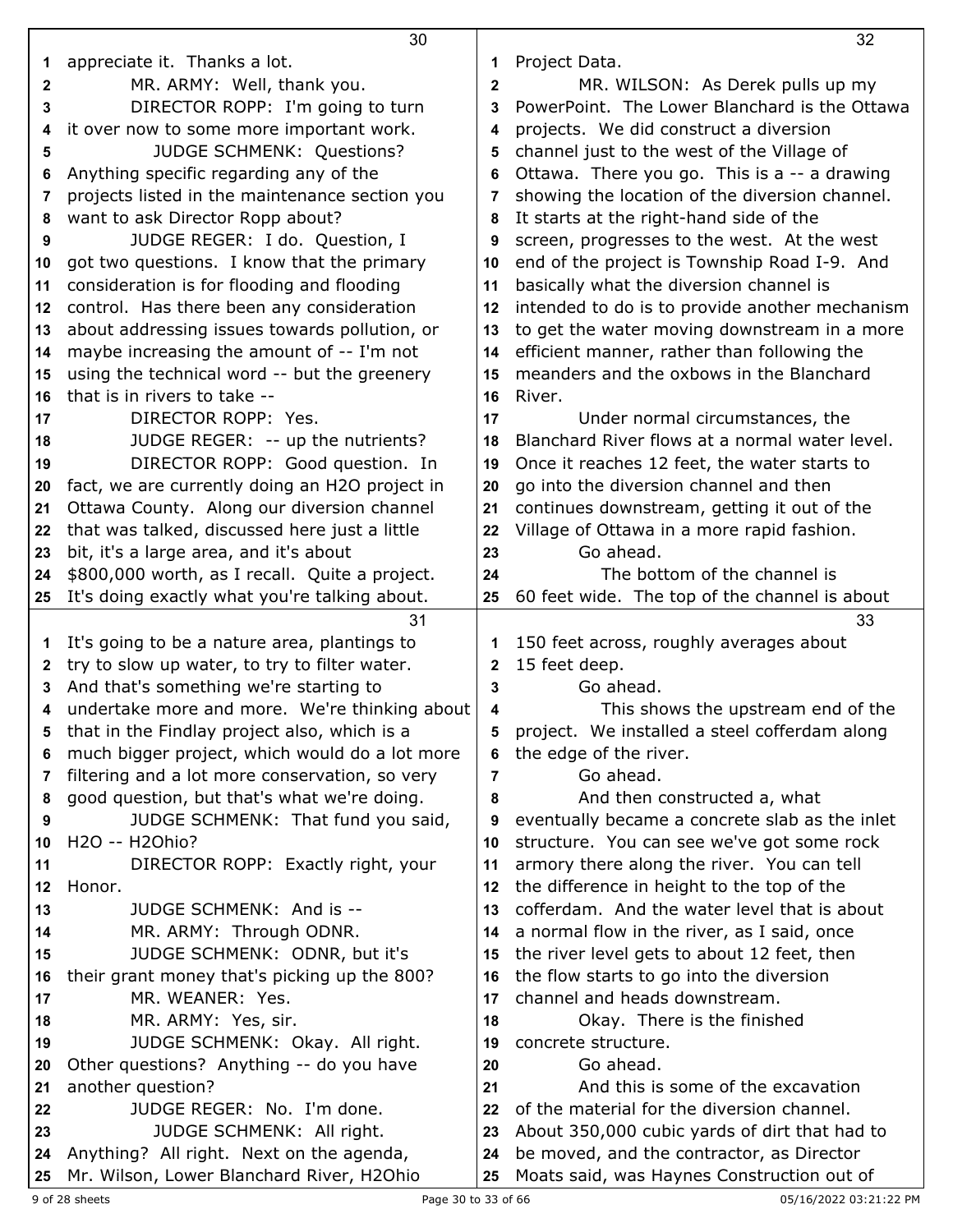|        | 34                                                                                        |              | 36                                                                                           |
|--------|-------------------------------------------------------------------------------------------|--------------|----------------------------------------------------------------------------------------------|
| 1      | Norwalk, Ohio. They were able to negotiate a                                              | 1            | like that, so trying to do an enhancement to                                                 |
| 2      | deal with an abutting property owner to take                                              | $\mathbf{2}$ | the natural habitat.                                                                         |
| 3      | all of this dirt and deposit it on the                                                    | 3            | Go ahead.                                                                                    |
| 4      | neighbor's property outside of the floodplain,                                            | 4            | This is the, again, looking from                                                             |
| 5      | and provide a much more effective and cost                                                | 5            | west to east. You can see there, on the                                                      |
| 6      | effective solution to removing all the dirt                                               | 6            | right-hand side, is the diversion channel.                                                   |
| 7      | from the channel.                                                                         | 7            | You can see we've got some water flowing                                                     |
| 8      | Go ahead.                                                                                 | 8            | through there, but it shows the area along                                                   |
| 9      | Seeding, straw mulch being                                                                | 9            | that entire length to the left-hand side of                                                  |
| 10     | installed in the channel.                                                                 | 10           | the diversion channel as being constructed as                                                |
| 11     | Go ahead.                                                                                 | 11           | wetlands.                                                                                    |
| 12     | And there is -- the grass came in                                                         | 12           | This is an area just upstream of                                                             |
| 13     | very quickly, and it shows all, the completed                                             | 13           | the inlet to the diversion channel. These --                                                 |
| 14     | channel. The only thing that was left here to                                             | 14           | these are called wattles. These collection of                                                |
| 15     | do was finish some of the grading on the edges                                            | 15           | branches, again, just a way to slow water                                                    |
| 16     | of the channel.                                                                           | 16           | down, collect the sediment, nutrients, when                                                  |
| 17     | Go ahead.                                                                                 | 17           | the stream overflows.                                                                        |
| 18     | And that's the outlet end, I-9, the                                                       | 18           | Go ahead.                                                                                    |
| 19     | treeline back there, is -- Road I-9 is in the                                             | 19           | This is an area right next to the                                                            |
| 20     | background at that end.                                                                   | 20           | inlet structure again. These rocks were set                                                  |
| 21     | The water at this end will always                                                         | 21           | up as kind of an amphitheater. They do plan                                                  |
| 22     | have a little bit of water in it, or river                                                | 22           | to have some school education programs, have                                                 |
| 23     | level, because the river level will backup.                                               | 23           | kids come out and view the site, view the                                                    |
| 24     | Once the river goes completely dry, there                                                 | 24           | wetlands, and have some presentations here,                                                  |
|        | won't be any water in the diversion channel.                                              | 25           | just an area for them to sit down and get off                                                |
|        |                                                                                           |              |                                                                                              |
| 25     |                                                                                           |              |                                                                                              |
| 1      | 35                                                                                        | 1            | 37<br>their feet for a little bit while a                                                    |
| 2      | As was mentioned, the District, in                                                        | 2            |                                                                                              |
| 3      | cooperation with the Ohio Department of                                                   | 3            | presentation is being made.                                                                  |
| 4      | Natural Resources, and the Village of Ottawa,                                             | 4            | Go ahead. Thank you. That                                                                    |
|        | did receive an \$800,000 grant through the                                                | 5            | concludes my report, unless there are any                                                    |
| 5<br>6 | H2Ohio program. The H2Ohio program seeks to                                               | 6            | questions.                                                                                   |
| 7      | reduce nutrients and sediments from entering                                              | 7            | The project, the wetlands project                                                            |
| 8      | Lake Erie through a number of different                                                   | 8            | is almost complete. They started work last                                                   |
| 9      | programs. The program we were able to tap to,<br>into was Wetland Restoration. If you can | 9            | fall. Got most of the work done by the first<br>part of February. They had to come back this |
| 10     | remember from that first drawing I showed, the                                            | 10           | spring to do plantings. The weather has not                                                  |
| 11     | diversion channel cut across an open farm                                                 | 11           | cooperated, as all of us know, but they hope                                                 |
| 12     | field. We're installing wetlands on the far                                               | 12           | to have everything done by the end of May with                                               |
| 13     | side of the diversion channel, between the                                                | 13           | that, the wetland restoration project. Thank                                                 |
| 14     | diversion channel and the river.                                                          | 14           | you.                                                                                         |
| 15     | Go ahead.                                                                                 | 15           | JUDGE SCHMENK: Questions regarding                                                           |
| 16     | This is the start of construction.                                                        | 16           | that?                                                                                        |
| 17     | You can see a pool there that was created.                                                | 17           | JUDGE REGER: Is this a working                                                               |
| 18     | Go ahead.                                                                                 | 18           | model that could be used for the other streams                                               |
| 19     | One of the different aspects that                                                         | 19           | that lead into the Maumee River and --                                                       |
| 20     | was not a requirement, but a, something that,                                             | 20           | MR. WILSON: Absolutely.                                                                      |
| 21     | an amenity that was added, was installing                                                 | 21           | JUDGE REGER: Even a model that                                                               |
| 22     | these trees, or former trees, as roosting                                                 | 22           | could be used on the Maumee River?                                                           |
| 23     | places for raptors. And you can see that we                                               | 23           | MR. WILSON: Absolutely. Under                                                                |
| 24     | actually got a picture of a raptor waiting for                                            | 24           | normal circumstances, the Conservancy District                                               |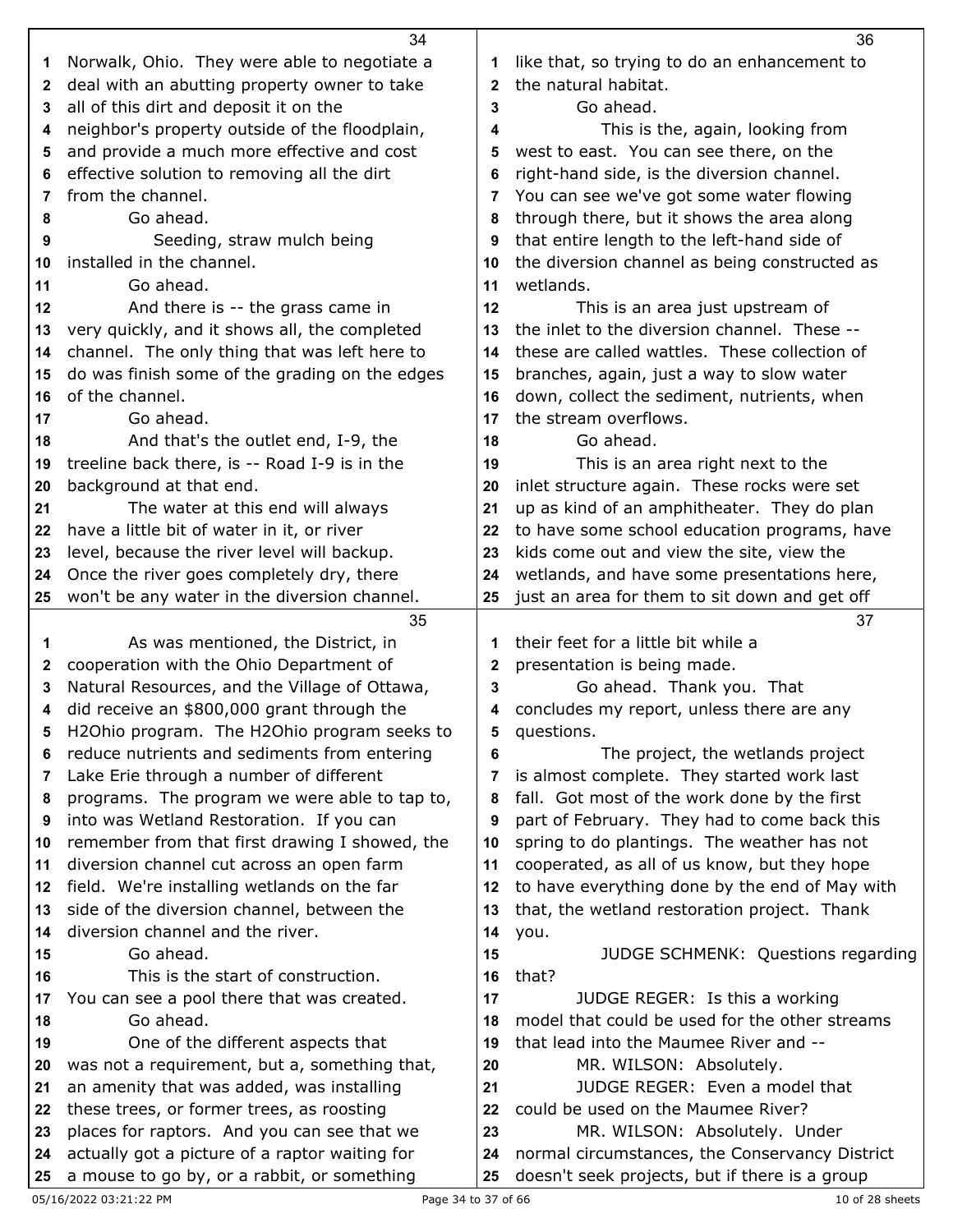|              | 38                                                                                         |          | 40                                                                                           |
|--------------|--------------------------------------------------------------------------------------------|----------|----------------------------------------------------------------------------------------------|
| 1            | that's interested in having something like                                                 | 1        | running from east to west across the top of                                                  |
| $\mathbf{2}$ | that done and wants the Conservancy District                                               | 2        | your screen there.                                                                           |
| 3            | to help facilitate it, ODNR is more than                                                   | 3        | JUDGE SCHMENK: Excuse me.                                                                    |
| 4            | receptive to looking at grants to provide any                                              | 4        | MR. DALTON: Yeah.                                                                            |
| 5            | of these types of wetland restoration                                                      | 5        | JUDGE SCHMENK: Just -- I'm not                                                               |
| 6            | projects. So if there is somebody out there                                                | 6        | that familiar with this.                                                                     |
| 7            | that knows of something that they'd like to                                                | 7        | MR. DALTON: Okay.                                                                            |
| 8            | see done, I'm sure the Conservancy District                                                | 8        | JUDGE SCHMENK: It would really                                                               |
| 9            | would certainly be willing to look at it, with                                             | 9        | help me if you'd kind of actually walk over                                                  |
| 10           | the cooperation of ODNR.                                                                   | 10       | there, had a pointer --                                                                      |
| 11           | They have been funding the project                                                         | 11       | MR. DALTON: Yes, absolutely.                                                                 |
| 12           | to the tune of about \$50 million a year, so                                               | 12       | JUDGE SCHMENK: -- point to what                                                              |
| 13           | the pot of money just continues to grow.                                                   | 13       | you're talking about.                                                                        |
| 14           | JUDGE SCHMENK: Is there any kind                                                           | 14       | MR. DALTON: I brought my laser                                                               |
| 15           | of continuing maintenance requirement of that                                              | 15       | pointer, but I notice it doesn't show up on                                                  |
| 16           |                                                                                            | 16       | the screen here. So downtown Findlay, to help                                                |
| 17           | MR. WILSON: Yes.                                                                           | 17       | you get your bearings right here, Blanchard                                                  |
| 18           | JUDGE SCHMENK: -- wetland area?                                                            | 18       | River coming all the way across to the west                                                  |
| 19           | MR. WILSON: Yes. Basically it's                                                            | 19       | side of your screen. Lye Creek coming in.                                                    |
| 20           | just making sure it's properly mowed, on                                                   | 20       | Eagle Creek coming in, flowing south to north.                                               |
| 21           | occasion, and just so you try to limit the                                                 | 21       | This is Route 15 and Route 68 interchange down                                               |
| 22           | amount of invasive species coming in, but it's                                             | 22       | here. So we got four active projects.                                                        |
| 23           | not an extremely rigorous maintenance, but                                                 | 23       | This is the Eagle Creek flood basin                                                          |
| 24           | it's basically just making sure the wetland                                                | 24       | to the south of town. On the north end, just                                                 |
| 25           | function continues, that the pools that they                                               | 25       | north of downtown, along the Blanchard River,                                                |
|              | 39                                                                                         |          | 41                                                                                           |
|              |                                                                                            |          |                                                                                              |
| 1            | have created don't get completely full of                                                  | 1        | three projects adjacent to each other on the                                                 |
| 2            | sediment. They may be periodic --                                                          | 2        | north side.                                                                                  |
| 3            | periodically excavated, but the Village of                                                 | 3        | Furthest downstream is the                                                                   |
| 4            | Ottawa has agreed to take on that maintenance                                              | 4        | Blanchard River Hydraulic Improvement Phase I.                                               |
| 5            | task. There will be an owner's manual, an                                                  |          | That's the project that is substantially                                                     |
| 6            | operations manual presented to the village, so                                             | 6        | complete. Adjacent to that is the Norfolk                                                    |
| 7            | they know what to look for in the future as                                                | 7        | Southern Railroad bridge. And adjacent to                                                    |
| 8            | far as the ongoing maintenance.                                                            | 8        | that is what we'll call the additional                                                       |
| 9            | JUDGE SCHMENK: Anything else?                                                              | 9        | hydraulic improvements, but all three of those                                               |
| 10           | MR. WILSON: Thank you.                                                                     | 10       | are kind of designed together to serve a                                                     |
| 11           | JUDGE SCHMENK: You're going to                                                             | 11       | similar function.                                                                            |
| 12           | talk about the Upper Blanchard also?                                                       | 12       | All right. Starting with hydraulic                                                           |
| 13           | MR. WILSON: I'm going to turn that                                                         | 13       | improvements, Phase I, again, this has been                                                  |
| 14           | over to Mr. Derek Dalton from Stantec.                                                     | 14       | substantially complete for a while. Over the                                                 |
| 15           | MR. DALTON: Okay. Thank you, your                                                          | 15       | past year, it's really just been negotiations                                                |
| 16           | Honors. My name is Derek Dalton. I'm a                                                     | 16       | with the property owner to get access to one                                                 |
| 17           | Project Manager and Civil Engineer with                                                    | 17       | final piece of property. That property is                                                    |
| 18           | Stantec. I want to talk today about a brief                                                | 18       | right here. Once that, those negotiations are                                                |
| 19           | overview of each of the four active projects                                               | 19       | finalized, there will be a little bit of                                                     |
| 20           | we have ongoing in Hancock County as part of                                               | 20       | additional tree removal, some excavation, some                                               |
| 21           | the flood mitigation program.                                                              | 21       | final seeding and planting, and then                                                         |
| 22           | You'll see on the screen here an                                                           | 22       | connection of the bike path across the area.                                                 |
| 23           | aerial view of Hancock County. You can see,                                                | 23       | You can see kind of the outline of                                                           |
| 24<br>25     | kind of in the upper left portion, is the<br>downtown Findlay area. The Blanchard River is | 24<br>25 | -- this is a post-construction aerial photo,<br>where you can kind of see the outline of the |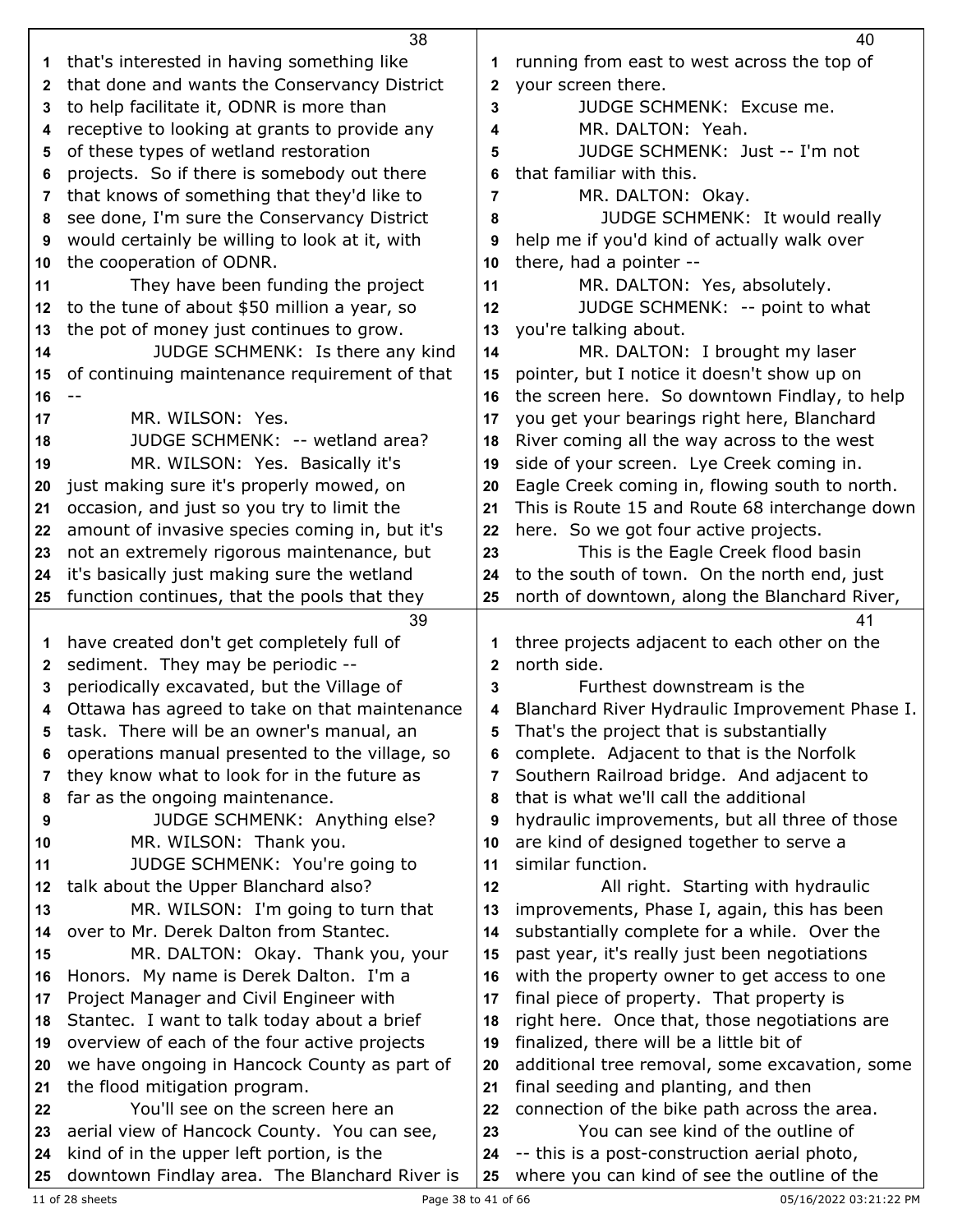|          | 42                                                                                   |              | 44                                                                                             |
|----------|--------------------------------------------------------------------------------------|--------------|------------------------------------------------------------------------------------------------|
| 1        | bench, so this is all a low-lying area along                                         | 1            | in the downtown Findlay area. Again, for                                                       |
| 2        | the river. We excavated anywhere from 3 feet                                         | 2            | reference, downtown Findlay is here. Phase I                                                   |
| 3        | to 15 feet across this, depending on the                                             | 3            | work, yellow outline is the Norfolk Southern                                                   |
| 4        | pre-existing terrain. So when the river comes                                        | 4            | bridge. This is Cory Street, this is Main                                                      |
| 5        | up, this existing river, in this location                                            | 5            | Street, that runs through downtown Findlay, if                                                 |
| 6        | might be 50 feet wide. This widest stretch is                                        | 6            | you're familiar.                                                                               |
| 7        | probably about 400 feet wide, so essentially                                         | 7            | So again, Phase I, additional                                                                  |
| 8        | it comes out of its normal banks, expands to                                         | 8            | hydraulic improvements, Norfolk Southern, and                                                  |
| 9        | about 400 feet wide, lowers the velocity of                                          | 9            | then additional hydraulic improvements. You                                                    |
| 10       | the river, provides some storage, and                                                | 10           | can see the location of all the riffle                                                         |
| 11       | ultimately lowers the water surface elevation,                                       | 11           | structures within -- within the river on this                                                  |
| 12       | helps with flooding upstream.                                                        | 12           | image. The red riffle structures are                                                           |
| 13       | So in addition to the excavation,                                                    | 13           | installed today. They were installed as part                                                   |
| 14       | we did some bike path improvements. This bike                                        | 14           | of Phase I. And the pink riffle structures                                                     |
| 15       | path around Swale Park is completely new. It                                         | 15           | down here are proposed to be installed with                                                    |
| 16       | ties into a previous bike path to the bottom                                         | 16           | this project, the additional hydraulic                                                         |
| 17       | right along High Street. We put a land bridge                                        | 17           | improvements.                                                                                  |
| 18       | across this existing wetland, low-lying area,                                        | 18           | All right. The Norfolk Southern                                                                |
| 19       | along with a 60-inch culvert, so the bike path                                       | 19           | bridge project, again, it's going to be a                                                      |
| 20       | could be continuous, and it will eventually                                          | 20           | continuation of the benching, so we're going                                                   |
| 21       | tie into the west to an existing bike path                                           | 21           | to accomplish a few things here. The biggest                                                   |
| 22       | west of the project.                                                                 | 22           | issue with this bridge is that it's a                                                          |
| 23       | To your point about water quality,                                                   | 23           | bottleneck within the river. It's -- it's                                                      |
| 24       | there was a lot of improvements made with                                            | 24           | about 150 feet wide currently. It has a                                                        |
| 25       | water quality in mind. Along the northern                                            | 25           | relatively low bottom of the bridge, and we                                                    |
|          | 43                                                                                   |              | 45                                                                                             |
|          | bank, I think it's about 25 to 50 feet in,                                           |              |                                                                                                |
| 1        |                                                                                      | 1            | have seen, in some recent flooding events,                                                     |
| 2        | there is dozens and probably hundreds of trees                                       | $\mathbf{2}$ | that the water can reach that elevation and                                                    |
| 3        | that were planted to create what we call a                                           | 3            | cause severe flooding upstream of that bridge.                                                 |
| 4        | riparian zone. And it essentially acts as a                                          | 4            | It's also over 100 years old, and there is                                                     |
|          | water filter. As the stormwater runs off, it                                         |              | some safety and integrity concerns, so there                                                   |
| 6        | provides some stability to the river bank,                                           | 6            | is some additional benefits to replace in                                                      |
| 7        | provides some additional water quality. So                                           | 7            | that.                                                                                          |
| 8        | when it reaches the river, it's in better                                            | 8            | The project may include adjustments                                                            |
| 9        | quality already.                                                                     | 9            | back to Cory Street and Washington Street, but                                                 |
| 10       | We also improved some habitat                                                        | 10           | some recent discussions with Norfolk Southern,                                                 |
| 11       | within the river. There was four low-head                                            | 11           | we may actually be able to eliminate that work                                                 |
| 12       | dams that were taken out of part of this                                             | 12           | and keep it confined to within the existing                                                    |
| 13       | project. I think two of them are within this                                         | 13           | rail line.                                                                                     |
| 14       | photo, and a couple more were upstream. We                                           | 14           | Here is a schematic of what the                                                                |
| 15       | took the low-head dam out. That released some                                        | 15           | bridge looked like, looks like today, and what                                                 |
| 16       | sediment, opens up fish passage, improves the                                        | 16           | we plan to do. So the -- the plan currently                                                    |
| 17       | habitat, and then we also added what we call                                         | 17           | is to replace the bridge in the same                                                           |
| 18       | riffle structures, which are just a series of                                        | 18           | horizontal alignment. This will help with                                                      |
| 19       | different size ripraps and organic material to                                       | 19           | disturbance and transportation impacts. They                                                   |
| 20       | kind of help shape the bottom of the river,                                          | 20           | think they can coordinate that. And you can                                                    |
| 21       | provide additional fish habitat. It also adds                                        | 21           | see the existing abutments on each end of the                                                  |
| 22       | a little bit of oxygen to the water to improve                                       | 22           | river. There is currently one pier in the                                                      |
| 23       | the water quality a little bit more.                                                 | 23           | middle of the river. The plan would be to                                                      |
| 24<br>25 | All right. So here is another area<br>that kind of shows all three projects together | 24<br>25     | remove that one pier, redo, or take out this<br>abutment completely, modify this abutment, and |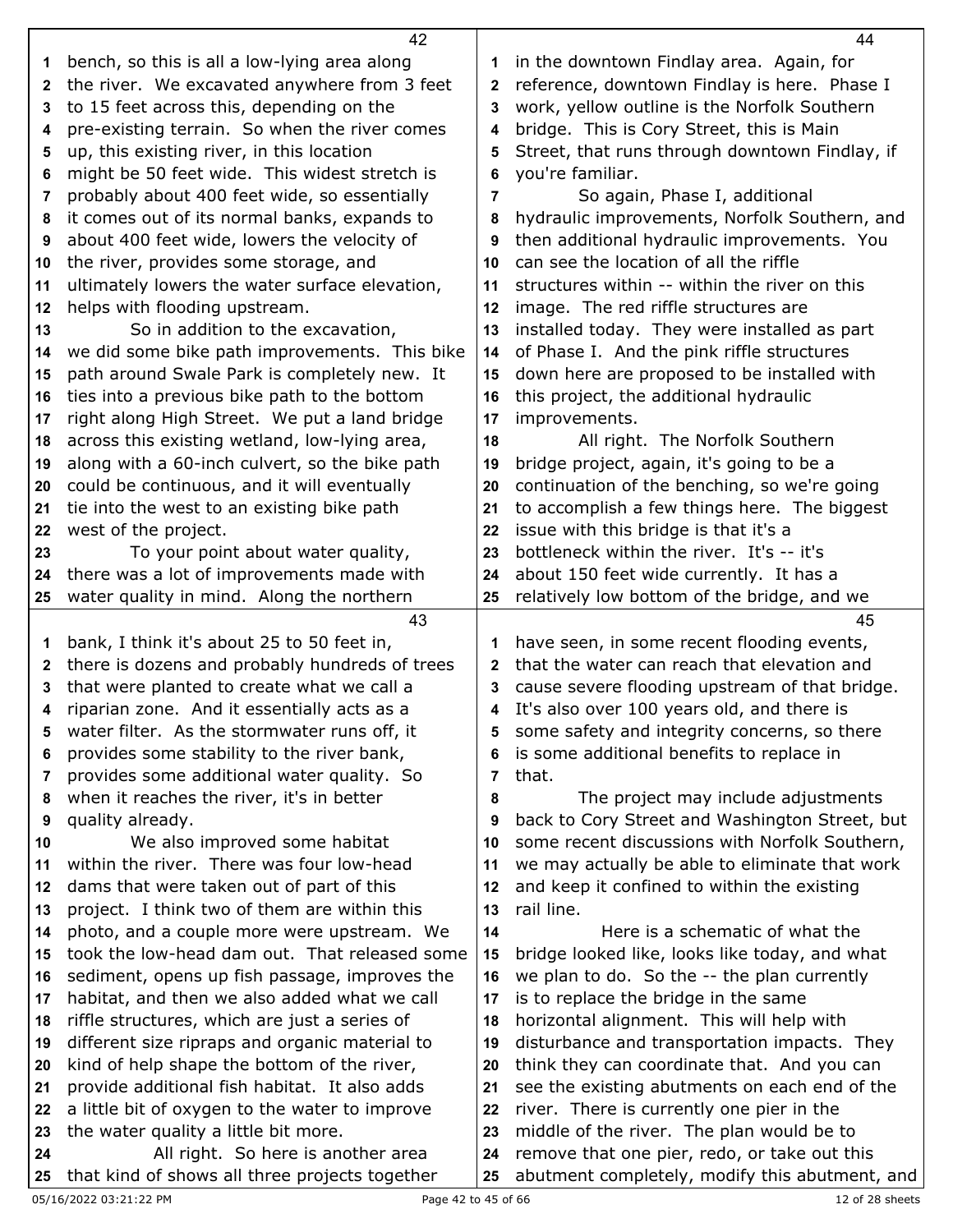|          | 46                                                                                    |             | 48                                                                                           |
|----------|---------------------------------------------------------------------------------------|-------------|----------------------------------------------------------------------------------------------|
| 1        | install two new piers, three spans total, and                                         | 1           | community and develop this as green space.                                                   |
| 2        | roughly double the size of the bridge. It                                             | $\mathbf 2$ | All right. Again, the project                                                                |
| 3        | would be about 300 feet wide total. And then                                          | 3           | drawings showing the contours under the                                                      |
| 4        | you can see underneath this section of the                                            | 4           | Norfolk Southern bridge. We're not going to                                                  |
| 5        | bridge, we would continue the bench, so when                                          | 5           | modify Cory Street and Main Street. We did                                                   |
| 6        | the river comes up, it's going to have an area                                        | 6           | look at some options, but I think it's most                                                  |
| 7        | before it gets to the abutment to expand and                                          | 7           | cost effective and minimal hydraulic benefits                                                |
| 8        | -- and spread out.                                                                    | 8           | if we were to do that, so we're going to stick                                               |
| 9        | Here is a project drawing that                                                        | 9           | with excavation of the dirt. We're going to                                                  |
| 10       | gives you an idea of what the grading and the                                         | 10          | protect some of the amenities around Main                                                    |
| 11       | contours would look like. It's a little more                                          | 11          | Street. There is a nice gazebo and some                                                      |
| 12       | detailed, showing the location of the two                                             | 12          | lighting and some nice community features                                                    |
| 13       | piers. One would actually be within the                                               | 13          | already.                                                                                     |
| 14       | normal footprint of the river. One would be                                           | 14          | There is also a pedestrian bridge                                                            |
| 15       | up on the -- on the bench, but before we get                                          | 15          | over the river that we're going to protect and                                               |
| 16       | to the abutment, again, about 300 feet total,                                         | 16          | modify at the -- the base on the north side of                                               |
| 17       | and then the benching, so you can -- you can                                          | 17          | the river and the foundation. We're going to                                                 |
| 18       | envision what that bottleneck is today, versus                                        | 18          | remove the current ramp that is there. We're                                                 |
| 19       | how open that will be, and how much better the                                        | 19          | going to lower the elevation about seven feet,                                               |
| 20       | hydraulics in the river will be. In addition,                                         | 20          | and then we're going to put a new ADA                                                        |
| 21       | we're going to pick up the bike path, send it                                         | 21          | compliant concrete ramp, so pedestrians can                                                  |
| 22       | north, to connect to our Phase I bike path.                                           | 22          | still cross the bridge at that location.                                                     |
| 23       | All right. Continuing to the                                                          | 23          | Also, you can see the location of                                                            |
| 24       | additional hydraulic improvements. So blue                                            | 24          | the two riffle structures that are going in                                                  |
| 25       | hatching is the Blanchard River. Norfolk                                              | 25          | with this dark hatching right here.                                                          |
|          |                                                                                       |             |                                                                                              |
|          | 47                                                                                    |             | 49                                                                                           |
| 1        | Southern bridge, Cory Street, Main Street in                                          | 1           | All right. So overview, again,                                                               |
| 2        | downtown Findlay. This is bound on the north                                          | 2           | it's a continuation of the previous work at                                                  |
| 3        | end by Clinton Court, and then there is                                               | 3           | Norfolk Southern, under Phase I. Going to                                                    |
| 4        | another railroad track, CSX railroad to the                                           | 4           | include two riffle structures. They're going                                                 |
|          | east side, and real close to the MLK bridge in                                        | 5           | to help improve water quality, improve habitat                                               |
| 6        | Findlay, if you're familiar with that. The                                            | 6           | within the river, and the ecology within the                                                 |
| 7        | unique part about this is we're proposing a                                           | 7           | river. And then we talked about the bike path                                                |
| 8        | two-tier bench. It's going to serve a couple                                          | 8           | and the pedestrian bridge. We're going to                                                    |
| 9        | of purposes. One, it's going to continue with                                         | 9           | keep that in place, and the City is going to                                                 |
| 10       | the previous work and provide a lower level                                           | 10          | work on some additional amenities.                                                           |
| 11       | tier. This is going to be about 100 feet                                              | 11          | All right. And finally Eagle                                                                 |
| 12       | wide, and it's going to flood a little bit                                            | 12          | Creek. So this is an aerial of the area of                                                   |
| 13       | more frequently. It's going to stay a little                                          | 13          | the Eagle Creek project location. General                                                    |
| 14       | wetter, provide a little more relief to the                                           | 14          | overview, the purple outline is the dam                                                      |
| 15       | hydraulics of the river. And then we're going                                         | 15          | embankment. We'll get into some statistics on                                                |
| 16       | to go up about three or four feet and have a                                          | 16          | the next page here. We'll talk about the                                                     |
| 17       | lower-tiered bench. We're still going to                                              | 17          | principal on the auxiliary spillways. Those                                                  |
| 18       | remove some material there. It's going to                                             | 18          | are both located roughly in this area, where                                                 |
| 19       | flood before the surrounding streets in the                                           | 19          | the -- the dam embankment intersects the                                                     |
| 20       | infrastructure, but it's going to stay a                                              | 20          | existing Eagle Creek. Think of the principal                                                 |
| 21       | little dryer. It's going to be a little                                               | 21          | spillway as the normal low-water flow. All                                                   |
| 22       | flatter, going to give some more opportunity                                          | 22          | the -- the normal river will go through the                                                  |
| 23       | for community green space. And I understand                                           | 23          | principal spillway. The auxiliary spillway,                                                  |
| 24<br>25 | the City is working with the landscape<br>architect to look at some amenities for the | 24<br>25    | you can think of as the emergency backup, when<br>we exceed the design storm event. And then |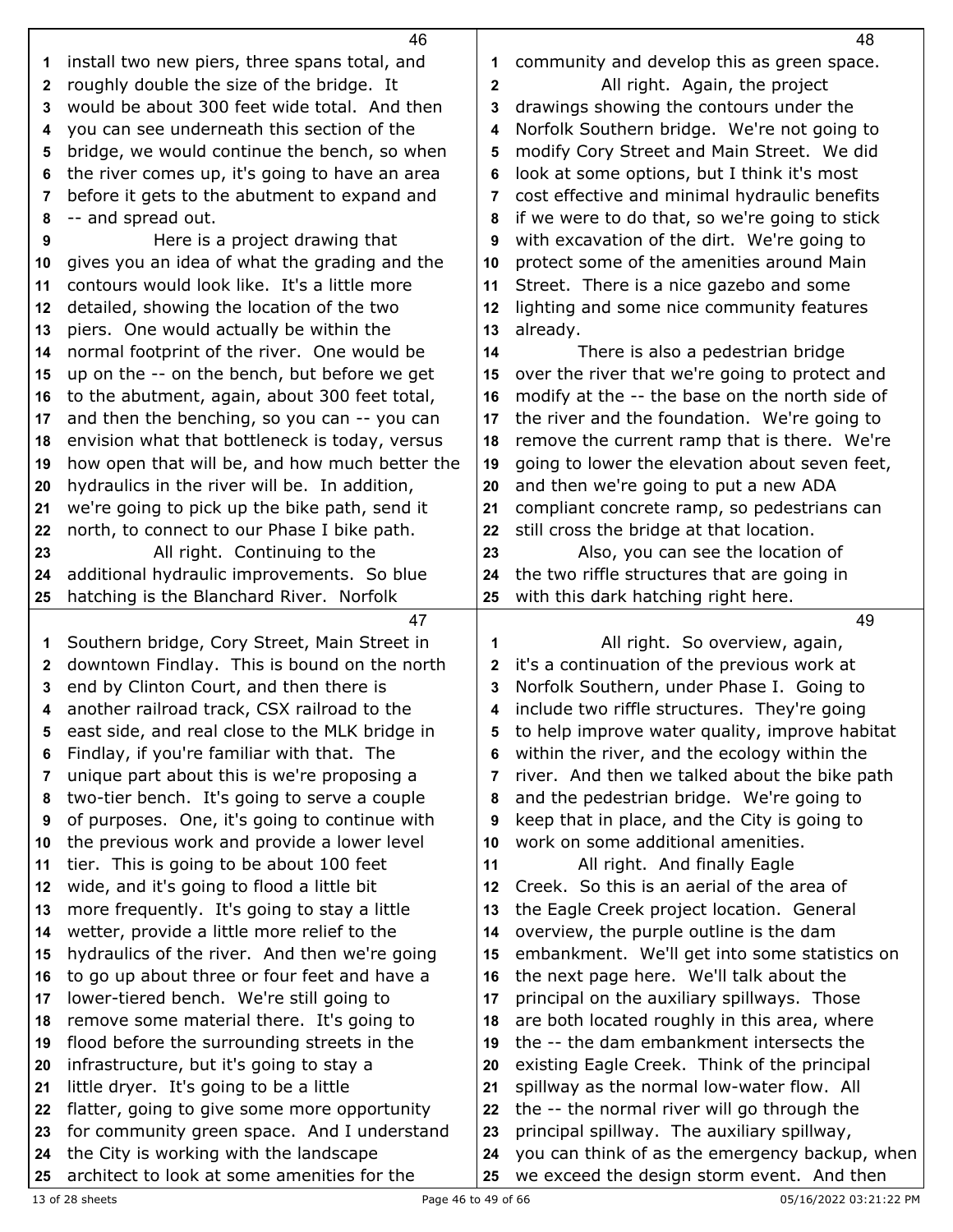|              | 50                                                                                       |              | 52                                                                                           |
|--------------|------------------------------------------------------------------------------------------|--------------|----------------------------------------------------------------------------------------------|
| 1            | the auxiliary spillway will come into play.                                              | 1            | time.                                                                                        |
| $\mathbf{2}$ | Exterior drainage features around                                                        | $\mathbf{2}$ | The project is expected to lower                                                             |
| 3            | the outside, we will touch base on, and then                                             | 3            | the flood elevations in downtown Findlay by                                                  |
| 4            | you'll see, on the inside, these are                                                     | 4            | about 1.2 feet during that 100-year design                                                   |
| 5            | indicating some additional wetlands, so we'll                                            | 5            | event. And it's expected to move                                                             |
| 6            | get into that in a little bit of detail here.                                            | 6            | approximately 1740 parcels from the                                                          |
| 7            | All right. Some stats on the                                                             | 7            | floodplain.                                                                                  |
| 8            | embankment itself. 3.75 miles total in                                                   | 8            | I believe this is going to show you                                                          |
| 9            | length. That's the purple that you're looking                                            | 9            | generally how the basin will drain. These                                                    |
| 10           | at. Maximum height, about 29 feet. It's                                                  | 10           | outside corners will drain first, and then the                                               |
| 11           | going to be -- maximum height is going to be                                             | 11           | areas right around the creek will stay wet                                                   |
| 12           | close to the river here, maybe a little bit to                                           | 12           | longer, and eventually the flow will just be                                                 |
| 13           | the north. It's going to taper down as you                                               | 13           | back into the normal banks of Eagle Creek.                                                   |
| 14           | get further away from the creek, and basically                                           | 14           | All right. A little bit of detail                                                            |
| 15           | taper into existing grade at the very south                                              | 15           | on the spillways here. This is a -- the                                                      |
| 16           | end of the project. Average height across the                                            | 16           | integrated auxiliary and principal spillways.                                                |
| 17           | entire embankment, about 12 and a half feet.                                             | 17           | So a principal spillway, think of that as                                                    |
| 18           | Going to provide about 765 acres within the                                              | 18           | normal. Low, low water elevations during dry                                                 |
| 19           | embankment of storage. Storage capacity about                                            | 19           | conditions. Think of this as a big culvert.                                                  |
| 20           | 70 -- 7000 acre feet at normal pool. And the                                             | 20           | It's going to -- going to continue right                                                     |
| 21           | principal spillway discharge is 1250 cubic                                               | 21           | through the culvert. We're going to keep it                                                  |
| 22           | feet per second. That is the maximum flow                                                | 22           | open. It's going to provide for fish passage,                                                |
| 23           | that Eagle Creek can go through the principal                                            | 23           | which is very important to some of the                                                       |
| 24           | spillway, which you can think of that kind of                                            | 24           | regulators that we're working with, to kind of                                               |
| 25           | like a culvert. It's going to be a series of                                             | 25           | keep the stream kind of in its natural state.                                                |
|              |                                                                                          |              |                                                                                              |
|              | 51                                                                                       |              | 53                                                                                           |
| 1            | pipes or rectangular structures where the                                                | 1            | The auxiliary spillway, this is a                                                            |
| $\mathbf{2}$ | normal river flows through. As the creek                                                 | 2            | large concrete structure. That, again, if we                                                 |
| 3            | comes up, it will start to backup, fill the                                              | 3            | get to that full pool elevation, this is where                                               |
| 4            | basin. That max flow rate is 1250 cubic feet                                             |              | it would overflow and be a controlled                                                        |
|              | per second.                                                                              |              | contained release, and then go right back into                                               |
| 6            | All right. So the benefits of the                                                        | 6            | Eagle Creek and down the river, just like it                                                 |
| 7            | project. Again, this is a dry storage basin,                                             | 7            | does today.                                                                                  |
| 8            | so very important point is that this is going                                            | 8            | You'll notice that the current path                                                          |
| 9            | to stay dry the vast majority of the time.                                               | 9            | of Eagle Creek takes kind of a big S turn                                                    |
| 10           | This is designed to capture flows above that                                             | 10           | here. Not really the most efficient for the                                                  |
| 11           | 1250 cubic feet per second. And when it does                                             | 11           | hydraulics of the river, so we're proposing to                                               |
| 12           | exceed that, you know, the smaller storms will                                           | 12           | straighten that out. That serves a couple of                                                 |
| 13           | partially backup and then will drain back by                                             | 13           | benefits. One, it improves the hydraulics of                                                 |
| 14           | gravity. There is no mechanical moving parts.                                            | 14           | the river. It improves accessibility and                                                     |
| 15           | It's going to be a static gravity drain                                                  | 15           | maintenance. It gets a little bit further                                                    |
| 16           | structure.                                                                               | 16           | away from Route 68, and it helps with                                                        |
| 17           | During the large events, this is                                                         | 17           | constructability. We can build this thing                                                    |
| 18           | designed for -- to capture the flow of a                                                 | 18           | without disturbing the river until close to                                                  |
| 19           | 100-year rain event, or a one percent annual                                             | 19           | the end of the project.                                                                      |
| 20           | chance exceedance. And then it will store --                                             | 20           | All right. Interior drainage.                                                                |
| 21           | it will store that volume of a storm. If it                                              | 21           | These flow arrows will give you a little                                                     |
| 22           | would exceed that, it would overflow the                                                 | 22           | better idea of the direction of the drainage.                                                |
| 23           | auxiliary spillway. And after the storm, it                                              | 23           | It also shows you some of the wetlands that                                                  |
| 24           | will gradually drain back into Eagle Creek.<br>And the basin will remain dry most of the | 24           | we're proposing to do. I think the takeaway<br>here is that there is a lot of opportunity to |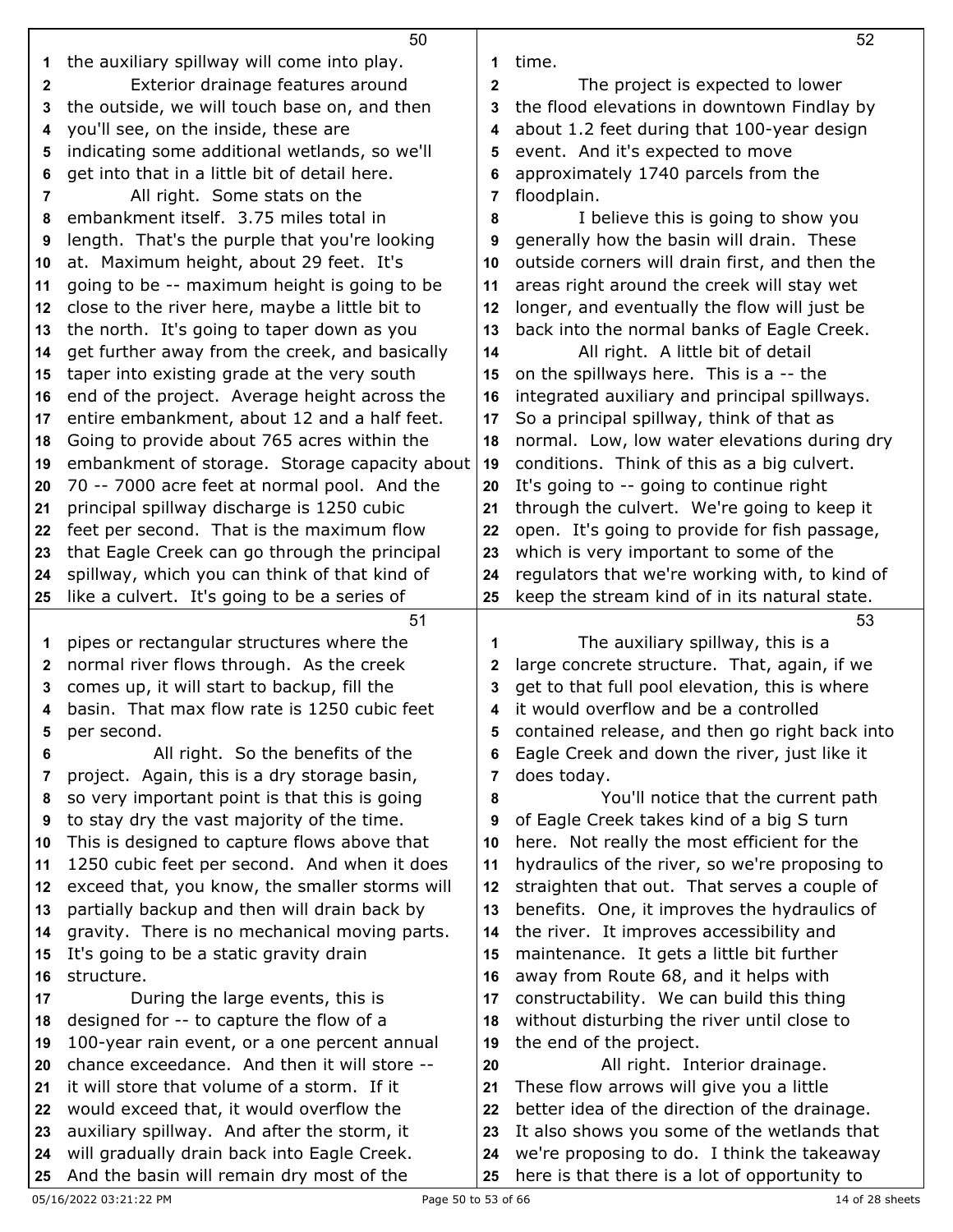|              | 54                                                                                         |              | 56                                                                                             |
|--------------|--------------------------------------------------------------------------------------------|--------------|------------------------------------------------------------------------------------------------|
| 1            | install some wetlands and improve water                                                    | 1            | well.                                                                                          |
| $\mathbf{2}$ | quality, capture a lot of the sediment, a lot                                              | $\mathbf{2}$ | Over the past year, we have been                                                               |
| 3            | of support from some of the regulators that                                                | 3            | really busy on the Norfolk Southern project, a                                                 |
| 4            | we've been working with to propose this. I                                                 | 4            | lot of back and forth. The grant did change                                                    |
| 5            | think this might show roughly 150 to 200 acres                                             | 5            | the requirements of the permitting, mostly on                                                  |
| 6            | of wetlands. We're still working on that                                                   | 6            | the environmental side, but we're working                                                      |
| 7            | final design. But the different color shading                                              | 7            | through that, and they have been very helpful.                                                 |
| 8            | just indicates different elevations and the                                                | 8            | We're having regular calls with the Federal                                                    |
| 9            | different type of wetlands. This internal                                                  | 9            | Rail Administration, as well as the State                                                      |
| 10           | hatching will stay wet the majority of the                                                 | 10           | regulators, and the permitting and funding is                                                  |
| 11           | time. There will be some ponding                                                           | 11           | all moving along well.                                                                         |
| 12           | intentionally, and then as you get up to                                                   | 12           | If all goes well, we could complete                                                            |
| 13           | higher elevations, it will stay dryer. The                                                 | 13           | our design within three to four months, I                                                      |
| 14           | intent is to have some -- some trails and some                                             | 14           | would say, and could go to construction next                                                   |
| 15           | public access to the area, maybe some                                                      | 15           | year, depending on permitting approval and                                                     |
| 16           | informational boards, and you know, a lot of,                                              | 16           | property acquisitions.                                                                         |
| 17           | I imagine a lot of bird watching and a lot of                                              | 17           | All right. Additional hydraulic                                                                |
|              | habitat in the area.                                                                       | 18           | improvements. This design is 100 percent                                                       |
| 18           | All right. Overall summary of                                                              |              | complete on our end. There is some -- there                                                    |
| 19           | cost/benefits and schedule. Backing up to                                                  | 19           | is some property acquisitions still hanging                                                    |
| 20           | hydraulic improvements, Phase I. Again, this                                               | 20           |                                                                                                |
| 21           |                                                                                            | 21           | out there that is going to control the                                                         |
| 22           | is the one that is all but complete, except                                                | 22           | schedule. Permitting is going well. We have                                                    |
| 23           | for that one property. Total cost so far,                                                  | 23           | our U.S. Army Corps of Engineer permit, as                                                     |
| 24<br>25     | including construction and engineering, is                                                 | 24           | well as our cultural resources permit for the                                                  |
|              | about \$8,000,000, all funded from the quarter                                             | 25           | Section 106 archeological and architectural                                                    |
|              |                                                                                            |              |                                                                                                |
|              | 55                                                                                         |              | 57                                                                                             |
| 1            | percent sales tax increase. Balance of the                                                 | 1            | requirements. AEP has some overhead power                                                      |
| 2            | project include increased wetland function and                                             | $\mathbf{2}$ | lines in the area, so we coordinated with                                                      |
| 3            | water quality, because some of the plantings                                               | 3            | them. They're going to likely remove and                                                       |
| 4            | that we put in that we talked about, include                                               | 4            | relocate those this summer, prior to                                                           |
|              | fish passes. We took out the low-head dam, so                                              |              | 5 construction. There is mussel relocation                                                     |
| 6            | it opened up the river. Fish can go a lot                                                  | 6            | required as part of this project that's                                                        |
| 7            | further upstream now. Improved the aquatic                                                 | 7            | scheduled to occur this summer. And then if                                                    |
| 8            | habitat, recreational opportunities, including                                             | 8            | all goes well, this could be on a similar                                                      |
| 9            | kayaking, fishing that are going to come out                                               | 9            | timeline, maybe a little better, than Norfolk                                                  |
| 10           | on this.                                                                                   | 10           | Southern, and we could start construction                                                      |
| 11           | Reduced transportation impacts.                                                            | 11           | later this year. Current project estimate on                                                   |
| 12           | There is going to be less intersections that                                               | 12           | this one, \$14.9 million.                                                                      |
| 13           | are flooded as a result of this project. And                                               | 13           | Oh, I should mention we also just                                                              |
| 14           | again, we're working on that one eminent                                                   | 14           | got notice that we received a grant on this.                                                   |
| 15           | domain case. And as soon as that is done, we                                               | 15           | There is one property that was a chrome                                                        |
| 16           | expect the contractor will need about three                                                | 16           | plating facility, and there was some hazard                                                    |
| 17           | months to finish it up completely.                                                         | 17           | materials in the soils around that property.                                                   |
| 18           | Talked about the RAISE grant. This                                                         | 18           | And I believe the City said you just got a                                                     |
| 19           | was a -- this is a really big deal. Steve                                                  | 19           | grant. I think it's a little over \$400,000,                                                   |
| 20           | mentioned this is the only project in the                                                  | 20           | and we will include 100 percent of the cost to                                                 |
| 21           | state of Ohio that received this funding, so                                               | 21           | clean that up before this project starts.                                                      |
| 22           | we're really excited. It's going to cover                                                  | 22           | All right. 2022 update for Eagle                                                               |
| 23           | 80 percent of the cost. And we're also still                                               | 23           | Creek. Again, all costs to date have been                                                      |
| 24           | talking with Norfolk Southern and are hopeful<br>there could be some cost sharing there as | 24           | funded through the State of Ohio. \$30 million<br>has been received so far. Total cost to date |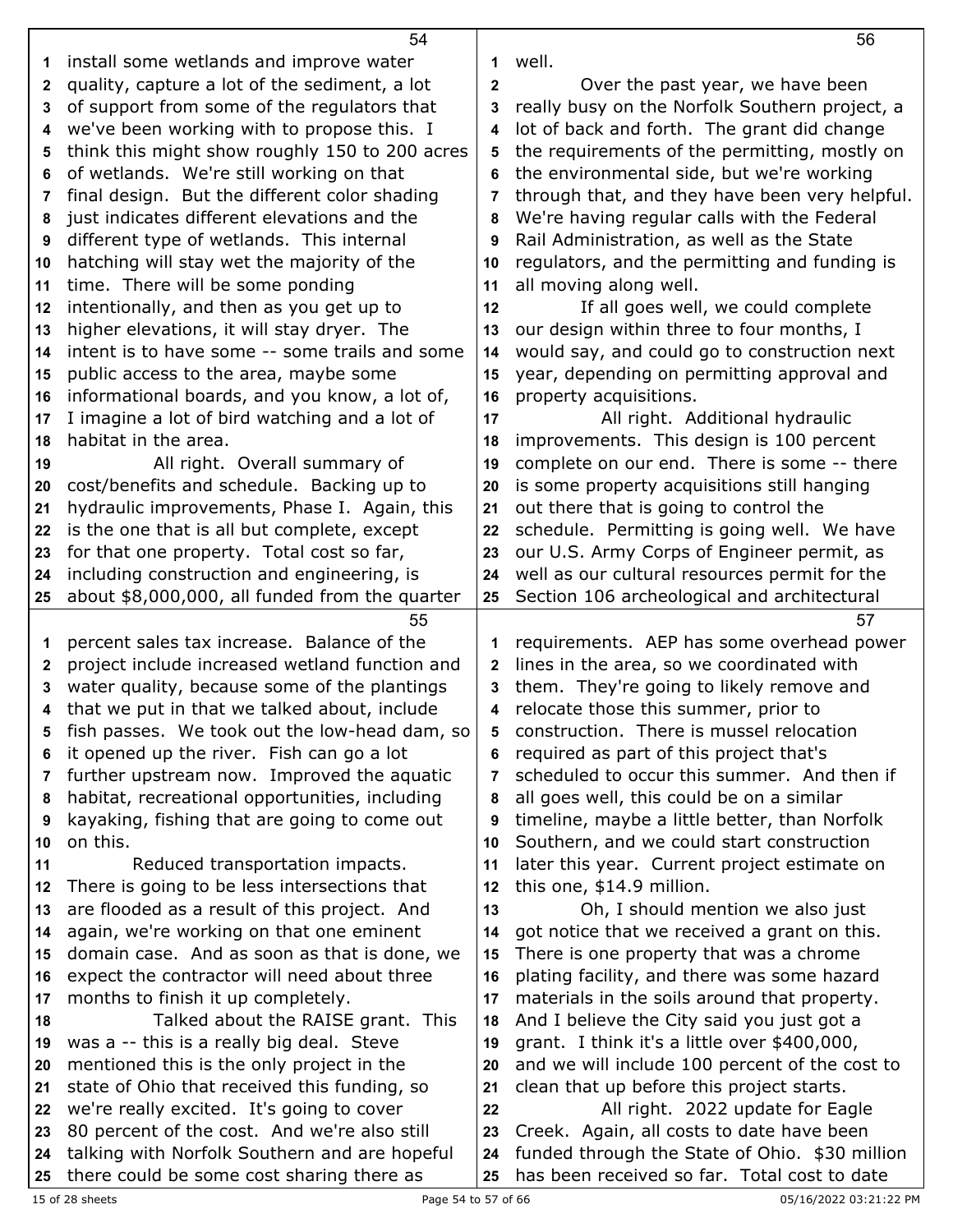|              | 58                                             |                | 60                                             |
|--------------|------------------------------------------------|----------------|------------------------------------------------|
| 1            | for property acquisition, 18.9 million. Total  | 1              | JUDGE SCHMENK: Mr. Army, anything?             |
| 2            | engineering to date, 2.6 million. Total        | $\mathbf{2}$   | MR. ARMY: Only, your Honor, that I             |
| 3            | project costs estimate, 75 million, and that   | 3              | am leaving at the end of May, and I want to    |
| 4            | includes all the property acquisition and the  | 4              | thank the Court for always supporting us and   |
| 5            | 15 percent contingency on top of the           | 5              | helping us to make the District what it is.    |
| 6            | construction estimate. Estimated maintenance   | 6              | And I see Judge Burchfield grin at me, because |
| 7            | will be in the range of $100$ to $$150,000$ .  | 7              | he knows I'm just going to go home and goof    |
| 8            | Again, in addition to the flood mitigation     | 8              | off in the future, so  but thank you all       |
| 9            | benefits, we're also going to see water        | 9              | for all your support over the years. It's      |
| 10           | quality improvements to Eagle Creek, as well   | 10             | been a real privilege to do the work we have   |
| 11           | as downstream, and lots of passive             | 11             | done, and I'm excited for what they'll         |
| $12 \,$      | recreational activities.                       | 12             | continue to do.                                |
| 13           | Overall program benefits. After                | 13             | JUDGE SCHMENK: All right. With                 |
| 14           | the completion of all the projects, we'll work | 14             | that, I guess initially at this point, we --   |
| 15           | to modify the flood maps and submit those to   | 15             | I'd entertain a motion for approval of the     |
| 16           | FEMA to take a lot of the properties out of    | 16             | annual report as -- as given.                  |
| 17           | the floodplain. Expecting to remove a little   | 17             | JUDGE REGER: So moved.                         |
| 18           | over 1700 parcels from the floodplain. A       | 18             | JUDGE SCHIERLOH: Second.                       |
| 19           | little under 1700 acres would be included and  | 19             | JUDGE SCHMENK: Moved and seconded.             |
| 20           | 650 acres of those are agricultural currently. | 20             | Discussions, questions? The roll.              |
| 21           | And then a big point is that the               | 21             | MS. HAGEMAN: Allen?                            |
| 22           | State Route 68, or U.S. 68 and State Route 15  | 22             | JUDGE REED: Yes.                               |
| 23           | intersection will remain open during the       | 23             | MS. HAGEMAN: Defiance?                         |
| 24           | majority of the flooding events. And in        | 24             | JUDGE SCHMENK: Yes.                            |
|              | recent history, we have seen flooding in that  | 25             | MS. HAGEMAN: Hancock?                          |
| 25           |                                                |                |                                                |
|              | 59                                             |                | 61                                             |
| 1            | area that had major transportation impacts in  | 1              | <b>JUDGE STARN: Yes.</b>                       |
| $\mathbf{2}$ | the area.                                      | $\mathbf{2}$   | MS. HAGEMAN: Henry?                            |
| 3            | So that is it for my presentation.             | 3              | JUDGE ROSEBROOK: Yes.                          |
| 4            | Any questions?                                 | 4              | MS. HAGEMAN: Lucas?                            |
| 5            | (No response.)                                 | 5              | JUDGE JENNINGS: Yes.                           |
| 6            | JUDGE SCHMENK: Anything?                       | 6              | MS. HAGEMAN: Putnam?                           |
| 7            | MR. DALTON: All right. Thank you.              | $\overline{7}$ | JUDGE SCHIERLOH: Yes.                          |
| 8            | JUDGE SCHMENK: Judge Starn, you                | 8              | MS. HAGEMAN: Van Wert?                         |
| 9            | knew all those places he was talking about?    | 9              | JUDGE BURCHFIELD: Yes.                         |
| 10           | JUDGE STARN: Oh, yeah.                         | 10             | MS. HAGEMAN: Wood?                             |
| 11           | JUDGE SCHMENK: All right.                      | 11             | JUDGE REGER: Yes.                              |
| 12           | Mr. Weaner, anything else that you need to     | 12             | JUDGE SCHMENK: If that's approved,             |
| 13           | address, prior to seeking approval of the      | 13             | we'll -- if you will circulate entries both on |
| 14           | annual report?                                 | 14             | the appointment, and she's two steps ahead.    |
| 15           | MR. WEANER: No, your Honor. I                  | 15             | I'm a step behind.                             |
| 16           | have put into Court's information packet an    | 16             | MR. WEANER: She and I do all of                |
| 17           | oath of office, which would include, if the    | 17             | that behind the scenes.                        |
| 18           | Court is so inclined, Mr. Kuhn's recusal to    | 18             | JUDGE REGER: Judge Schmenk, before             |
| 19           | have any conflicts of interest with his        | 19             | we adjourn, can I ask a question to the Board? |
| 20           | current company. So that is in the oath of     | 20             | JUDGE SCHMENK: Sure.                           |
| 21           | office that I would ask the Court to           | 21             | JUDGE REGER: According to the -- I             |
| 22           | administer.                                    | 22             | have a question, because I -- Mr. Army was     |
| 23           | JUDGE SCHMENK: Okay. Directors,                | 23             | great. When I became a member of the Board,    |
| 24           | anything else?                                 | 24             | he took me around and showed me some things    |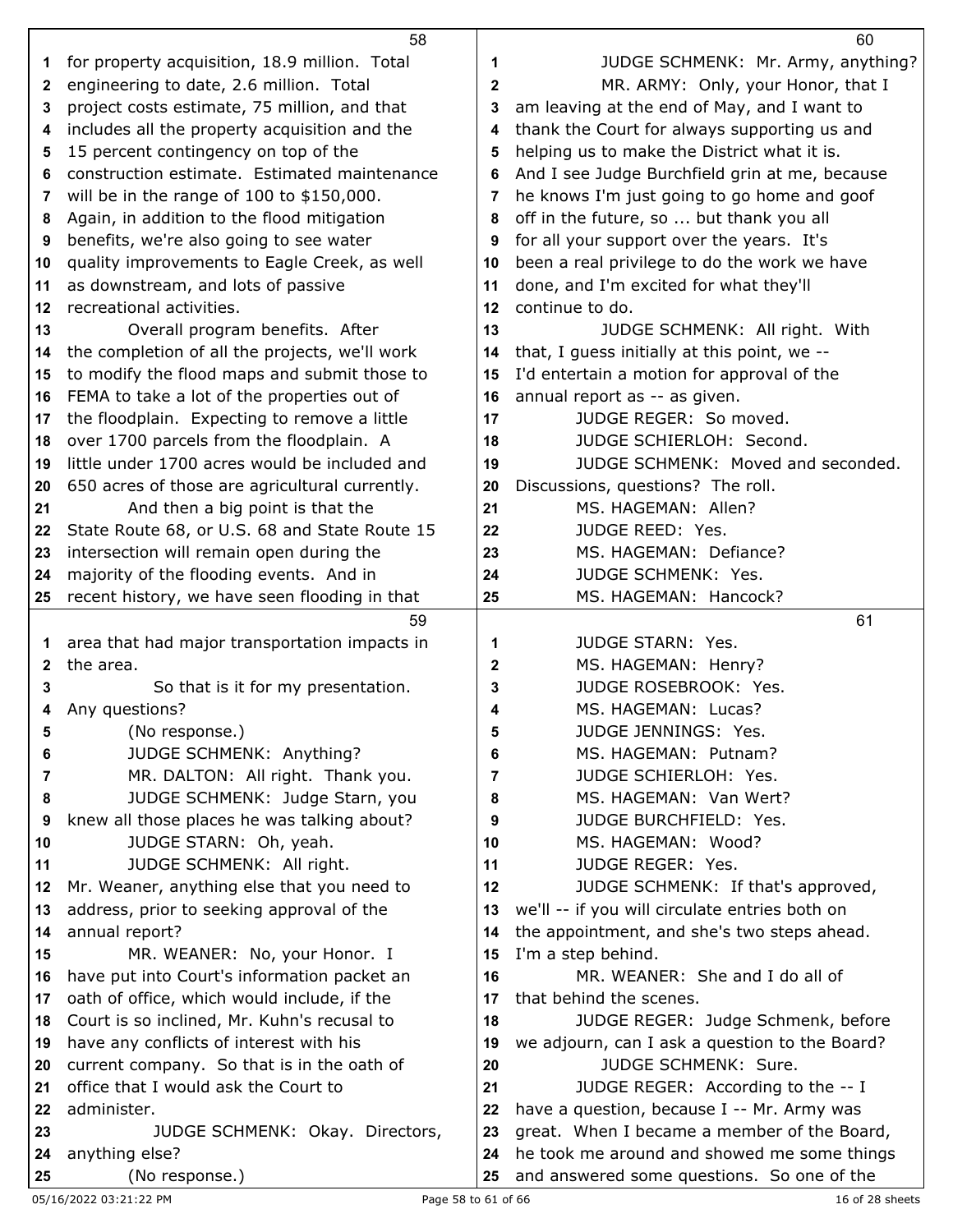|    | 62                                                                                              |          | 64                                             |  |
|----|-------------------------------------------------------------------------------------------------|----------|------------------------------------------------|--|
| 1  | questions that was going into my mind was, the                                                  | 1        | taking on the initiative of expanding, that    |  |
| 2  | Portage River, which is in Wood County, is not                                                  | 2        | you would look at public support from within   |  |
| 3  | part of the Conservancy, part of the Watershed                                                  | 3        | the area that is flooding and move that        |  |
| 4  | Conservancy, because it doesn't run into the                                                    | 4        | direction, as you try to form either a         |  |
| 5  | Maumee River. But it does flood, particularly                                                   | 5        | separate district, or be absorbed as either a  |  |
| 6  | in the Village of Pemberville, and it runs                                                      | 6        | subdistrict, or part of the Maumee Watershed   |  |
| 7  | into the Maumee River, causing pollution and                                                    | 7        | Conservancy District. Because that grassroots  |  |
| 8  | therefore such.                                                                                 | 8        | support of the -- of the landowners and of the |  |
| 9  | Under the Revised Code, under                                                                   | 9        | -- the folks who are concerned about the       |  |
| 10 | 6101.05, there are two ways of creating a                                                       | 10       | Portage River would be most important in -- in |  |
| 11 | watershed district. One is by the citizens of                                                   | 11       | doing this.                                    |  |
| 12 | the area petitioning, or another conservancy                                                    | 12       | And I speak from the experience of             |  |
| 13 | district, or watershed district, can create                                                     | 13       | having four subdistricts that were operative   |  |
| 14 | one by petition. And I just wondered if the                                                     | 14       | in the Muskingum, and then two that attempted  |  |
| 15 | Board would consider looking at the creation                                                    | 15       | to -- to form, but were not successful,        |  |
| 16 | of a watershed district for the Portage River.                                                  | 16       | because of the lack of public support.         |  |
| 17 | And maybe not. But I just wanted to ask that.                                                   | 17       | JUDGE REGER: Okay.                             |  |
| 18 | DIRECTOR ROPP: Sure.                                                                            | 18       | MR. HOOPINGARNER: Thank you.                   |  |
| 19 | DIRECTOR RICKER: I think so.                                                                    | 19       | JUDGE SCHMENK: The entry then is               |  |
| 20 | DIRECTOR ROPP: We'll consider                                                                   | 20       | still being circulated. I feel like I'm        |  |
| 21 | that.                                                                                           | 21       | forgetting something.                          |  |
| 22 | JUDGE REGER: If you would, please,                                                              | 22       | MR. WEANER: Oath of office.                    |  |
| 23 | look at that, because I mean, the Portage                                                       | 23       | JUDGE SCHMENK: We'll do that                   |  |
| 24 | River runs through a lot of Wood County.                                                        | 24       | after.                                         |  |
| 25 | DIRECTOR RICKER: Sure.                                                                          | 25       | MR. WEANER: Going to do                        |  |
|    |                                                                                                 |          |                                                |  |
|    | 63                                                                                              |          | 65                                             |  |
| 1  | JUDGE REGER: And floods the                                                                     | 1        | afterwards.                                    |  |
| 2  | Village of Pemberville all the time. I                                                          | 2        | JUDGE SCHMENK: That's after. The               |  |
| 3  | shouldn't use the word all the time, but on a                                                   | 3        | entry is being circulated. Can we have a       |  |
| 4  | regular basis.                                                                                  | 4        | motion to adjourn?                             |  |
| 5  | DIRECTOR ROPP: Floods my boat dock                                                              | 5        | JUDGE JENNINGS: I'll make a motion             |  |
| 6  | out too.                                                                                        | 6        | to adjourn the meeting.                        |  |
| 7  | JUDGE REGER: Yeah. But if you                                                                   | 7        | JUDGE SCHMENK: Either that, or                 |  |
| 8  | would take a look at that and the potential of                                                  | 8        | we're going to be here all day.                |  |
| 9  | creating that through the Revised Code.                                                         | 9        | JUDGE SCHIERLOH: I'll second.                  |  |
| 10 | DIRECTOR ROPP: Sure.                                                                            | 10       | JUDGE SCHMENK: All right. Been                 |  |
| 11 | JUDGE REGER: Thank you.                                                                         | 11       | moved and seconded. I don't think we need a    |  |
| 12 | DIRECTOR ROPP: We'll do that,                                                                   | 12       | roll call to vote a motion. Do we?             |  |
| 13 | Judge.                                                                                          | 13       | JUDGE STARN: Adjourning is                     |  |
| 14 | JUDGE REGER: Thank you.                                                                         | 14       | privilege of the Chair.                        |  |
| 15 | JUDGE SCHMENK: Sir.                                                                             | 15       | JUDGE SCHMENK: We're adjourned.                |  |
| 16 | MR. HOOPINGARNER: Your Honor,                                                                   | 16       | (Whereupon, at 12:09, the                      |  |
| 17 | members of the Court, my name is John                                                           | 17       | proceedings concluded.)                        |  |
| 18 | Hoopingarner. I was -- I'm the retired                                                          | 18       |                                                |  |
| 19 | General Manager, Executive Director/General                                                     | 19       |                                                |  |
| 20 | Manager of the Muskingum Watershed Conservancy                                                  | 20       |                                                |  |
| 21 | District, and special counsel to the Maumee                                                     | 21       |                                                |  |
| 22 | District. Your -- your point is very well                                                       | 22       |                                                |  |
| 23 | taken, and there are other ways to absorb                                                       | 23       |                                                |  |
| 24 | areas outside of the watershed of the Maumee.<br>But what I would urge is rather than the Board | 24<br>25 |                                                |  |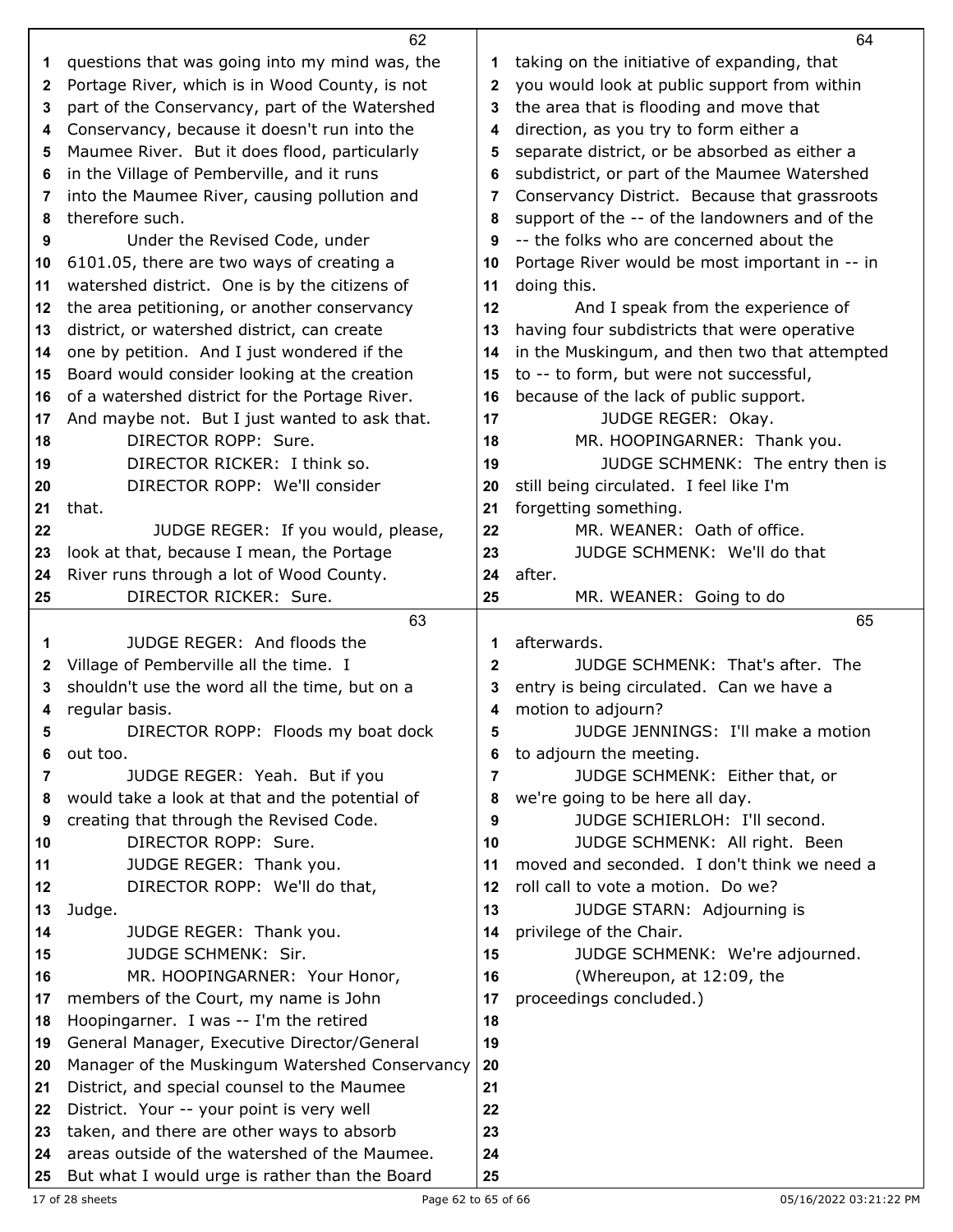|                         | 66                                                 |
|-------------------------|----------------------------------------------------|
| 1                       | <b>CERTIFICATE OF THE REPORTER</b>                 |
| $\overline{\mathbf{2}}$ | I, Angela A. O'Neill, a Registered                 |
| $\overline{\mathbf{3}}$ | Merit Reporter and Notary Public, do hereby        |
| 4                       | certify the Maumee Watershed Conservancy Court     |
| 5                       | hearing proceedings.                               |
| 6                       | I further certify that the proceedings             |
| $\overline{7}$          | above-set forth was reduced to writing by me by    |
| 8                       | means of machine shorthand and was later           |
| 9                       | transcribed from my original shorthand notes; that |
| 10                      | this is a true record of the proceedings given;    |
| 11                      | and that said proceedings were taken at the        |
| 12                      | aforementioned time, date, and place.              |
| 13                      | IN WITNESS WHEREOF, I have set my hand             |
| 14                      | and seal this 16th day of May, 2022.               |
| 15                      |                                                    |
| 16                      |                                                    |
|                         | Angela A. O'Neill, RMR                             |
| 17                      | My Commission Expires: Aug. 10, 2022               |
|                         |                                                    |
| 18                      |                                                    |
|                         |                                                    |
| 19                      |                                                    |
|                         |                                                    |
| 20                      |                                                    |
| 21                      |                                                    |
| 22                      |                                                    |
| 23                      |                                                    |
| 24                      |                                                    |
| 25                      |                                                    |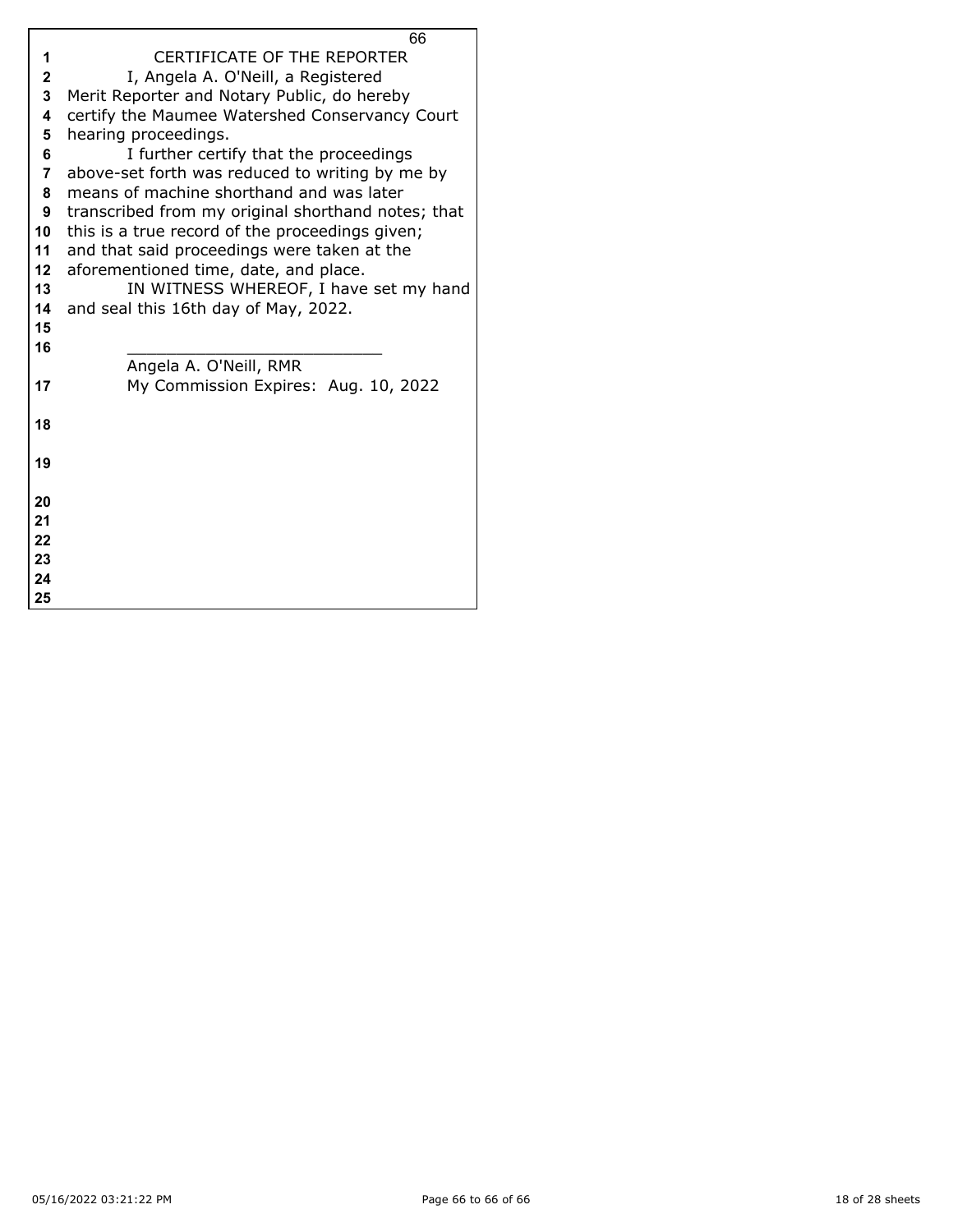|                                    |                                               |                                   |                                   | 58:20                                         |
|------------------------------------|-----------------------------------------------|-----------------------------------|-----------------------------------|-----------------------------------------------|
| \$                                 | 156, 921. 52 [1] - 22: 15<br>16 $[1] - 25:12$ | $\overline{\mathbf{5}}$           | accessibility [1] -<br>53:14      | ahead $[13] - 32:23$ ,                        |
| \$1,094.78 [1] - 22:21             | 16th [1] - 66:14                              | 50 $[2] - 42:6, 43:1$             | accomplish [1] -                  | 33:3, 33:7, 33:20,                            |
| \$1,590,163.36 [1] -               | 1700 [2] - 58:18, 58:19                       |                                   | 44:21                             | 34:8, 34:11, 34:17,                           |
| 22:12                              | 1740 [1] - 52:6                               | 6                                 | <b>according</b> $[1] - 61:21$    | 35:15, 35:18, 36:3,                           |
| \$1,797,662.34 [1] -               | 17th [9] - 8:21, 8:23,                        |                                   | acknowledge [1] -                 | 36:18, 37:3, 61:14                            |
| 22:13                              | 8:24, 9:14, 9:15,                             | $6$ [2] - 1:12, 3:6               | 16:10                             | alignment [1] - 45:18                         |
| $$15$ [1] - 25:24                  | 9:17, 9:23, 12:23,                            | 60 $[3] - 3.14, 3.15,$            | acquired [1] - 25:23              | ALL $[1] - 4:8$                               |
| \$150,000 [1] - 58:7               | 19:2                                          | 32:25                             | $acquisition$ [2] - 58:1,         | Allen [4] - 2:7, 4:18,                        |
| \$187,551.08 [1] -                 | $18$ [1] - 23:20                              | 60-inch [1] - 42:19               | 58:4                              | 20:10, 60:21                                  |
| 22:16                              | $18.9$ [1] - 58:1                             | 6101.05 [1] - 62:10               | $acquisitions$ [2] -              | <b>almost</b> $[1] - 37:7$                    |
| \$2,487,085.16 [1] -               | 19 [1] - 23:20                                | 65 $[1] - 3:16$                   | 56:16, 56:20                      | <b>amended</b> [1] - 24:24                    |
| 21:23                              |                                               | 650 [1] - 58:20                   | acre [1] - 50:20                  | amenities [3] - 47:25,                        |
| \$2,681,007.38 [1] -               | $\boldsymbol{2}$                              | 6729 [1] - 1:23                   | acres $[5] - 25:22$ ,             | 48:10, 49:10                                  |
| 21:25                              |                                               | 68 $[7] - 2:20, 2:21,$            | 50:18, 54:5, 58:19,               | amenity [1] - 35:21                           |
| \$294,926.64 [1] - 22:5            | $2.6$ [1] - 58:2                              | 7:13, 40:21, 53:16,               | 58:20                             | <b>America</b> [1] - 26:8                     |
| $$30$ [1] - 57:24                  | $20$ [2] - 3:8, 11:16                         | 58:22                             | active [2] - 39:19,               | amount [2] - 30:14,                           |
| \$312,232.63 [1] - 22:4            | $200$ [1] - 54:5                              |                                   | 40:22                             | 38:22                                         |
| \$337,034 [1] - 22:8               | 2020 [1] - 24:24                              | $\overline{7}$                    | actively [1] - 13:6               | amphitheater $[1]$ -                          |
| \$357,592.21 [1] - 22:9            | <b>2021</b> $[7] - 3:10, 21:18,$              |                                   | activities $[1] - 58:12$          | 36:21                                         |
| $$400,000$ [1] - 57:19             | 22.4, 23.22, 24:17,                           | $7$ [2] - 3:7, 27:9               | acts $[1] - 43:4$                 | Amy [1] - 2:8                                 |
| $$42,180.23$ [1] - 23:1            | 24:20, 26:1                                   | 70 [3] - 17:19, 27:3,             | ADA [1] - 48:20                   | Angela [3] - 1:22,                            |
| \$42,384.18 [1] - 22:25            | 2022 [4] - 1:12, 57:22,                       | 50:20                             | Adam [2] - 2:17, 7:1              | 66:2, 66:16                                   |
| \$48,349.47 [1] - 22:20            | 66:14, 66:17                                  | 7000 [1] - $50:20$                | added $[2] - 35:21$ ,             | <b>Annual</b> [1] - 3:14                      |
| $$50$ [1] - 38:12                  | $21$ [2] - 3:9, 29:7                          | 75 [1] - 58:3                     | 43:17                             | <b>annual</b> $[9] - 4:10$ ,                  |
| $$8,000,000$ [1] - 54:25           | $217$ [1] - 25:22                             | 765 [1] - 50:18                   | <b>addition</b> $[3] - 42:13$ ,   | 21:7, 21:20, 24:12,                           |
| \$800,000 [2] - 30:24,             | 22 [2] - 28:25, 29:6                          |                                   | 46:20, 58:8                       | 24:23, 26:25, 51:19,                          |
| 35:4                               | <b>221</b> [1] - 1:14                         | 8                                 | <b>additional</b> $[12] - 41:8$ , | 59:14, 60:16                                  |
|                                    | $23$ [1] - 3:10                               | 8 [4] - 23:23, 26:7,              | 41:20, 43:7, 43:21,               | answered [1] - 61:25                          |
| $\blacksquare$                     | $25$ [1] - 43:1                               | 26:15, 26:17                      | 44: 7, 44: 9, 44: 16,             | anytime [1] - 16:14                           |
|                                    | <b>250</b> $[2] - 24:9, 28:6$                 | 80 [2] - 27:7, 55:23              | 45:6, 46:24, 49:10,               | <b>appearance</b> $[2] - 18:7$ ,              |
| $'79$ [1] - 11:13                  | 27 [2] - 3:11, 21:22                          | $800$ [1] - 31:16                 | 50:5, 56:17                       | 18:15                                         |
|                                    | 280 [1] - $27:2$                              |                                   | address [2] - 7:24,<br>59:13      | APPEARANCES [1] -<br>2:1                      |
| $\mathbf 0$                        | 29 [2] - 22:3, 50:10<br>2nd $[1] - 8:12$      | 9                                 | <b>addressing</b> $[1] - 30:13$   | applied [2] - 26:18,                          |
| $0$ [3] - 23:4, 23:5, 23:9         |                                               |                                   | adds $[1] - 43:21$                | 26:21                                         |
|                                    | 3                                             | 98 [1] - 25:19                    | adjacent [3] - 41:1,              | appoint [4] - 9:16,                           |
|                                    |                                               |                                   | 41:6, 41:7                        | 10:25, 12:20, 15:24                           |
|                                    | $3$ [3] - 1:15, 25:12,                        | A                                 | adjourn [3] - 61:19,              | <b>appointed</b> $[3] - 8:17$ ,               |
| $1.2$ [1] - 52:4                   | 42:2                                          |                                   | 65:4, 65:6                        | 12:13, 19:1                                   |
| <b>10</b> $[3] - 4:13$ , $23:23$ , | $3.3$ [1] - 25:9                              | $a.m$ [1] - 1:13                  | <b>Adjourn</b> $[1] - 3:16$       | Appointment [1] - 3:7                         |
| 66:17                              | $3.75$ [1] - 50:8                             | abbreviated [3] -                 | adjourned [1] - 65:15             | appointment [5] -                             |
| <b>100</b> [5] - 45:4, 47:11,      | 30 $[1] - 22:6$                               | 21:11, 23:21, 26:13               | <b>adjourning</b> $[1] - 65:13$   | 8:20, 9:11, 9:20,                             |
| 56:18, 57:20, 58:7                 | 300 [2] - 46:3, 46:16                         | able $[3] - 34:1, 35:8,$<br>45:11 | adjustments $[1] - 45:8$          | 61:14                                         |
| 100-year [2] - 51:19,              | 302-4039 [1] - 1:24                           | above -set [1] - 66:7             | <b>administer</b> $[1] - 59:22$   | appointments [1] -                            |
| 52:4                               | 31 $[2] - 3:12, 22:10$                        | absence [2] - 7:17,               | administered [1] -                | 10:3                                          |
| <b>106</b> [1] - 56:25             | 32 $[1] - 22:14$                              | 7:25                              | 26:23                             | <b>Appraiser</b> $[1] - 2.16$                 |
| 11 $[1] - 4:12$                    | 33 $[1] - 22:17$                              | <b>absolutely</b> $[4] - 18.8$ ,  | Administration [3] -              | Appraisers [1] - 6:23                         |
| 11:07 [1] - 1:13                   | 34 [2] - 28:15, 28:19                         | 37:20, 37:23, 40:11               | 26:24, 27:1, 56:9                 | appreciate $[3] - 29:4$ ,                     |
| $12$ [3] - 32:19, 33:15,           | $350,000$ [1] - $33:23$                       | <b>absorb</b> $[1] - 63:23$       | AEP $[1] - 57:1$                  | 29:9, 30:1                                    |
| 50:17<br>1250 [3] - 50:21, 51:4,   | 39 [1] - $3:13$                               | <b>absorbed</b> $[1] - 64:5$      | aerial [3] - 39:23,               | appropriate $[3] - 10:1$ ,                    |
| 51:11                              |                                               | abstain [3] - 14:2,               | 41:24, 49:12                      | 10:7, 14:12                                   |
| <b>12:09</b> [1] - 65:16           | 4                                             | 14:8, 16:15                       | affiliated [1] - 15:13            | appropriations [2] -                          |
| $13$ [1] - 25:11                   | $4$ [2] - 3:4, 3:5                            | abutment [4] - 45:25,             | aforementioned [1] -              | 24:16, 24:17<br><b>approval</b> $[4] - 9:3$ , |
| $14.9$ [1] - 57:12                 | 400 [2] - 42:7, 42:9                          | 46:7, 46:16                       | 66:12<br>afterwards $[1] - 65:1$  | 56:15, 59:13, 60:15                           |
| <b>15</b> $[5]$ - 33:2, 40:21,     | 419 [1] - 1:24                                | <b>abutments</b> $[1] - 45:21$    | agenda [1] - 31:24                | <b>Approval</b> $[1] - 3:14$                  |
| 42:3, 58:5, 58:22                  | 43 [1] - 11:15                                | <b>abutting</b> $[1] - 34:2$      | agree [2] - 16:9, 16:11           | <b>approved</b> $[5] - 8:15$ ,                |
| <b>150</b> [3] - 33:1, 44:24,      | 43512 [1] - 1:15                              | access [2] - 41:16,               | agreed [1] - 39:4                 | 24:18, 24:23, 27:7,                           |
| 54:5                               | 45882 [1] - 1:23                              | 54:15                             | agricultural [1] -                | 61:12                                         |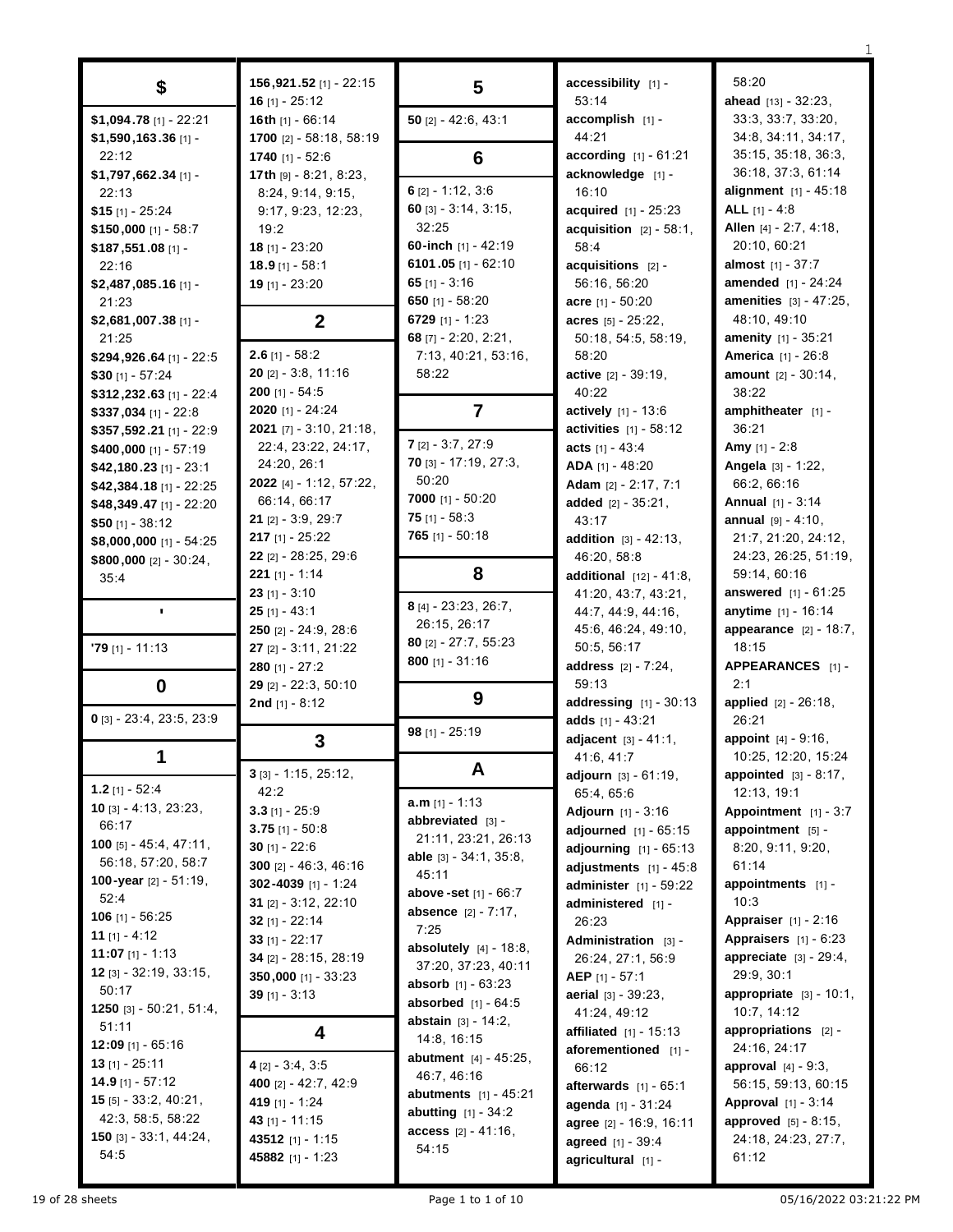| <b>approving</b> $[1] - 11:21$                    | <b>balance</b> [10] - 22:5,                   | 41.4, 46:25                                 | case [2] - 26:12, 55:15                   | community $[3]$ -                           |
|---------------------------------------------------|-----------------------------------------------|---------------------------------------------|-------------------------------------------|---------------------------------------------|
| <b>April</b> [2] - 8:4                            | 22:8, 22:12, 22:20,                           | <b>BLATNIK</b> [1] - 7:10                   | <b>causing</b> $[1] - 62:7$               | 47:23, 48:1, 48:12                          |
| <b>aquatic</b> [1] - 55:7                         | 22:21, 22:25, 23:1,                           | <b>Blatnik</b> [2] - 2:19, 7:10             | <b>certainly</b> $[1] - 38.9$             | company [2] - 17:25,                        |
| archeological [1] -                               | 23:4, 23:5, 55:1                              | <b>blue</b> $[1] - 46:24$                   | <b>CERTIFICATE</b> [1] -                  | 59:20                                       |
| 56:25                                             | <b>bank</b> $[3] - 28.5, 43.1,$               | board [2] - 8:21, 23:23                     | 66:1                                      | compare [1] - 29:19                         |
| architect [1] - 47:25                             | 43:6                                          | <b>Board</b> $[14] - 6:23$ ,                | certify [2] - 66:4, 66:6                  | complete [8] - 25:10,<br>25:19, 37:7, 41:6, |
| architectural [1] -                               | <b>banks</b> $[3] - 28:7, 42:8,$<br>52:13     | 8:10, 8:15, 13:22,                          | <b>Chair</b> $[1] - 65:14$                |                                             |
| 56:25                                             | base [2] - 48:16, 50:3                        | 13:25, 14:6, 14:21,<br>15:24, 23:22, 28:23, | chance [1] - 51:20                        | 41:14, 54:22, 56:12,<br>56:19               |
| area $[23] - 30.23, 31.1,$<br>36:8, 36:12, 36:19, | <b>basic</b> $[1] - 20:1$                     | 61:19, 61:23, 62:15,                        | change [1] - 56:4<br>channel [22] - 24:8. | completed [1] - 34:13                       |
| 36:25, 38:18, 39:25,                              | <b>basin</b> $[6] - 25:24$ ,                  | 63:25                                       | 25:14, 30:21, 32:5,                       | completely $[5]$ -                          |
| 41:22, 42:1, 42:18,                               | 40:23, 51:4, 51:7,                            | <b>boards</b> $[1] - 54:16$                 | 32:7, 32:11, 32:20,                       | 34:24, 39:1, 42:15,                         |
| 43:24, 44:1, 46:6,                                | 51:25, 52:9                                   | <b>boat</b> $[1] - 63:5$                    | 32:24, 32:25, 33:17,                      | 45:25, 55:17                                |
| 49:12, 49:18, 54:15,                              | <b>Basin</b> [3] - 3:13, 25:1,                | <b>book</b> $[2] - 21:22$ ,                 | 33:22, 34:7, 34:10,                       | <b>completion</b> $[1] - 58:14$             |
| 54:18, 57:2, 59:1,                                | 25:22                                         | 28:10                                       | 34:14, 34:16, 34:25,                      | <b>compliant</b> $[1] - 48:21$              |
| 59:2, 62:12, 64:3                                 | <b>basis</b> $[1] - 63:4$                     | <b>bottleneck</b> [2] - 44:23,              | 35:11, 35:13, 35:14,                      | <b>concern</b> $[1] - 14:3$                 |
| areas $[2] - 52:11$ ,                             | <b>bearings</b> $[1] - 40:17$                 | 46:18                                       | 36:6, 36:10, 36:13                        | concerned [1] - 64:9                        |
| 63:24                                             | <b>became</b> $[2] - 33:9$ .                  | <b>bottom</b> $[5] - 23:2$                  | <b>Channel</b> [1] - 25:7                 | concerns $[1] - 45:5$                       |
| armory [1] - 33:11                                | 61:23                                         | 32:24, 42:16, 43:20,                        | choose [1] - 9:19                         | concluded [1] - 65:17                       |
| Army [9] - 2:12, 6:3,                             | <b>BEFORE</b> [1] - 1:9                       | 44:25                                       | <b>Christina</b> $[2] - 2:18$ ,           | <b>concludes</b> $[2] - 23:9$ ,             |
| 8:9, 17:6, 21:9,                                  | <b>behind</b> $[3] - 21:8$                    | <b>bound</b> $[1] - 47:2$                   | 7:3                                       | 37.4                                        |
| 28:24, 56:23, 60:1,                               | 61:15, 61:17                                  | <b>boy</b> $[1] - 7:21$                     | chrome [1] - 57:15                        | <b>concrete</b> $[4] - 33:9$ ,              |
| 61:22                                             | <b>bench</b> $[5] - 42:1, 46:5,$              | <b>branches</b> $[1] - 36:15$               | Cindy [2] - 2:20, 7:12                    | 33:19, 48:21, 53:2                          |
| ARMY [19] - 6:2, 6:7,                             | 46:15, 47:8, 47:17                            | <b>Brd</b> $[1] - 3:7$                      | <b>circulate</b> $[1] - 61:13$            | <b>condition</b> $[1] - 29:13$              |
| 6:9, 7:19, 7:22,                                  | <b>BENCH</b> [1] - 2:2                        | <b>break</b> $[1] - 22:1$                   | <b>circulated</b> $[2] - 64:20$ ,         | <b>conditions</b> [1] - 52:19               |
| 11:17, 11:19, 17:7,                               | <b>benching</b> [4] - 25:18,                  | <b>bridge</b> $[21] - 17:9$ ,               | 65.3                                      | confined [1] - 45:12                        |
| 18:4, 18:8, 18:13,                                | 26:6, 44:20, 46:17                            | 26:5, 26:11, 27:8,                          | circumstances [2] -                       | conflict $[1] - 16:15$                      |
| 18:16, 21:10, 29:10,                              | <b>benefits</b> $[6] - 45:6$ ,                | 41:7, 42:17, 44:4,                          | 32:17, 37:24                              | <b>conflicts</b> [1] - 59:19                |
| 29:16, 30:2, 31:14,                               | 48:7, 51:6, 53:13,                            | 44:19, 44:22, 44:25,                        | citizens $[1] - 62:11$                    | congratulations [1] -                       |
| 31:18, 60:2                                       | 58:9, 58:13                                   | 45:3, 45:15, 45:17,                         | City $[5] - 2.18$ , 7:4,                  | 27:10                                       |
| <b>arrows</b> $[1] - 53:21$                       | <b>berms</b> $[1] - 28:7$                     | 46:2, 46:5, 47:1,                           | 47:24, 49:9, 57:18                        | <b>connect</b> [1] - 46:22                  |
| <b>aspects</b> [1] - 35:19                        | <b>beside</b> $[2] - 6:10, 6:11$              | 47:5, 48:4, 48:14,                          | civil [2] - 11:12, 11:13                  | <b>connection</b> $[1] - 41:22$             |
| <b>Assembly</b> [1] - 25:25                       | best $[1] - 6:7$                              | 48:22, 49:8                                 | Civil [1] - 39:17                         | Conservancy [18] -                          |
| <b>assessed</b> [1] - 24:13                       | <b>better</b> $[4] - 43:8$ ,                  | <b>brief</b> $[1] - 39:18$                  | <b>Clapping</b> [1] - 29:2                | 4:2, 4:11, 6:16, 8:7,                       |
| <b>assisted</b> $[1] - 24:13$                     | 46:19, 53:22, 57:9                            | <b>bring</b> $[1]$ - 19:2                   | <b>Clark</b> $[1] - 6:3$                  | 8:18, 23:25, 24:22,                         |
| Associates $[1] - 2:16$                           | between [3] - 8:23,                           | <b>bringing</b> $[1] - 17:13$               | clean [1] - 57:21                         | 27:17, 28:23, 29:25,                        |
| attempted [1] - 64:14                             | 10:19, 35:13                                  | <b>brought</b> [1] - 40:14                  | cleanup [1] - 25:20                       | 37:24, 38:2, 38:8,                          |
| attended [3] - 23:24,                             | <b>bids</b> $[2] - 15:13, 15:17$              | <b>bucks</b> [2] - 17:19,                   | Clinton [2] - 1:14, 47:3                  | 62:3, 62:4, 63:20,                          |
| 23:25, 24:2                                       | big $[4] - 52:19, 53:9,$                      | 26:15                                       | close [4] - 28:11, 47:5,                  | 64:7, 66:4                                  |
| <b>audit</b> $[1] - 23:24$                        | 55:19, 58:21                                  | <b>build</b> $[1] - 53:17$                  | 50:12, 53:18                              | <b>CONSERVANCY</b> [2] -                    |
| Aug [1] - 66:17                                   | <b>bigger</b> $[1] - 31:6$                    | <b>BURCHFIELD</b> [5] -                     | closed [1] - 21:24                        | 1:5, 2:5                                    |
| Auglaize [3] - 4:20,                              | biggest $[1] - 44:21$                         | 5:18, 20:1, 20:4,                           | <b>Coalition</b> $[1] - 25:3$             | conservancy [1] -                           |
| 22:11, 24:7                                       | bike $[9] - 41.22, 42.14,$                    | 20:23, 61:9                                 | Code [2] - 62:9, 63:9                     | 62:12                                       |
| auxiliary [6] - 49:17,                            | 42:16, 42:19, 42:21,                          | <b>Burchfield</b> $[2] - 2:4$ ,             | code [2] - 12:21, 13:2                    | conservation $[1]$ -                        |
| 49:23, 50:1, 51:23,                               | 46:21, 46:22, 49:7                            | 60:6                                        | <b>cofferdam</b> $[2] - 33:5,$            | 31:7                                        |
| 52:16, 53:1                                       | <b>binding</b> $[1] - 17:24$                  | <b>business</b> $[2] - 12:9$ ,              | 33:13                                     | consider [2] - 62:15,                       |
| average [1] - 50:16                               | <b>bird</b> $[1] - 54:17$                     | 14:22                                       | coined $[1] - 18.6$                       | 62:20                                       |
| averages [1] - 33:1                               | bit [14] - 10:17, 28:12,                      | <b>busy</b> $[1] - 56:3$                    | collect $[1] - 36:16$                     | consideration $[2]$ -                       |
| avoid $[1] - 18:14$                               | 29:7, 30:23, 34:22,                           |                                             | collection $[1] - 36:14$                  | 30:11, 30:12                                |
| <b>award</b> $[1] - 26:7$                         | 37:1, 41:19, 43:22,                           | C                                           | color $[1] - 54:7$                        | considerations $[1]$ -                      |
| <b>awarded</b> [2] - 25:8,                        | 43:23, 47:12, 50:6,                           | Call                                        | coming [5] - 14:6,                        | 16:1                                        |
| 26:1                                              | 50:12, 52:14, 53:15                           | $[2] - 3.5, 3.8$                            | 38:22, 40:18, 40:19,                      | considered $[1] - 16:1$                     |
|                                                   | <b>Blanchard</b> [25] - 2:14,                 | cannot $[1] - 14:21$                        | 40:20                                     | conspicuous [1] -                           |
| В                                                 | 2:19, 2:19, 3:12,                             | capacity [1] - 50:19                        | commencing [1] -                          | 7:17                                        |
| background [3] -                                  | 3:13, 7:6, 7:9, 13:18,<br>22:18, 22:23, 25:3, | capital $[1] - 26:7$                        | 9:22                                      | constituents $[1] - 10:8$                   |
| 10:17, 11:5, 34:20                                | 25:6, 25:17, 26:4,                            | capture $[3] - 51:10$ ,                     | Commission [1] -                          | <b>constitute</b> $[1] - 4:15$              |
| <b>backing</b> $[1] - 54:20$                      | 26:6, 31:25, 32:3,                            | 51:18, 54:2                                 | 66:17                                     | <b>construct</b> $[2] - 26:10$ ,            |
| <b>backup</b> $[4] - 34:23$ ,                     | 32:15, 32:18, 39:12,                          | care [3] - 6:5, 27:24,                      | <b>COMMON</b> $[1] - 1:1$                 | 32:4                                        |
| 49:24, 51:3, 51:13                                | 39:25, 40:17, 40:25,                          | 28:6                                        | <b>Common</b> [1] - 1:14                  | constructability [1] -                      |
|                                                   |                                               |                                             |                                           | 53:17                                       |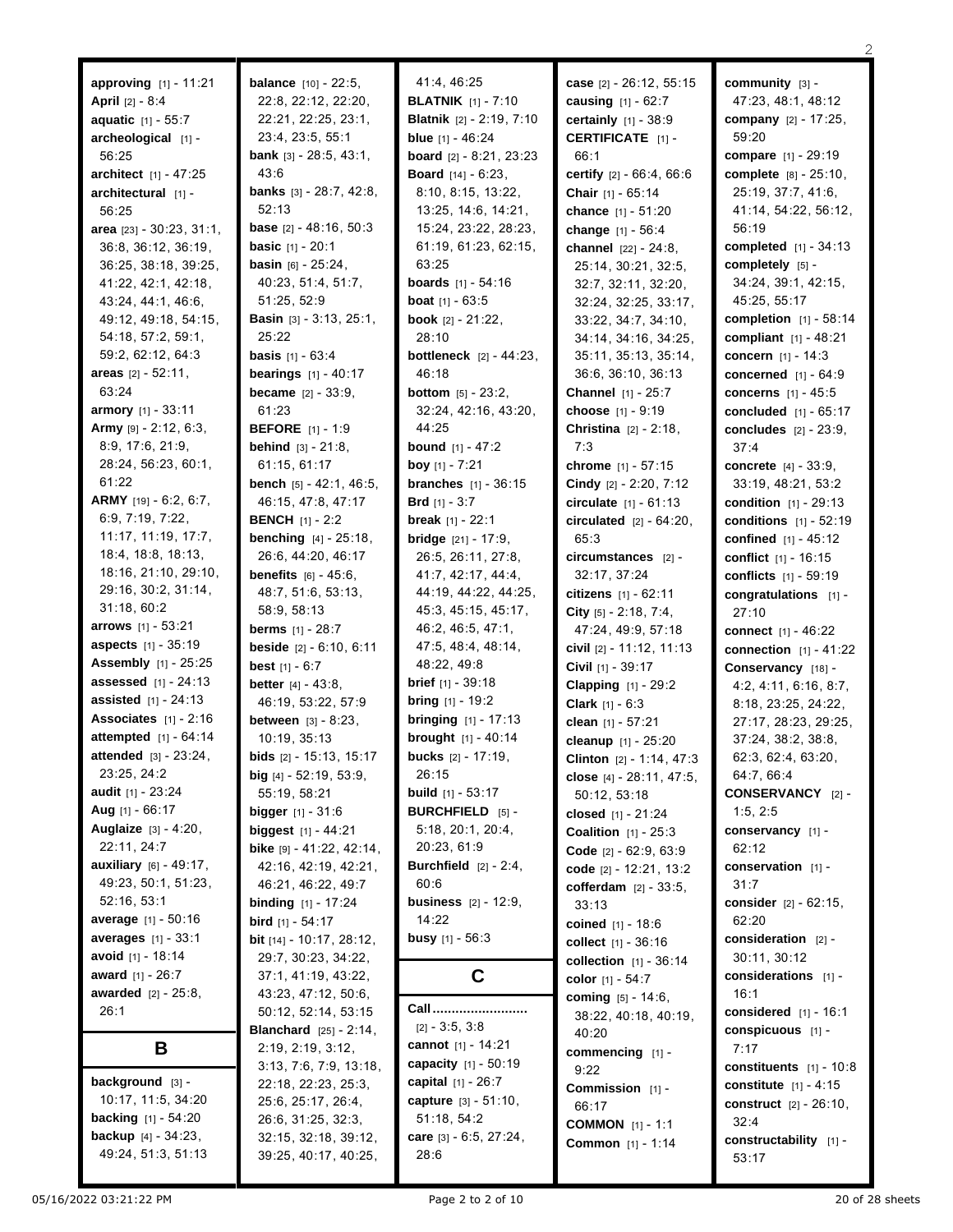| constructed [2] -                                      | 2:7, 2:8, 2:8, 2:9,                      | <b>Data</b> $[1] - 32:1$                   | Directors [6] - 17:12,                               | <b>downtown</b> $[9] - 25:18$ ,                       |
|--------------------------------------------------------|------------------------------------------|--------------------------------------------|------------------------------------------------------|-------------------------------------------------------|
| 33:8, 36:10                                            | 17:10, 27:23, 30:21,                     | DATE [1] - 1:12                            | 18:19, 23:22, 24:5,                                  | 39:25, 40:16, 40:25,                                  |
| construction [8] -                                     | 39:20, 39:23, 62:2,<br>62:24             | date [4] - 57:23, 57:25,                   | 24:19, 28:24<br>directors $[7] - 6:5$ ,              | 44:1, 44:2, 44:5,<br>47:2, 52:3                       |
| 25:7, 35:16, 41:24,                                    | couple $[7] - 8.7, 13.3,$                | 58:2, 66:12                                | 8:19, 10:4, 10:5,                                    |                                                       |
| 54:24, 56:14, 57:5,                                    | 17:19, 28:4, 43:14,                      | Dave [5] - 2:16, 2:19,                     | 11:22, 24:11, 59:23                                  | dozens [1] - 43:2                                     |
| 57:10, 58:6<br>Construction [2] -                      | 47:8, 53:12                              | 6:24, 7:10, 17:16                          | directorship $[1] - 8:6$                             | drain $[5] - 51:13$ ,<br>51:15, 51:24, 52:9,          |
| 25:8, 33:25                                            | <b>COURT</b> $[2] - 1:1, 2:6$            | David [2] - 8:16, 8:22                     | dirt $[4] - 33:23, 34:3,$                            | 52:10                                                 |
| <b>consultant</b> $[1] - 17:14$                        | Court [28] - 1:14, 4:2,                  | days $[1] - 8:7$<br>deal [2] - 34:2, 55:19 | 34:6, 48:9                                           | drainage $[4] - 11:14$ ,                              |
| Consulting $[2] - 2:17$ ,                              | 4:11, 7:25, 8:3, 8:13,                   | dealings $[1] - 15:4$                      | discharge $[1] - 50:21$                              | 50:2, 53:20, 53:22                                    |
| 7:2                                                    | 8:18, 8:25, 9:2, 9:10,                   | decision $[1] - 14.8$                      | discussed $[1] - 30:22$                              | drawing $[3] - 32:6$ ,                                |
| contacted $[1] - 8:9$                                  | 9:22, 10:4, 10:11,                       | <b>decisions</b> $[1] - 14.3$              | discussion $[2] - 19:13$                             | 35:10, 46:9                                           |
| contained $[1] - 53:5$                                 | 11:9, 16:3, 17:17,                       | deep $[1] - 33:2$                          | discussions [3] -                                    | drawings $[1] - 48:3$                                 |
| contingency [1] - 58:5                                 | 17:22, 19:6, 23:25,                      | <b>DEFIANCE</b> [1] - 1:1                  | 19:24, 45:10, 60:20                                  | dry [5] - 34:24, 51:7,                                |
| continuation $[2]$ -                                   | 24:22, 24:23, 27:17,                     | <b>Defiance</b> $[6] - 1:14$ ,             | disqualify $[1] - 15:12$                             | 51:9, 51:25, 52:18                                    |
| 44:20, 49:2                                            | 47:3, 59:18, 59:21,                      | 1:15, 2:3, 4:22,                           | distributions [1] -                                  | <b>Dry</b> $[3] - 3.13, 24.25,$                       |
| <b>continue</b> $[4] - 46.5$ ,                         | 60:4, 63:17, 66:4                        | 20:12, 60:23                               | 24:17                                                | 25:21                                                 |
| 47:9, 52:20, 60:12                                     | <b>Court 's</b> $[1]$ - 59:16            | definitely $[1] - 7:22$                    | <b>DISTRICT</b> $[2] - 1:5$ ,                        | dryer $[2] - 47:21$ ,                                 |
| <b>continues</b> $[3] - 32:21$ ,                       | <b>courtroom</b> $[1] - 11:4$            | delay [1] - 28:14                          | 2:10                                                 | 54:13                                                 |
| 38:13, 38:25                                           | cover $[1] - 55:22$                      | Department $[2] - 24:3$ ,                  | district $[6] - 12:25$ ,                             | during [7] - 8:4, 15:14,                              |
| <b>continuing</b> $[2] - 38:15$ ,                      | create [2] - 43:3, 62:13                 | 35:2                                       | 62:11, 62:13, 62:16,                                 | 15:19, 19:18, 52:4,                                   |
| 46:23                                                  | created $[2] - 35:17$ ,                  | deposit [1] - 34:3                         | 64:5                                                 | 52:18, 58:23                                          |
| continuous $[1] - 42:20$                               | 39:1                                     | <b>Derek</b> $[5] - 2:15, 6:13,$           | District [27] - 2:12,                                | During [1] - 51:17                                    |
| contours [2] - 46:11,                                  | <b>creating</b> $[2] - 62:10$ ,          | 32:2, 39:14, 39:16                         | 3:11, 6:4, 6:16, 6:25,                               | duty [1] - 17:15                                      |
| 48:3                                                   | 63:9                                     | design $[7] - 11.14$ ,                     | 8.7, 8.18, 11.15,                                    |                                                       |
| <b>contract</b> $[1] - 17:25$                          | <b>creation</b> $[1] - 62:15$            | 26:9, 49:25, 52:4,                         | 12:10, 13:7, 14:23,                                  | Е                                                     |
| contracted $[1] - 19:19$                               | <b>Creek</b> $[21] - 3:13$ ,             | 54:7, 56:13, 56:18                         | 15:2, 17:3, 21:19,                                   |                                                       |
| <b>contractor</b> $[2] - 33:24$ ,                      | 13:14, 22:7, 23:3,                       | designed [3] - 41:10,                      | 21:23, 21:24, 24:21,                                 | Eagle [18] - 3:13,                                    |
| 55:16                                                  | 24:2, 24:7, 24:25,                       | 51:10, 51:18                               | 28:23, 29:25, 35:1,                                  | 13:14, 23:3, 24:2,<br>24:25, 25:21, 40:20,            |
| <b>contracts</b> $[2] - 12:9$ ,                        | 25:21, 40:19, 40:20,                     |                                            | 37:24, 38:2, 38:8,                                   |                                                       |
|                                                        |                                          | detail [2] - 50:6, 52:14                   |                                                      |                                                       |
| 15:21                                                  | 40:23, 49:12, 49:13,                     | detailed $[1] - 46:12$                     | 60:5, 63:21, 63:22,                                  | 40:23, 49:11, 49:13,                                  |
| contributions [1] -                                    | 49:20, 50:23, 51:24,                     | determined $[2] - 16:5$ ,                  | 64:7                                                 | 49:20, 50:23, 51:24,                                  |
| 29:24                                                  | 52:13, 53:6, 53:9,                       | 24:11                                      | District 's [1] - 24:1                               | 52:13, 53:6, 53:9,                                    |
| <b>control</b> $[2] - 30:12$ ,                         | 57:23, 58:10                             | devastating $[1]$ -                        | disturbance [1] -                                    | 57:22, 58:10                                          |
| 56:21                                                  | creek $[3] - 50:14, 51:2,$<br>52:11      | 12:23                                      | 45:19                                                | easily [2] - 17:11, 18:1                              |
| controlled $[1] - 53:4$                                |                                          | develop [1] - 48:1                         | disturbing $[1] - 53:18$                             | east [3] - 36:5, 40:1,<br>47:5                        |
| <b>cooperated</b> $[1] - 37:11$                        | cross [1] - 48:22<br>CSX $[1] - 47:4$    | difference $[1] - 33:12$                   | ditch $[1] - 17:10$<br><b>Diversion</b> $[1] - 25:6$ | <b>Eastman</b> $[2] - 2:18$ ,                         |
| cooperation $[2]$ -                                    | cubic $[4] - 33.23$ ,                    | different [7] - 28:10,                     | diversion [15] - 25:13,                              | 7:6                                                   |
| 35:2, 38:10                                            | 50:21, 51:4, 51:11                       | 35:7, 35:19, 43:19,                        | 30:21, 32:4, 32:7,                                   | ecology [1] - 49:6                                    |
| <b>coordinate</b> $[1] - 45:20$                        | <b>cultural</b> $[1] - 56:24$            | 54:7, 54:8, 54:9                           | 32:11, 32:20, 33:16,                                 | edge $[1] - 33:6$                                     |
| coordinated $[1] - 57:2$<br><b>corners</b> [1] - 52:10 | culvert $[4] - 42:19$ ,                  | $direction$ [2] - $53:22$ ,                | 33:22, 34:25, 35:11,                                 | edges $[1] - 34:15$                                   |
| <b>Corps</b> $[1] - 56:23$                             | 50:25, 52:19, 52:21                      | 64:4<br>DIRECTOR [16] -                    | 35:13, 35:14, 36:6,                                  | <b>education</b> $[1] - 36:22$                        |
| <b>correct</b> [1] - 19:5                              | <b>current</b> $[4] - 13:13,$            | 23:17, 27:16, 29:3,                        | 36:10, 36:13                                         | effective [3] - 34:5,                                 |
| Cory [4] - 44:4, 45:9,                                 | 48:18, 53:8, 59:20                       | 29:11, 29:17, 30:3,                        | division $[1] - 24:7$                                | 34 6, 48 7                                            |
| 47:1, 48:5                                             | <b>Current</b> $[1] - 57:11$             | 30:17, 30:19, 31:11,                       | dock $[1] - 63.5$                                    | efficient $[2] - 32:14$ ,                             |
| cost $[8] - 27:8, 34:5,$                               | cut $[1] - 35:11$                        | 62:18, 62:19, 62:20,                       | dollars $[1] - 25:10$                                | 53:10                                                 |
| 48:7, 54:23, 55:23,                                    | cutting $[1] - 12:5$                     | 62:25, 63:5, 63:10,                        | domain [1] - 55:15                                   | efforts [1] - 26:4                                    |
| 55:25, 57:20, 57:25                                    |                                          | 63:12                                      | done $[9] - 22:24, 29:5,$                            | either $[4] - 19.2, 64.4,$                            |
| cost/benefits [1] -                                    | D                                        | <b>Director</b> $[14] - 2:12$ ,            | 31:22, 37:8, 37:12,                                  | 64:5, 65:7                                            |
| 54:20                                                  |                                          | 2:13, 3:7, 6:12, 7:18,                     | 38:2, 38:8, 55:15,                                   | elevation $[4] - 42:11$ ,                             |
| costs $[2] - 57:23, 58:3$                              | <b>DALTON</b> $[6] - 39:15$              | 7:23, 19:1, 26:22,                         | 60:11                                                | 45:2, 48:19, 53:3                                     |
| <b>counsel</b> $[4] - 6:13$ ,                          | 40:4, 40:7, 40:11,<br>40:14, 59:7        | 27:11, 27:13, 27:15,                       | double [1] - 46:2                                    | elevations $[4] - 52:3$ ,                             |
| 6:15, 7:6, 63:21                                       | Dalton [4] - 2:15, 3:13,                 | 30:8, 33:24                                | down $[10] - 8.8, 21.4,$                             | 52:18, 54:8, 54:13<br><b>eliminate</b> $[1] - 45:11$  |
| <b>COUNTIES</b> $[1] - 2:5$                            | 39:14, 39:16                             | <b>director</b> $[9] - 8.17$ ,             | 22:1, 25:13, 36:16,<br>36:25, 40:21, 44:15,          | embankment [5] -                                      |
| <b>counties</b> $[1] - 13:3$                           | dam $[5] - 25:18, 43:15,$                | 9:12, 9:17, 10:25,<br>12:13, 12:20, 17:23, | 50:13, 53:6                                          | 49:15, 49:19, 50:8,                                   |
| county [1] - 29:19<br><b>COUNTY</b> $[1] - 1.1$        | 49:14, 49:19, 55:5                       | 23:15                                      | downstream $[5]$ -                                   | 50:17, 50:19                                          |
| <b>County</b> [16] - 1:14,                             | dams $[1] - 43:12$<br>dark $[1] - 48:25$ | Director /General [1] -                    | 32:13, 32:21, 33:17,                                 | <b>emergency</b> $[1] - 49:24$<br>eminent [1] - 55:14 |

21 of 28 sheets **21** of 28 sheets **Page 3** to 3 of 10 **Page 3** to 3 of 10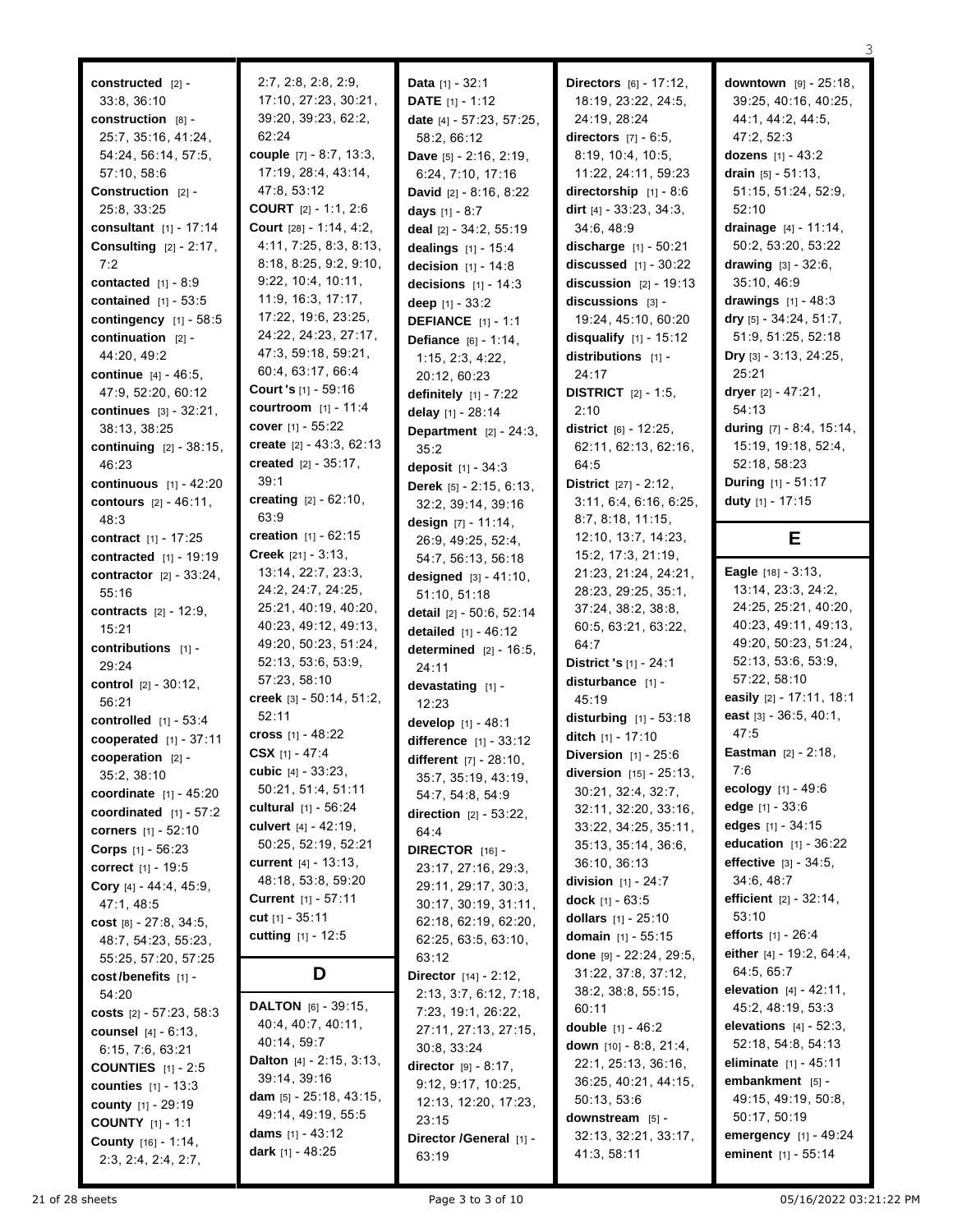05/16/2022 03:21:22 PM 22 of 28 sheets **engineering** [7] - 11:13, 12:1, 12:5, 13:10, 14:18, 54:24, 58:2 **enhancement** [1] - 36:1 **enlarging** [1] - 26:5 **ensure** [1] - 15:25 **entering** [1] - 35:6 **entertain** [2] - 19:7, 60:15 **entire** [2] - 36:9, 50:17 **entity** [2] - 15:3, 26:15 **entries** [1] - 61:13 **entry** [2] - 64:19, 65:3 **environmental** [1] - 56:6 **envision** [1] - 46:18 **Equity** [1] - 26:9 **Erie** [1] - 35:7 **Esq** [2] - 2:11, 2:11 **essentially** [2] - 42:7, 43:4 **established** [1] - 4:13 **estimate** [3] - 57:11, 58:3, 58:6 **estimated** [3] - 24:18, 27:8, 58:6 **ethical** [1] - 15:25 **ethics** [1] - 16:19 **event** [3] - 49:25, 51:19, 52:5 **events** [3] - 45:1, 51:17, 58:24 **eventually** [4] - 12:7, 33:9, 42:20, 52:12 **exactly** [2] - 30:25, 31:11 **excavated** [2] - 39:3, 42:2 **excavation** [4] - 33:21, 41:20, 42:13, 48:9

**employed** [4] - 12:1, 14:1, 14:5, 14:22 **employer** [1] - 15:12 **end** [13] - 32:10, 33:4, 34:18, 34:20, 34:21, 37:12, 40:24, 45:21, 47:3, 50:16, 53:19, 56:19, 60:3 **ended** [5] - 22:8, 22:12, 22:15, 22:20,

22:25

**ending** [1] - 22:4 **ends** [1] - 26:12 **engineer** [4] - 11:6, 11:12, 11:15, 17:14 **Engineer** [3] - 6:25, 39:17, 56:23 **Engineering** [1] - 11:7

**exceed** [3] - 49:25, 51:12, 51:22 **exceedance** [1] - 51:20 **excellent** [1] - 29:12 **except** [2] - 25:19, 54:22 **excited** [2] - 55:22, 60:11 **excuse** [3] - 7:20, 26:20, 40:3 **Executive** [1] - 63:19 **existence** [1] - 15:1 **existing** [9] - 15:20, 42:4, 42:5, 42:18, 42:21, 45:12, 45:21, 49:20, 50:15 **expand** [1] - 46:7 **expanding** [1] - 64:1 **expands** [1] - 42:8 **expect** [1] - 55:16 **expected** [2] - 52:2, 52:5 **expecting** [1] - 58:17 **experience** [1] - 64:12 **Expires** [1] - 66:17 **exterior** [1] - 50:2 **extra** [1] - 25:12 **extremely** [1] - 38:23 **F facilitate** [1] - 38:3 **facility** [1] - 57:16 **fact** [2] - 21:15, 30:20 **facts** [1] - 21:12 **fall** [1] - 37:8 **familiar** [4] - 29:8, 40:6, 44:6, 47:6 **far** [7] - 12:23, 13:14, 29:14, 35:12, 39:8, 54:23, 57:25 **farm** [1] - 35:11 **fashion** [1] - 32:22 **features** [2] - 48:12, 50:2 **February** [1] - 37:9 **Federal** [3] - 26:24, 26:25, 56:8 **feet** [28] - 25:11, 25:12, 25:13, 32:19, 32:25, 33:1, 33:2, 33:15, 37:1, 42:2, 42:3, 42:6, 42:7, 42:9, 43:1, 44:24, 46:3, 46:16, 47:11, 47:16, 48:19, 50:10, 50:17, 50:20, 50:22, 51:4, 51:11, 52:4 **Feller** [6] - 2:16, 11:6,

12:17, 13:11, 19:18, 19:19 **FEMA** [1] - 58:16 **few** [1] - 44:21 **fiduciary** [2] - 14:4, 15:1 **field** [1] - 35:12 **fill** [3] - 8:22, 19:3, 51:3 **filling** [1] - 10:10 **filter** [2] - 31:2, 43:5 **filtering** [1] - 31:7 **final** [4] - 25:20, 41:17, 41:21, 54:7 **finalized** [1] - 41:19 **finally** [1] - 49:11 **financial** [2] - 21:15, 21:18 **Financial** [1] - 3:9 **Finch** [6] - 2:16, 11:6, 12:17, 13:11, 19:18, 19:19 **Findlay** [14] - 2:18, 7:4, 22:24, 27:23, 28:13, 31:5, 39:25, 40:16, 44:1, 44:2, 44:5, 47:2, 47:6, 52:3 **finish** [2] - 34:15, 55:17 **finished** [1] - 33:18 **firm** [15] - 12:1, 12:5, 12:8, 13:10, 14:1, 14:5, 14:10, 14:22, 15:12, 17:1, 17:4, 17:8, 17:11, 17:16, 18:11 **first** [3] - 35:10, 37:8,  $52.10$ **fish** [5] - 43:16, 43:21, 52:22, 55:5, 55:6 **fishing** [1] - 55:9 **fit** [1] - 13:22 **five** [2] - 8:6, 13:4 **five-year** [1] - 8:6 **flatter** [1] - 47:22 **Flood** [1] - 3:13 **flood** [10] - 24:7, 26:4, 39:21, 40:23, 47:12, 47:19, 52:3, 58:8, 58:15, 62:5 **flooded** [1] - 55:13 **flooding** [8] - 30:11, 42:12, 45:1, 45:3, 58:24, 58:25, 64:3 **floodplain** [4] - 34:4, 52:7, 58:17, 58:18 **floods** [2] - 63:1, 63:5 **flow** [8] - 33:14, 33:16, 49:21, 50:22, 51:4,

51:18, 52:12, 53:21 **flowing** [2] - 36:7, 40:20 **flows** [3] - 32:18, 51:2, 51:10 **folks** [2] - 23:18, 64:9 **following** [1] - 32:14 **footprint** [2] - 25:23, 46:14 **FOR** [2] - 2:5, 2:10 **forever** [1] - 17:25 **forgetting** [1] - 64:21 **form** [2] - 64:4, 64:15 **former** [1] - 35:22 **forth** [3] - 28:6, 56:4, 66:7 **Forum** [1] - 24:2 **foundation** [1] - 48:17 **four** [6] - 39:19, 40:22, 43:11, 47:16, 56:13, 64:13 **frequently** [1] - 47:13 **friday** [1] - 1:12 **full** [5] - 12:4, 28:2, 39:1, 53:3 **full-time** [1] - 28:2 **Fulton** [1] - 4:24 **function** [3] - 38:25, 41:11, 55:2 **fund** [2] - 22:2, 31:9 **Fund** [8] - 22:2, 22:3, 22:6, 22:10, 22:14, 22:18, 22:23, 23:3 **funded** [2] - 54:25, 57:24 **funding** [3] - 38:11, 55:21, 56:10 **Furthest** [1] - 41:3 **future** [2] - 39:7, 60:8 **G gazebo** [1] - 48:11 **gears** [1] - 28:22 **general** [4] - 10:5, 10:23, 18:10, 49:13 **General** [5] - 2:12, 6:4, 25:25, 29:1, 63:19 **generally** [1] - 52:9 **gentlemen** [1] - 4:7 **George** [2] - 2:12, 6:12 **given** [3] - 21:21, 60:16, 66:10 **goof** [1] - 60:7 **grade** [1] - 50:15 **grading** [2] - 34:15, 46:10

**gradually** [1] - 51:24 **graduated** [1] - 11:12 **grant** [12] - 25:24, 26:9, 26:17, 26:19, 26:22, 27:9, 31:16, 35:4, 55:18, 56:4, 57:14, 57:19 **granted** [2] - 26:1, 26:8 **grants** [2] - 27:5, 38:4 **grass** [1] - 34:12 **grassroots** [1] - 64:7 **Grassy** [2] - 22:7, 24:7 **gravity** [2] - 51:14, 51:15 **great** [1] - 61:23 **green** [2] - 47:23, 48:1 **greenery** [1] - 30:15 **grin** [1] - 60:6 **Group** [1] - 11:7 **group** [1] - 37:25 **grow** [1] - 38:13 **guess** [2] - 19:14, 60:14 **H H2O** [2] - 30:20, 31:10 **H2Ohio** [5] - 3:12, 31:10, 31:25, 35:5 **habitat** [7] - 36:2, 43:10, 43:17, 43:21, 49:5, 54:18, 55:8 **HAGEMAN** [32] - 4:1, 4:18, 4:20, 4:22, 4:24, 5:1, 5:3, 5:5, 5:7, 5:9, 5:11, 5:13, 5:15, 5:17, 5:19, 5:21, 20:10, 20:12, 20:14, 20:16, 20:18, 20:20, 20:22, 20:24, 60:21, 60:23, 60:25, 61:2, 61:4, 61:6, 61:8, 61:10 **half** [1] - 50:17 **hancock** [2] - 20:14, 60:25 **Hancock** [5] - 2:7, 5:1, 27:23, 39:20, 39:23 **hand** [4] - 32:8, 36:6, 36:9, 66:13 **handle** [1] - 9:19 **hanging** [1] - 56:20 **happy** [2] - 11:4, 29:11 **Hardin** [1] - 5:3 **hatching** [3] - 46:25, 48:25, 54:10 **Haynes** [2] - 25:8, 33:25 **hazard** [1] - 57:16 **head** [3] - 43:11, 43:15, 55:5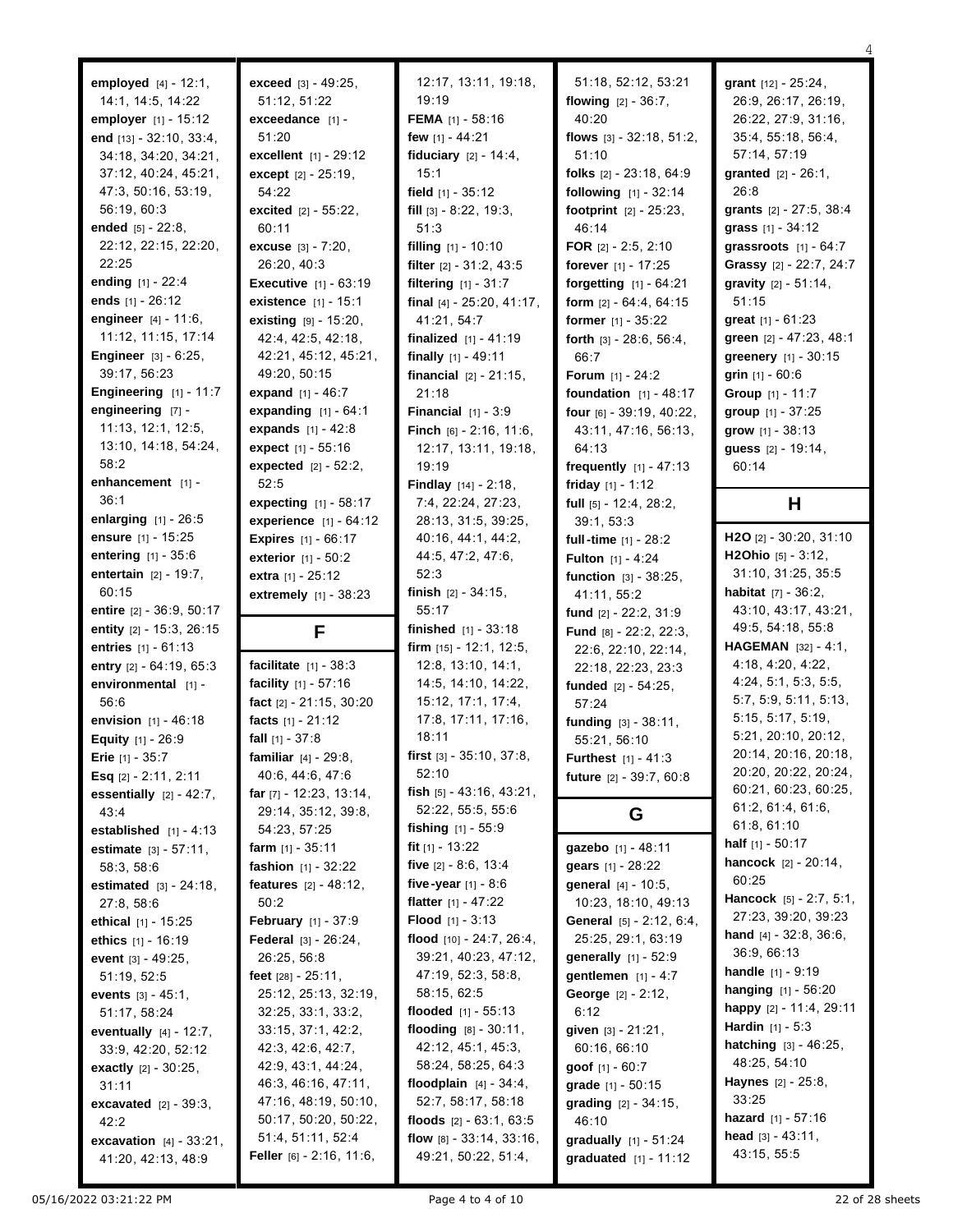| <b>heads</b> $[1] - 33:17$        | idea $[2] - 46:10, 53:22$        | <b>installed</b> $[5] - 33:5$ ,   | JOSEPH [1] - 1:10                                          | K                                                       |
|-----------------------------------|----------------------------------|-----------------------------------|------------------------------------------------------------|---------------------------------------------------------|
| <b>HEARING</b> [1] - 1:9          | <b>ill</b> $[1]$ - 8:8           | 34:10, 44:13, 44:15               | Joseph [3] - 2:3, 4:3,                                     |                                                         |
| <b>hearing</b> $[2] - 14.4$ ,     | image [1] - 44:12                | <b>installing</b> $[2] - 35:12$ , | 24:8                                                       | kayaking [1] - 55:9                                     |
| 66.5                              | imagine [1] - 54:17              | 35:21                             | <b>JUDGE</b> $[144] - 4:5, 4:9,$                           | keep [4] - 45:12, 49:9,                                 |
| <b>hearings</b> $[1] - 23:25$     | impacts [3] - 45:19,             | <b>integral</b> $[1] - 13:13$     | 4:19, 4:23, 5:2, 5:6,                                      | 52:21, 52:25                                            |
| <b>height</b> $[4] - 33:12$ ,     | 55:11, 59:1                      | integrated [1] - 52:16            | 5:8, 5:14, 5:18, 5:22,                                     | <b>Keith</b> $[1] - 2:8$                                |
| 50:10, 50:11, 50:16               | <b>important</b> $[4] - 30:4$ ,  | <b>integrity</b> $[1] - 45:5$     | 5:23, 6:3, 6:8, 6:20,                                      | <b>kids</b> $[1] - 36:23$                               |
| held $[1]$ - 23:23                | 51:8, 52:23, 64:10               | <b>intended</b> $[1] - 32:12$     | 7:15, 7:20, 7:23, 9:6,                                     |                                                         |
| help [6] - 38:3, 40:9,            | impropriety $[2] - 18:7$ ,       | intent [1] - 54:14                | 9:8, 9:15, 10:13,                                          | <b>kind</b> $[20] - 10:16, 11:5,$<br>13:1, 13:9, 13:20, |
|                                   | 18:17                            |                                   | 10:14, 10:21, 11:10,                                       | 28:18, 29:19, 36:21,                                    |
| 40:16, 43:20, 45:18,<br>49.5      |                                  | intentionally [1] -<br>54:12      | 11:25, 12:8, 12:16,                                        |                                                         |
|                                   | <b>improve</b> $[4] - 43:22$ ,   |                                   | 12:19, 13:24, 14:13,                                       | 38:14, 39:24, 40:9,                                     |
| <b>helpful</b> $[1] - 56:7$       | 49:5, 54:1                       | interchange [1] -                 | 14:16, 14:20, 14:24,                                       | 41:10, 41:23, 41:25,<br>43:20, 43:25, 50:24,            |
| helping [1] - 60:5                | <b>improved</b> $[2] - 43:10$ ,  | 40:21                             | 15:6, 15:10, 15:16,                                        |                                                         |
| helps $[2] - 42:12$ ,             | 55:7                             | <b>interest</b> $[2] - 16:15$ ,   | 15:18, 15:19, 16:2,                                        | 52:24, 52:25, 53:9                                      |
| 53:16                             | improvement [1] -                | 59:19                             | 16:3, 16:6, 16:7,                                          | knows [3] - 8:19, 38:7,                                 |
| <b>Henry</b> $[4] - 2.8, 5.5,$    | 24:8                             | <b>interested</b> $[2] - 10:10$ , | 16:9, 16:13, 16:17,                                        | 60:7                                                    |
| 20:16, 61:2                       | Improvement [4] -                | 38:1                              | 16:20, 16:23, 16:25,                                       | <b>Kuhn</b> $[12] - 2.16, 6.24,$                        |
| <b>hereby</b> $[1] - 66:3$        | 22:18, 22:23, 23:3,              | <b>interim</b> $[14] - 8:17$ ,    | 17:6, 18:2, 18:5,                                          | 8:16, 8:22, 9:1, 11:3,                                  |
| <b>High</b> $[1] - 42:17$         | 41:4                             | 9:11, 9:17, 10:25,                | 18:9, 18:14, 18:17,                                        | 11:10, 13:6, 18:22,                                     |
| <b>higher</b> $[1] - 54:13$       | improvements [11] -              | 12:13, 12:20, 13:23,              | 18:18, 18:22, 18:25,                                       | 18:23, 18:25, 20:2                                      |
| himself [2] - 15:22,              | 41.9, 41.13, 42.14,              | 15:11, 15:14, 15:20,              | 19:6, 19:8, 19:9,                                          | KUHN [27] - 6:24.                                       |
| 19:17                             | 42:24, 44:8, 44:9,               | 17:23, 19:1, 19:16,               | 19:11, 19:12, 19:14,                                       | 11:11, 11:18, 11:20,                                    |
| hire [3] - 10:5, 17:4,            | 44:17, 46:24, 54:21,             | 19:18                             | 19:21, 19:23, 19:24,                                       | 12:3, 12:11, 12:18,                                     |
| 28:4                              | 56:18, 58:10                     | <b>Interior</b> [1] - 53:20       | 20:1, 20:4, 20:8,                                          | 13:16, 13:19, 14:15,                                    |
| <b>history</b> $[1] - 58:25$      | <b>improves</b> $[3] - 43:16$ ,  | <b>internal</b> $[2] - 23:24$ ,   | 20:11, 20:13, 20:15,                                       | 14:17, 15:5, 15:9,                                      |
| <b>HOFF</b> $[1] - 7:1$           | 53:13, 53:14                     | 54:9                              | 20:17, 20:19, 20:21,                                       | 15:15, 16:11, 16:14,                                    |
| <b>Hoff</b> $[4] - 2:17, 7:1$     | IN $[3] - 1:1, 1:2, 66:13$       | intersection $[1]$ -              | 20:23, 20:25, 21:1,                                        | 16:18, 16:22, 16:24,                                    |
| hold $[1]$ - 10:19                | <b>inclined</b> $[2] - 6:20$ ,   | 58:23                             | 21:3, 21:6, 23:11,                                         | 17:2, 18:20, 18:21,                                     |
| holds $[1] - 25:11$               | 59:18                            | intersections $[1]$ -             | 23:14, 26:14, 26:19,                                       | 18:23, 20:3, 20:6,                                      |
| <b>home</b> $[1] - 60:7$          | <b>include</b> $[7] - 24:25$ ,   | 55:12                             | 27:10, 27:15, 30:5,                                        | 21:2, 21:5                                              |
| Honor [11] - 6:2, 6:18,           | 45:8, 49:4, 55:2,                | intersects $[1] - 49:19$          | 30:9, 30:18, 31:9,                                         | Kuhn 's [1] - 59:18                                     |
| 8:2, 14:12, 17:7,                 | 55:4, 57:20, 59:17               | introductions $[2]$ -             | 31:13, 31:15, 31:19,                                       |                                                         |
| 21:10, 23:17, 31:12,              | <b>included</b> $[1] - 58:19$    | 5:25, 6:5                         | 31:22, 31:23, 37:15,                                       | L                                                       |
| 59:15, 60:2, 63:16                | includes [1] - 58:4              | Introductions                     | 37:17, 37:21, 38:14,                                       |                                                         |
| HONORABLE [1] -                   | including [2] - 54:24,           | [1] - $3.6$                       | 38:18, 39:9, 39:11,                                        | <b>lack</b> $[1] - 64:16$                               |
| 1:10                              | 55:8                             | <b>invasive</b> [1] - 38:22       | 40:3, 40:5, 40:8,                                          | <b>ladies</b> $[1] - 4.6$                               |
| Honorable $[1] - 4:3$             | <b>increase</b> $[1] - 55:1$     | <b>invoice</b> [1] - 23:7         | 40:12, 59:6, 59:8,                                         | <b>Lake</b> $[1] - 35:7$                                |
| Honors [5] - 6:10,                | increased $[1] - 55:2$           | involved [3] - 13:6,              | 59:10, 59:11, 59:23,                                       | land [3] - 25:20, 25:23,                                |
| 11:12, 21:18, 23:19,              | increasing $[1] - 30:14$         | 14:1, 17:21                       | 60:1, 60:13, 60:17,                                        | 42:17                                                   |
| 39:16                             | indicated $[2] - 8.9$ ,          | <b>involving</b> $[1]$ - 19:17    | 60:18, 60:19, 60:22,                                       | <b>landowners</b> $[1] - 64:8$                          |
| Hoopingarner [3] -                | 13:8                             | <b>issue</b> $[4] - 8.1, 9.9$ ,   | 60:24, 61:1, 61:3,                                         | landscape [1] - 47:24                                   |
| 2:11, 6:15, 63:18                 | <b>indicates</b> $[2] - 19:15$ , | 15:1, 44:22                       | 61:5, 61:7, 61:9.                                          | large $[4] - 27:22$ ,                                   |
| HOOPINGARNER [2]                  | 54:8                             | <b>issues</b> $[2] - 10:15$ ,     | 61:11, 61:12, 61:18,                                       | 30:23, 51:17, 53:2                                      |
| $-63:16, 64:18$                   | <b>indicating</b> $[1] - 50:5$   | 30:13                             | 61:20, 61:21, 62:22,                                       | laser $[1] - 40:14$                                     |
| hope $[1] - 37:11$                | <b>individual</b> $[1] - 10:18$  | itself $[1] - 50.8$               | 63:1, 63:7, 63:11,                                         | <b>last</b> $[3] - 7:16$ , $12:4$ ,                     |
| hopeful [1] - 55:24               | information $[2]$ -              |                                   | 63:14, 63:15, 64:17,                                       | 37:7                                                    |
| <b>horizontal</b> $[1] - 45:18$   | 21:20, 59:16                     | J                                 | 64:19, 64:23, 65:2,                                        | <b>late</b> $[1] - 21:9$                                |
| <b>hundreds</b> $[1] - 43:2$      | informational $[1]$ -            |                                   | 65:5, 65:7, 65:9,                                          | lead $[1] - 37:19$                                      |
| <b>Hydraulic</b> $[1] - 41:4$     | 54:16                            | <b>Jeffrey</b> $[1] - 2:7$        | 65:10, 65:13, 65:15                                        | least $[1] - 15:11$                                     |
| <b>hydraulic</b> $[9] - 41:9$ ,   | <b>informed</b> $[2] - 7:16$ ,   | <b>Jennings</b> $[1] - 2:4$       |                                                            | <b>leave</b> $[1] - 11.8$                               |
| 41:12, 44:8, 44:9,                | 8:3                              | <b>JENNINGS</b> [6] - 5:8,        | <b>judge</b> [2] - 19:9, 61:18<br>Judge $[13] - 2.3, 2.4,$ | leaving $[1] - 60:3$                                    |
| 44:16, 46:24, 48:7,               | infrastructure $[1]$ -           | 19:11, 19:23, 20:19,              |                                                            | <b>left</b> $[3] - 34 \cdot 14$ , $36 \cdot 9$ ,        |
| 54:21, 56:17                      | 47:20                            | 61:5, 65:5                        | 2.4, 2.7, 2.7, 2.8,                                        | 39:24                                                   |
| <b>hydraulics</b> $[4] - 46:20$ , | Infrastructure $[1]$ -           | <b>Jim</b> $[2] - 2:11, 6:12$     | 2:8, 2:9, 4:3, 9:5,                                        | left-hand [1] - 36:9                                    |
| 47:15, 53:11, 53:13               | 26:8                             | <b>job</b> $[1] - 28.8$           | 59:8, 60:6, 63:13                                          | legal $[1] - 6:13$                                      |
|                                   | <b>initiative</b> $[1] - 64:1$   | <b>Joe</b> $[1]$ - 22:15          | <b>judges</b> [7] - 4:15,                                  | length [2] - 36:9, 50:9                                 |
|                                   | inlet [3] - 33:9, 36:13,         | John [3] - 2:11, 6:14,            | 9:21, 9:24, 10:7,                                          | <b>less</b> $[1] - 55:12$                               |
| L                                 | 36:20                            | 63:17                             | 15:24, 24:23                                               | letter [1] - 8:12                                       |
| $I-9$ [3] - 32:10, 34:18,         | inside $[1] - 50:4$              | <b>join</b> $[1]$ - 28:24         | <b>Judges</b> [1] - 27:17                                  | level [6] - 32:18,                                      |
| 34:19                             | install [2] - 46:1, 54:1         | <b>Jonathan</b> $[1] - 2:7$       | July [1] - 24:20                                           | 33:13, 33:15, 34:23,                                    |
|                                   |                                  |                                   |                                                            |                                                         |

23 of 28 sheets **Page 5 to 5 of 10** Page 5 to 5 of 10 05/16/2022 03:21:22 PM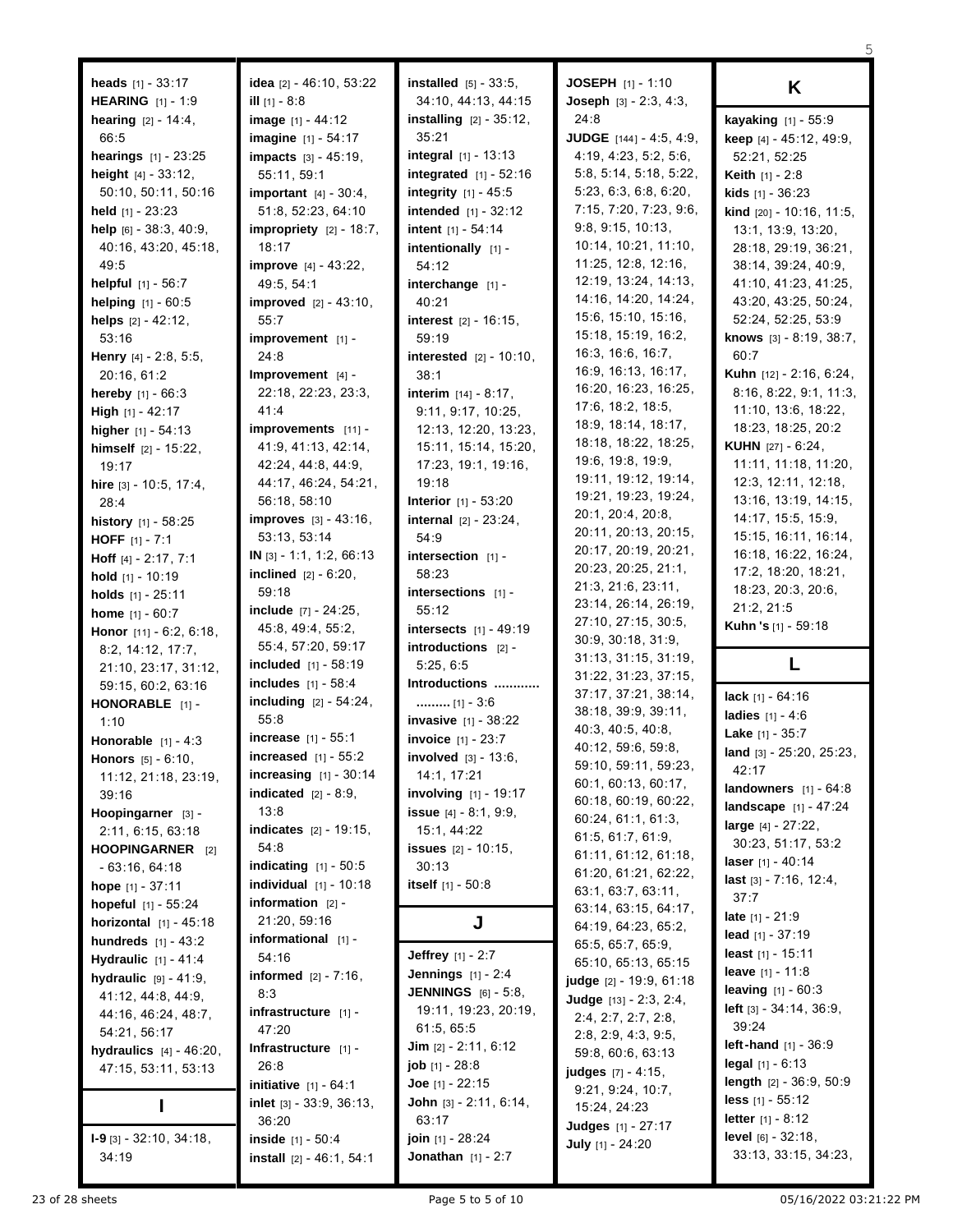47:10 **levy** [1] - 24:12 **license** [3] - 14:18, 16:12 **lighting** [1] - 48:12 **likely** [1] - 57:3 **limit** [1] - 38:21 **limitations** [1] - 15:3 **limited** [1] - 28:18 **Linda** [1] - 2:4 **line** [2] - 19:4, 45:13 **lines** [1] - 57:2 **listed** [1] - 30:7 **located** [2] - 21:20, 49:18 **location** [7] - 32:7, 42:5, 44:10, 46:12, 48:22, 48:23, 49:13 **logistical** [1] - 4:14 **look** [12] - 23:19, 29:18, 29:20, 38:9, 39:7, 46:11, 47:25, 48:6, 62:23, 63:8, 64:2 **looked** [1] - 45:15 **looking** [5] - 17:18, 36:4, 38:4, 50:9, 62:15 **looks** [2] - 17:8, 45:15 **low** [9] - 42:1, 42:18, 43:11, 43:15, 44:25, 49:21, 52:18, 55:5 **low -head** [3] - 43:11, 43:15, 55:5 **low -lying** [2] - 42:1, 42:18 **low -water** [1] - 49:21 **lower** [4] - 47:10, 47:17, 48:19, 52:2 **Lower** [7] - 2:14, 3:12, 13:18, 22:18, 25:6, 31:25, 32:3 **lower -tiered** [1] - 47:17 **lowers** [2] - 42:9, 42:11 **Lucas** [4] - 2:4, 5:7, 20:18, 61:4 **Lye** [1] - 40:19 **lying** [2] - 42:1, 42:18 **Lynn** [6] - 2:12, 6:1, 6:3, 28:24, 29:9, 29:23 **M machine** [1] - 66:8 **Main** [4] - 44:4, 47:1, 48:5, 48:10

3:11, 22:6, 22:10, 22:14 **maintenance** [14] - 24:6, 24:12, 27:19, 28:2, 28:16, 28:19, 29:15, 30:7, 38:15, 38:23, 39:4, 39:8, 53:15, 58:6 **Maintenance -Ropp**  $[1] - 3:11$ **major** [1] - 59:1 **majority** [3] - 51:9, 54:10, 58:24 **Management** [1] - 3:13 **Manager** [9] - 2:12, 2:14, 6:4, 26:21, 28:25, 29:1, 39:17, 63:19, 63:20 **managers** [1] - 10:5 **manner** [3] - 10:12, 10:23, 32:14 **manual** [3] - 24:15, 39:5, 39:6 **maps** [1] - 58:15 **Mark** [2] - 2:13, 6:12 **MARRA** [2] - 7:12, 7:14 **Marra** [4] - 2:20, 2:21, 7:12, 7:14 **Martin** [1] - 2:4 **material** [3] - 33:22, 43:19, 47:18 **materi als** [1] - 57:17 **matter** [2] - 9:9, 9:18 **Matthew** [1] - 2:9 **Maumee** [18] - 4:2, 4:10, 6:15, 8:6, 8:17, 20:3, 20:6, 24:14, 28:22, 29:24, 37:19, 37:22, 62:5, 62:7, 63:21, 63:24, 64:6, 66:4 **MAUMEE** [2] - 1:4, 2:5 **max** [1] - 51:4 **maximum** [3] - 50:10, 50:11, 50:22 **Mayor** [2] - 2:18, 7:3 **mean** [7] - 11:23, 16:12, 17:4, 17:18, 26:16, 29:4, 62:23 **meanders** [1] - 32:15 **means** [1] - 66:8 **mechanical** [1] - 51:14 **mechanism** [1] - 32:12 **meeting** [4] - 4:10, 8:4, 8:5, 65:6 **Meeting** [1] - 3:16

**meetings** [3] - 23:23, 23:24, 24:3 **member** [3] - 14:21, 25:2, 61:23 **members** [2] - 15:25, 63:17 **mention** [1] - 57:13 **mentioned** [3] - 12:2, 35:1, 55:20 **Mercer** [1] - 5:9 **Merit** [1] - 66:3 **met** [2] - 23:22, 24:21 **middle** [3] - 21:21, 22:22, 45:23 **MIDWEST** [1] - 1:22 **might** [3] - 10:9, 42:6, 54:5 **miles** [3] - 24:9, 28:6, 50:8 **Miley** [2] - 2:19, 7:8 **MILEY** [1] - 7:8 **million** [12] - 25:9, 25:24, 26:7, 26:15, 26:17, 27:9, 38:12, 57:12, 57:24, 58:1, 58:2, 58:3 **mind** [2] - 42:25, 62:1 **minimal** [1] - 48:7 **mitigation** [2] - 39:21, 58:8 **MLK** [1] - 47:5 **Moats** [6] - 2:13, 6:12, 23:15, 26:22, 27:13, 33:25 **MOATS** [1] - 23:17 **Moats .........** [1] - 3:10 **model** [2] - 37:18, 37:21 **modifications** [1] -  $13.9$ **modify** [4] - 45:25, 48:5, 48:16, 58:15 **moment** [1] - 28:21 **money** [4] - 23:6, 23:8, 31:16, 38:13 **months** [2] - 55:17, 56:13 **morning** [6] - 4:6, 4:8, 6:9, 8:15, 21:17, 27:16 **most** [5] - 37:8, 48:6, 51:25, 53:10, 64:10 **mostly** [1] - 56:5 **motion** [9] - 8:14, 9:2, 19:7, 19:10, 19:15, 60:15, 65:4, 65:5, 65:12 **mouse** [1] - 35:25 **move** [2] - 52:5, 64:3 **moved** [6] - 19:8,

19:15, 33:24, 60:17, 60:19, 65:11 **moving** [3] - 32:13, 51:14, 56:11 **mowed** [1] - 38:20 **MR** [82] - 6:2, 6:7, 6:9, 6:22, 6:24, 7:1, 7:5, 7:8, 7:10, 7:14, 7:19, 7:22, 8:2, 9:7, 9:14, 11:3, 11:11, 11:17, 11:18, 11:19, 11:20, 12:3, 12:11, 12:18, 12:21, 13:16, 13:17, 13:19, 13:20, 14:11, 14:15, 14:17, 15:5, 15:9, 15:15, 16:11, 16:14, 16:18, 16:22, 16:24, 17:2, 17:7, 18:4, 18:8, 18:13, 18:16, 18:21, 18:23, 19:5, 20:3, 20:6, 21:2, 21:5, 21:10, 26:18, 26:20, 29:10, 29:16, 30:2, 31:14, 31:17, 31:18, 32:2, 37:20, 37:23, 38:17, 38:19, 39:10, 39:13, 39:15, 40:4, 40:7, 40:11, 40:14, 59:7, 59:15, 60:2, 61:16, 63:16, 64:18, 64:22, 64:25 **MS** [35] - 4:1, 4:18, 4:20, 4:22, 4:24, 5:1, 5:3, 5:5, 5:7, 5:9, 5:11, 5:13, 5:15, 5:17, 5:19, 5:21, 7:3, 7:12, 20:10, 20:12, 20:14, 20:16, 20:18, 20:20, 20:22, 20:24, 21:17, 60:21, 60:23, 60:25, 61:2, 61:4, 61:6, 61:8, 61:10 **mulch** [1] - 34:9 **Muryn** [2] - 2:18, 7:3 **MURYN** [1] - 7:3 **Muskingum** [2] - 63:20, 64:14 **mussel** [1] - 57:5 **MWCD** [1] - 25:2 **N**

**name** [2] - 39:16, 63:17 **names** [1] - 6:19 **National** [1] - 25:2 **nationwide** [1] - 27:2 **natural** [2] - 36:2, 52:25

28:1, 29:14 **Norwalk** [2] - 25:9, 34:1 **Notary** [1] - 66:3 **notes** [1] - 66:9 **notice** [4] - 7:17, 40:15, 53:8, 57:14 **number** [2] - 29:22, 35:7 **nutrients** [3] - 30:18, 35:6, 36:16 **O**

**Maintenance** [4] -

6

**Natural** [2] - 24:4, 35:3 **nature** [1] - 31:1 **nearly** [1] - 25:10 **need** [7] - 11:1, 12:24, 13:5, 15:21, 55:16, 59:12, 65:11 **needs** [2] - 8:19, 9:9 **negotiate** [1] - 34:1 **negotiations** [2] - 41:15, 41:18 **neighbor 's** [1] - 34:4 **New** [1] - 3:7

**new** [6] - 9:22, 26:10, 42:15, 46:1, 48:20 **Newark** [1] - 25:9 **next** [6] - 12:6, 19:3, 31:24, 36:19, 49:16,

**nice** [2] - 48:11, 48:12 **nine** [1] - 13:5

**nominations** [1] - 9:21 **norfolk** [1] - 46:25 **Norfolk** [11] - 26:10, 41:6, 44:3, 44:8, 44:18, 45:10, 48:4, 49:3, 55:24, 56:3,

**normal** [12] - 32:17, 32:18, 33:14, 37:24, 42:8, 46:14, 49:21, 49:22, 50:20, 51:2, 52:13, 52:18 **north** [8] - 40:20, 40:24, 40:25, 41:2, 46:22, 47:2, 48:16,

**northern** [1] - 42:25 **Northwest** [3] - 27:20,

56:14

57:9

50:13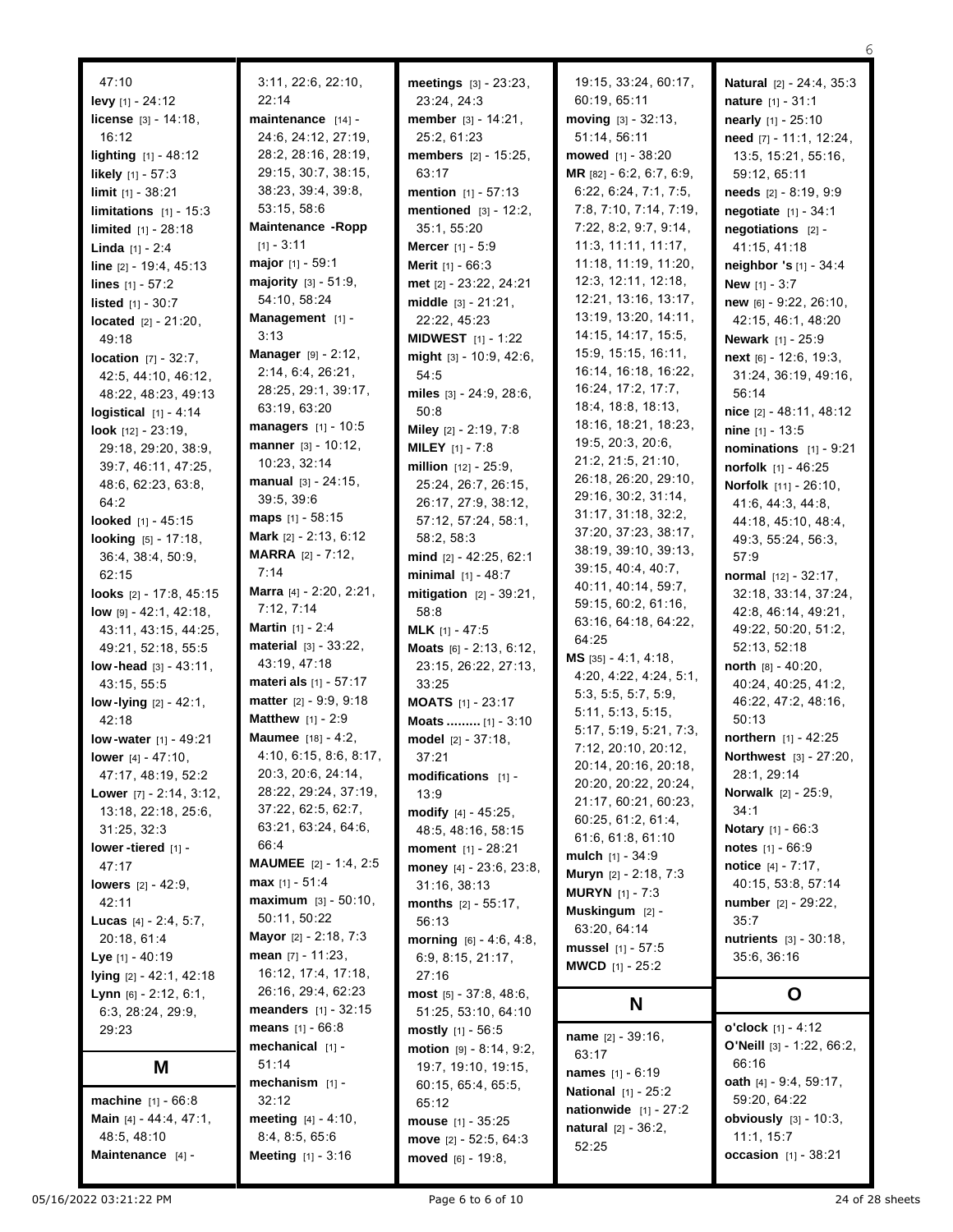| occur [1] - 57:7                           | Ottawa [7] - 22:19,            | pay [2] - 23:8, 27:7              | <b>planted</b> $[1] - 43:3$     |
|--------------------------------------------|--------------------------------|-----------------------------------|---------------------------------|
| <b>October</b> $[10] - 8:21$ ,             | 30:21, 32:3, 32:6,             | <b>payments</b> $[1] - 23:5$      | <b>planting</b> $[1] - 41:21$   |
| 8:23, 8:24, 9:13,                          | 32:22, 35:3, 39:4              | <b>pedestrian</b> $[2] - 48:14$ , | <b>plantings</b> $[3] - 31:1$ , |
| 9:14, 9:15, 9:17,                          | ought $[1] - 8:10$             | 49.8                              | 37:10, 55:3                     |
| 9:23, 12:23, 19:2                          | outlet $[1] - 34:18$           | pedestrians [1] -                 | <b>plating</b> $[1] - 57:16$    |
| <b>ODNR</b> $[5] - 23:6$ ,                 | <b>outline</b> $[4] - 41:23$ , | 48:21                             | <b>play</b> $[1] - 50:1$        |
| 31:14, 31:15, 38:3,                        | 41:25, 44:3, 49:14             | <b>Pemberville</b> $[2] - 62:6$   | <b>PLEAS</b> $[1] - 1:1$        |
| 38:10                                      | <b>outside</b> $[4] - 34:4,$   | 63:2                              | Pleas [1] - 1:14                |
| <b>OF</b> $[2] - 1.1, 66.1$                | 50:3, 52:10, 63:24             | <b>people</b> $[3] - 6.6, 10.9,$  | pleased $[1] - 27:6$            |
| office [4] - 9:4, 59:17,                   | Overall [1] - 58:13            | 28:2                              | point [8] - 18:18, 21:          |
| 59:21, 64:22                               | <b>overall</b> $[1] - 54:19$   | <b>per</b> $[4] - 22:1, 50:22,$   | 40:12, 42:23, 51:8,             |
| <b>official</b> $[3] - 23:23$ ,            | overflow [2] - 51:22,          | 51:5, 51:11                       | 58:21, 60:14, 63:22             |
| 24:13, 24:25                               | 53:4                           | <b>percent</b> $[8] - 25:19$ ,    | <b>pointer</b> $[2] - 40:10$ ,  |
| officials [1] - 24:20                      | <b>overflows</b> $[1] - 36:17$ | 27:7, 51:19, 55:1,                | 40:15                           |
| OHIO $[1] - 1:1$                           | overhead $[1] - 57:1$          | 55:23, 56:18, 57:20,              | <b>policy</b> $[1] - 24:14$     |
| Ohio [15] - 1:15, 1:23,                    | <b>oversees</b> [1] - 27:1     | 58:5                              | pollution [2] - 30:13,          |
| 20:3, 24:3, 25:9,                          | <b>overview</b> [3] - 39:19,   | <b>performed</b> $[2] - 22:19$ ,  | 62:7                            |
| 25:25, 27:5, 27:20,                        | 49:1, 49:14                    | 24:6                              | <b>ponding</b> $[1] - 54:11$    |
| 28:1, 29:14, 34:1,                         | own [1] - 16:12                | perhaps [1] - 14:7                | <b>pool</b> $[3] - 35:17$ ,     |
| 35:2, 55:21, 57:24                         | owner [2] - 34:2,              | period $[4] - 15:14$ ,            | 50:20, 53:3                     |
| old $[1] - 45:4$                           | 41:16                          | 15:20, 16:19, 19:19               |                                 |
| ON $[1] - 2:2$                             | owner 's [1] - 39:5            | <b>periodic</b> $[1] - 39:2$      | pools $[1] - 38:25$             |
| once $[4] - 32:19$ ,                       |                                | periodically $[1] - 39:3$         | Portage [4] - 62:2,             |
| 33:14, 34:24, 41:18                        | <b>oxbows</b> [1] - 32:15      | permit [2] - 56:23,               | 62:16, 62:23, 64:10             |
| one [24] - 17:9, 17:18,                    | oxygen [1] - 43:22             | 56:24                             | portion [1] - 39:24             |
|                                            |                                |                                   | position [1] - 14:5             |
| 25:5, 25:15, 27:5,<br>27:21, 27:22, 29:22, | P                              | <b>permitting</b> $[4] - 56:5$ ,  | positive [1] - 13:25            |
|                                            |                                | 56:10, 56:15, 56:22               | post [1] - 41:24                |
| 41:16, 45:22, 45:24,                       | packet [1] - 59:16             | person [3] - 11:2,                | post-construction               |
| 46:13, 46:14, 47:9,                        | <b>PAGE</b> $[1] - 3:2$        | 17:15, 24:21                      | - 41:24                         |
| 51:19, 53:13, 54:22,                       | Page [1] - 22:14               | <b>petition</b> $[1] - 62:14$     | <b>pot</b> $[1] - 38:13$        |
| 54:23, 55:14, 57:12,                       | page [10] - 21:22,             | petitioning $[1] - 62:12$         | <b>potential</b> $[1] - 63:8$   |
| 57:15, 61:25, 62:11,                       | 22:3, 22:6, 22:10,             | <b>Phase</b> $[9] - 25:17$ ,      | power [1] - 57:1                |
| 62:14                                      | 22:17, 22:22, 23:20,           | 41.4, 41.13, 44.2,                | <b>PowerPoint</b> $[1] - 32$ :  |
| One [1] - 35:19                            | 28:21, 49:16                   | 44 7, 44 14, 46 22,               | practical $[2] - 9.8$ ,         |
| <b>ongoing</b> $[2] - 39:8$ ,              | <b>pages</b> $[1] - 28:15$     | 49 3, 54 21                       | 9:18                            |
| 39:20                                      | parcels [2] - 52:6,            | <b>photo</b> $[2] - 41:24$ ,      | <b>pre</b> $[1] - 42:4$         |
| open [5] - 11:23,                          | 58:18                          | 43:14                             | pre-existing [1] - 42:          |
| 35:11, 46:19, 52:22,                       | <b>Park</b> [1] - 42:15        | <b>phrase</b> [1] - 18:5          | Preliminary [2] - 22:           |
| 58:23                                      | part [11] - 12:6, 15:23,       | <b>pick</b> $[1] - 46:21$         | 22:3                            |
| opened [1] - 55:6                          | 37:9, 39:20, 43:12,            | picking [1] - 31:16               | <b>present</b> $[2] - 11:8$     |
| opening [1] - 26:6                         | 44:13, 47:7, 57:6,             | picture [2] - 23:20,              | 14:7                            |
| opens $[1] - 43:16$                        | 62:3, 64:6                     | 35:24                             | <b>presentation</b> $[2]$ -     |
| <b>Operation</b> $[1] - 3:11$              | <b>part-time</b> $[1] - 12:6$  | piece [1] - 41:17                 | 37:2, 59:3                      |
| <b>operation</b> $[3] - 10:6$ ,            | <b>partially</b> $[1] - 51:13$ | pier [2] - 45:22, 45:24           | presentations [1] -             |
| 24:6, 28:20                                | participate $[1] - 15:7$       | piers $[2] - 46:1, 46:13$         | 36:24                           |
| operations [3] - 27:18,                    | particularly $[1] - 62:5$      | pink [1] - 44:14                  | presented $[3] - 8:13$ ,        |
| 28:16, 39:6                                | Partnership [1] - 25:4         | pipes [1] - 51:1                  | 9.4, 39.6                       |
| <b>operative</b> $[1] - 64.13$             | parts [1] - 51:14              | <b>PLACE</b> [1] - 1:14           | President [1] - 28:22           |
| opinion [1] - 9:25                         | <b>passage</b> $[2] - 43:16$ , | place [5] - 12:9, 25:10,          | presiding $[1] - 4.4$           |
| opportunities [1] -                        | 52:22                          | 29:6, 49:9, 66:12                 | pretty [3] - 15:6, 29:2         |
| 55:8                                       | <b>passes</b> $[1] - 55:5$     | <b>placement</b> $[1] - 8:23$     | previous [3] - 42:16,           |
| opportunity $[3] - 10:9$ ,                 | passive [1] - 58:11            | <b>places</b> $[2] - 35:23$ ,     |                                 |
| 47:22, 53:25                               | past [2] - 41:15, 56:2         | 59.9                              | 47:10, 49:2                     |
| <b>options</b> $[1] - 48.6$                | <b>pat</b> $[1] - 7:5$         | plan [9] - 12:12, 17:9,           | previously $[2] - 4:13$         |
| order $[1] - 4:12$                         | Pat $[1] - 2:18$               | 17:19, 24:13, 24:25,              | 25:8                            |
| Order  [1]                                 | <b>path</b> $[10] - 41:22$ ,   | 36:21, 45:16, 45:23               | <b>primary</b> $[1] - 30:10$    |
| $-3:4$                                     | 42:14, 42:15, 42:16,           | <b>planning</b> $[4] - 12:3$ ,    | principal [7] - 49:17,          |
| ordered [1] - 24:12                        |                                |                                   | 49:20, 49:23, 50:27             |
| organic [1] - 43:19                        | 42:19, 42:21, 46:21,           | 12:5, 25:22, 26:3                 | 50:23, 52:16, 52:17             |
|                                            | 46:22, 49:7, 53:8              | plans $[4] - 11:21$ ,             | privilege [2] - 60:10,          |

**Paulding** [1] - 5:11

**ed** [1] - 43:3 **planting** [1] - 41:21 **plantings** [3] - 31:1, **plating** [1] - 57:16 **S** [1] - 1:1 **Pleas** [1] - 1:14 **pleased** [1] - 27:6 **point** [8] - 18:18, 21:4, 40:12, 42:23, 51:8, 58:21, 60:14, 63:22 **pointer** [2] - 40:10, **policy** [1] - 24:14  $\frac{1}{2}$  - 30:13, **ponding** [1] - 54:11 **pool** [3] - 35:17, **pools** [1] - 38:25 **Portage** [4] - 62:2, 62:16, 62:23, 64:10 **portion** [1] - 39:24 **position** [1] - 14:5 **positive** [1] - 13:25 **post** [1] - 41:24 **post -construction** [1] **pot** [1] - 38:13 **potential** [1] - 63:8 **power** [1] - 57:1 **Point** [1] - 32:3 **practical** [2] - 9:8, **pre-existing** [1] - 42:4 **Preliminary** [2] - 22:2, **present** [2] - 11:8, **ntation**  $[2]$  **ntations** [1] **pred** [3] - 8:13, **President** [1] - 28:22 **ding** [1] - 4:4 **pretty** [3] - 15:6, 29:21 **previous** [3] - 42:16, **previously** [2] - 4:13, **primary** [1] - 30:10 **pal** [7] - 49:17, 49:20, 49:23, 50:21, 50:23, 52:16, 52:17 65:14 **problem** [4] - 10:12, 10:22, 12:24, 14:7 **problems** [1] - 4:14 **procedures** [1] - 24:15 **proceed** [1] - 10:1 **proceeding** [3] - 10:12, 10:15, 10:23 **proceedings** [5] - 65:17, 66:5, 66:6, 66:10, 66:11 **Professional** [1] - 1:25 **program** [6] - 26:25, 35:5, 35:8, 39:21, 58:13 **programs** [2] - 35:8, 36:22 **progresses** [1] - 32:9 **Proj** [1] - 3:12 **Proj-Wilson** [1] - 3:12 **project** [36] - 11:6, 25:7, 26:2, 27:4, 27:22, 30:20, 30:24, 31:5, 31:6, 32:10, 33:5, 37:6, 37:13, 38:11, 41:5, 42:22, 43:13, 44:16, 44:19, 45:8, 46:9, 48:2, 49:13, 50:16, 51:7, 52:2, 53:19, 55:2, 55:13, 55:20, 56:3, 57:6, 57:11, 57:21, 58:3 **Project** [4] - 2:14, 26:21, 32:1, 39:17 **projects** [19] - 24:7, 24:9, 25:15, 26:7, 27:1, 27:2, 27:3, 27:19, 27:25, 29:5, 30:7, 32:4, 37:25, 38:6, 39:19, 40:22, 41:1, 43:25, 58:14 **pronounced** [2] - 18:22, 18:23 **proper** [1] - 9:18 **properly** [1] - 38:20 **properties** [1] - 58:16 **property** [12] - 34:2, 34:4, 41:16, 41:17, 54:23, 56:16, 56:20, 57:15, 57:17, 58:1, 58:4 **propose** [1] - 54:4 **proposed** [4] - 9:3, 25:21, 26:2, 44:15 **proposing** [3] - 47:7, 53:11, 53:24 **protect** [2] - 48:10,

7

**original** [1] - 66:9

12:12, 13:8

25 of 28 sheets **Page 7 to 7 of 10 Page 7 to 7 of 10 Details 105/16/2022 03:21:22 PM** 

48:15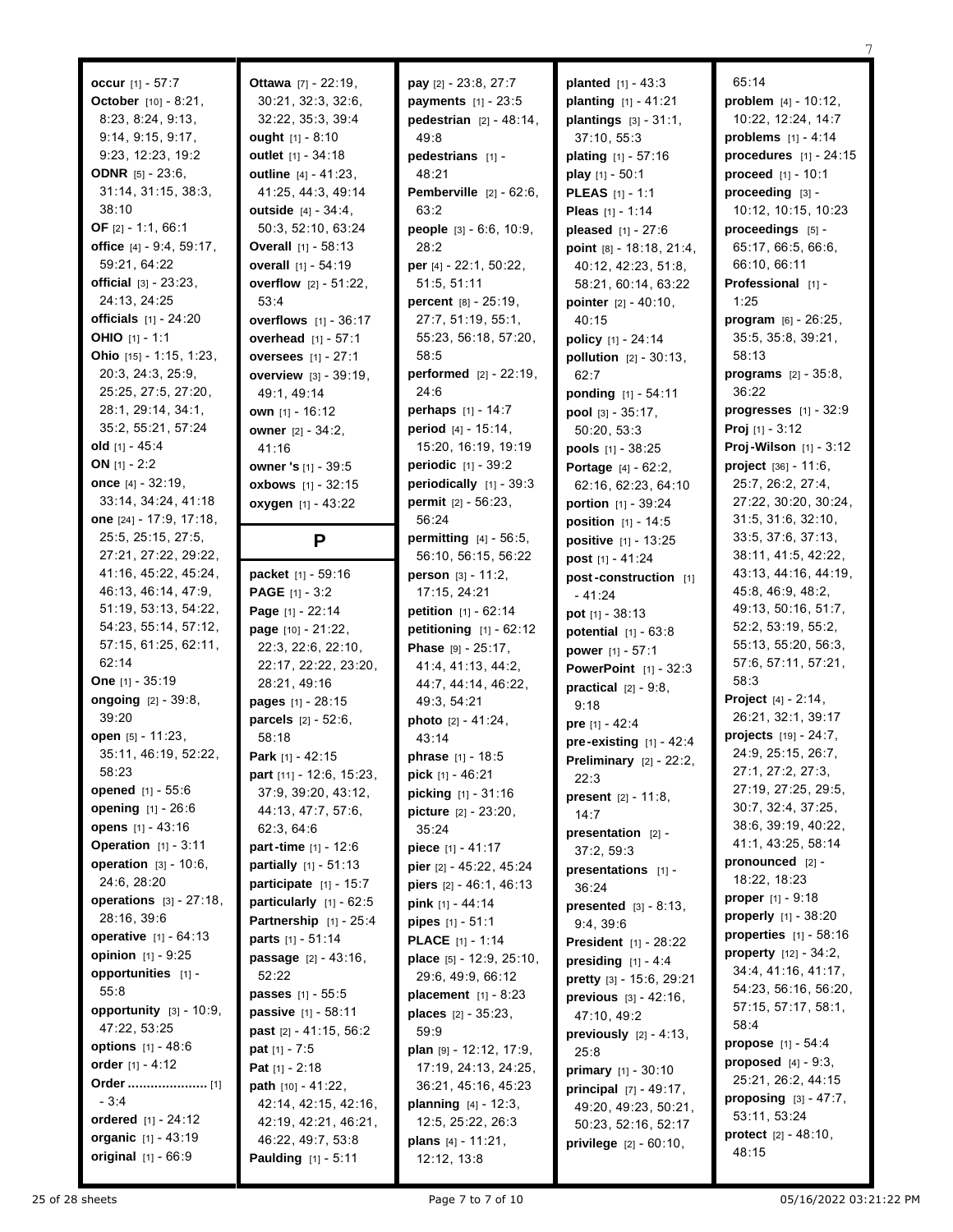47:4

41:7

55:18

48:21

**proud** [1] - 25:6 **provide** [8] - 32:12, 34:5, 38:4, 43:21, 47:10, 47:14, 50:18, 52:22 **provides** [3] - 42:10, 43:6, 43:7 **prudent** [1] - 18:3 **Public** [2] - 24:2, 66:3 **public** [4] - 18:10, 54:15, 64:2, 64:16 **pulls** [1] - 32:2 **purple** [2] - 49:14, 50:9 **purposes** [1] - 47:9 **put** [4] - 42:17, 48:20, 55:4, 59:16 **Putnam** [3] - 2:8, 5:13, 61:6 **putnam** [1] - 20:20 **Q**

**quality** [10] - 29:15, 42:23, 42:25, 43:7, 43:9, 43:23, 49:5, 54:2, 55:3, 58:10 **quarter** [1] - 54:25 **questions** [14] - 11:23, 23:10, 23:11, 26:13, 27:13, 30:5, 30:10, 31:20, 37:5, 37:15, 59:4, 60:20, 61:25,  $62.1$ **quickly** [1] - 34:13 **quite** [4] - 13:7, 27:23, 28:7, 30:24 **quorum** [2] - 4:16, 5:24

## **R**

**rabbit** [1] - 35:25 **rail** [1] - 45:13 **Rail** [2] - 26:24, 56:9 **railroad** [3] - 26:5, **Railroad** [2] - 26:25, **rain** [1] - 51:19 **RAISE** [2] - 26:22, **ramp** [2] - 48:18, **Randy** [2] - 2:16, 6:22 **range** [1] - 58:7 **rapid** [1] - 32:22 **raptor** [1] - 35:24 **raptors** [1] - 35:23 **rate** [3] - 29:13, 29:22,

51:4 **rather** [3] - 4:12, 32:14, 63:25 **RE** [1] - 1:2 **reach** [1] - 45:2 **reaches** [2] - 32:19, 43:8 **real** [3] - 28:11, 47:5, 60:10 **really** [11] - 16:24, 25:5, 29:3, 29:9, 29:25, 40:8, 41:15, 53:10, 55:19, 55:22, 56:3 **reason** [2] - 15:23, 17:23 **Rebuilding** [1] - 26:8 **receive** [2] - 27:5, 35:4 **received** [4] - 8:11, 55:21, 57:14, 57:25 **recent** [3] - 45:1, 45:10, 58:25 **receptive** [1] - 38:4 **recommend** [2] - 8:16, 10:18 **recommendation** [3] - 10:24, 11:21, 18:20 **recommendations** [2] - 8:25, 13:8 **recommending** [1] - 8:22 **record** [1] - 66:10 **recreational** [2] - 55:8, 58:12 **rectangular** [1] - 51:1 **recusal** [1] - 59:18 **recuse** [2] - 15:22, 19:17 **red** [1] - 44:12 **redo** [1] - 45:24 **reduce** [1] - 35:6 **reduced** [1] - 66:7 **Reduced** [1] - 55:11 **reduction** [1] - 26:4 **REED** [10] - 4:19, 13:24, 14:20, 16:25, 18:5, 18:9, 18:14, 18:17, 20:11, 60:22 **Reed** [1] - 2:7 **refer** [1] - 28:14 **reference** [1] - 44:2 **regard** [4] - 7:25, 10:8, 19:7, 19:25 **regarding** [3] - 9:25, 30:6, 37:15 **REGER** [28] - 5:22, 10:13, 12:16, 12:19, 15:16, 15:19, 16:3, 16:7, 16:20, 16:23, 19:8, 19:14, 20:25,

30:9, 30:18, 31:22, 37:17, 37:21, 60:17, 61:11, 61:18, 61:21, 62:22, 63:1, 63:7, 63:11, 63:14, 64:17 **Reger** [2] - 2:9, 19:9 **Registered** [2] - 1:25, 66:2 **regular** [2] - 56:8, 63:4 **regulators** [3] - 52:24, 54:3, 56:10 **related** [1] - 15:4 **relationship** [1] - 15:2 **relatively** [1] - 44:25 **release** [1] - 53:5 **released** [1] - 43:15 **relief** [1] - 47:14 **relocate** [1] - 57:4 **relocation** [1] - 57:5 **remain** [2] - 51:25, 58:23 **remaining** [1] - 8:21 **remember** [1] - 35:10 **remotely** [1] - 24:22 **removal** [1] - 41:20 **removals** [1] - 25:19 **remove** [5] - 45:24, 47:18, 48:18, 57:3, 58:17 **removing** [1] - 34:6 **renew** [1] - 8:5 **replace** [2] - 45:6, 45:17 **replacing** [1] - 27:8 **Report** [2] - 3:9, 3:14 **report** [13] - 21:7, 21:15, 21:20, 23:9, 23:18, 23:20, 23:21, 24:24, 26:13, 29:12, 37:4, 59:14, 60:16 **Report -Wendy** [1] - 3:9 **REPORTER** [1] - 66:1 **Reporter** [1] - 66:3 **Reporters** [1] - 1:25 **REPORTING** [1] - 1:23 **represent** [1] - 16:25 **required** [3] - 13:1, 14:14, 57:6 **requirement** [5] - 14:21, 16:8, 19:16, 35:20, 38:15 **requirements** [2] - 56:5, 57:1 **requires** [1] - 17:22 **resident** [2] - 7:12, 20:2 **Resident** [2] - 2:20, 2:21 **resign** [1] - 8:10

**resignation** [1] - 8:12 **resigning** [1] - 9:12 **resolution** [1] - 8:16 **Resources** [2] - 24:4, 35:3 **resources** [2] - 24:18, 56:24 **response** [11] - 4:21, 4:25, 5:4, 5:10, 5:12, 5:16, 5:20, 23:13, 27:14, 59:5, 59:25 **responsible** [1] - 13:11 **Restoration** [1] - 35:9 **restoration** [2] - 37:13, 38:5 **result** [1] - 55:13 **retire** [1] - 12:7 **retired** [1] - 63:18 **Review** [1] - 3:10 **review** [1] - 12:11 **Review -Moats .........**  $[1] - 3:10$ **reviewed** [2] - 24:5, 24:14 **reviewing** [3] - 11:20, 12:12, 13:8 **reviews** [1] - 17:5 **Revised** [2] - 62:9, 63:9 **Richard** [2] - 2:21, 7:14 **Ricker** [5] - 7:19, 7:20, 7:23, 8:5, 8:8 **RICKER** [2] - 62:19, 62:25 **Ricker 's** [1] - 8:20 **riffle** [6] - 43:18, 44:10, 44:12, 44:14, 48:24, 49:4 **right -hand** [2] - 32:8, 36:6 **rights** [1] - 25:20 **rigorous** [1] - 38:23 **riparian** [1] - 43:4 **ripraps** [1] - 43:19 **rise** [1] - 4:1 **Risk** [1] - 3:13 **River** [26] - 2:14, 2:19, 2:19, 7:7, 7:9, 20:7, 25:3, 25:6, 25:17, 26:6, 31:25, 32:16, 32:18, 37:19, 37:22, 39:25, 40:18, 40:25, 41:4, 46:25, 62:2, 62:5, 62:7, 62:16, 62:24, 64:10 **river** [37] - 25:12, 33:6, 33:11, 33:14, 33:15, 34:22, 34:23, 34:24,

35:14, 42:2, 42:4, 42:5, 42:10, 43:6, 43:8, 43:11, 43:20, 44:11, 44:23, 45:22, 45:23, 46:6, 46:14, 46:20, 47:15, 48:15, 48:17, 49:6, 49:7, 49:22, 50:12, 51:2, 53:6, 53:11, 53:14, 53:18, 55:6 **rivers** [2] - 28:7, 30:16 **RMR** [2] - 1:22, 66:16 **road** [1] - 21:4 **Road** [3] - 1:23, 32:10, 34:19 **rock** [1] - 33:10 **Rockford** [1] - 1:23 **rocks** [1] - 36:20 **roll** [4] - 4:17, 20:9, 60:20, 65:12 **Roll** [3] - 3:5, 3:8, 3:15 **roosting** [1] - 35:22 **Ropp** [6] - 2:12, 3:11, 6:12, 27:11, 27:15, 30:8 **ROPP** [13] - 27:16, 29:3, 29:11, 29:17, 30:3, 30:17, 30:19, 31:11, 62:18, 62:20, 63:5, 63:10, 63:12 **ROSEBROOK** [3] - 5:6, 20:17, 61:3 **Rosebrook** [1] - 2:8 **Ross** [1] - 1:23 **roughly** [4] - 33:1, 46:2, 49:18, 54:5 **Route** [8] - 2:20, 2:21, 7:13, 40:21, 53:16, 58:22 **rows** [1] - 6:18 **rulings** [1] - 15:4 **run** [2] - 10:6, 62:4 **running** [3] - 21:8, 28:11, 40:1 **runs** [4] - 43:5, 44:5, 62:6, 62:24

## **S**

**SADOWSKI** [1] - 7:5 **Sadowski** [2] - 2:18, 7:5 **safety** [1] - 45:5 **sales** [1] - 55:1 **Satowski** [1] - 7:18 **scenes** [1] - 61:17 **schedule** [2] - 54:20, 56:22 **scheduled** [1] - 57:7 **schematic** [1] - 45:14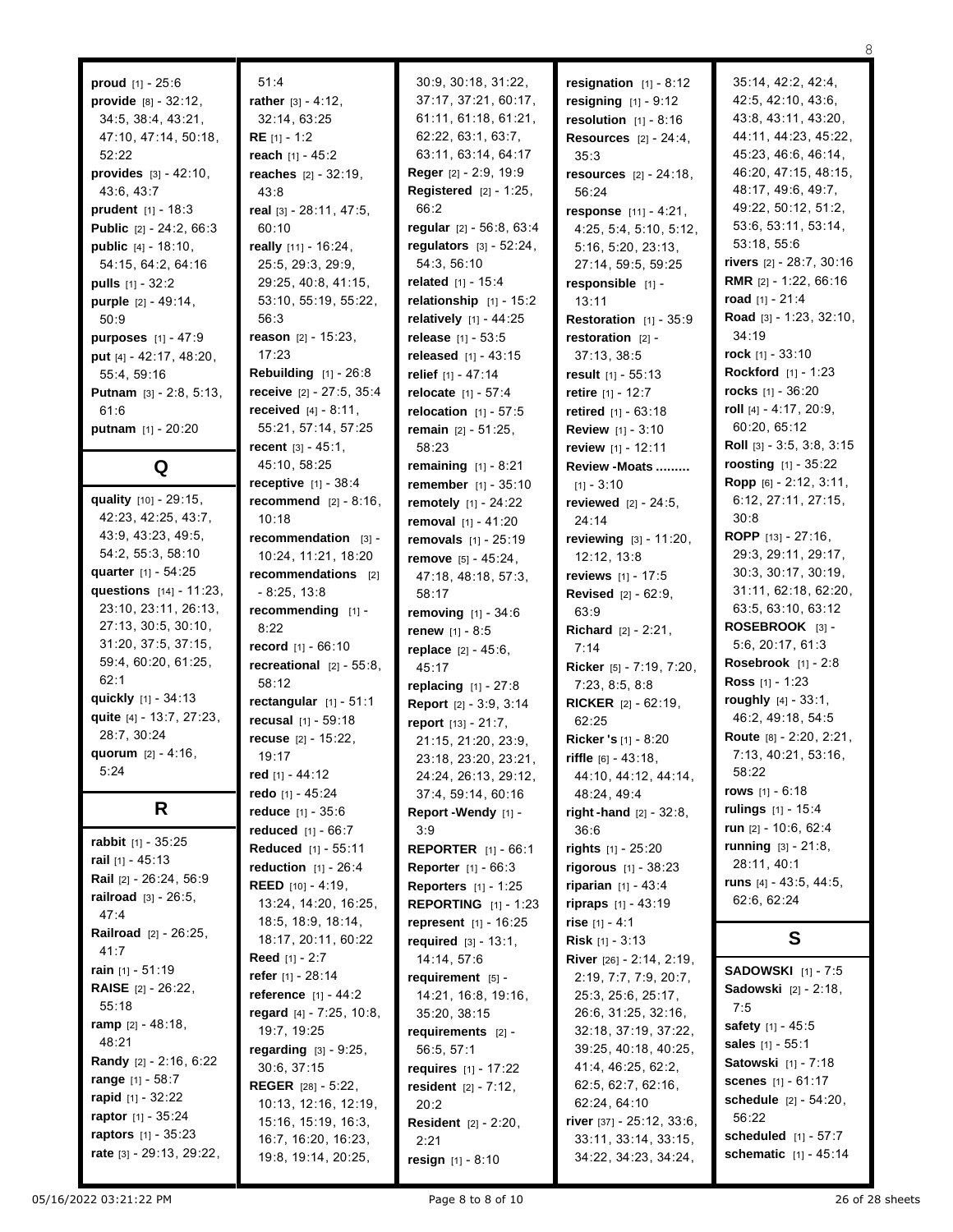**Schierloh** [1] - 2:8 **SCHIERLOH** [6] - 5:14, 10:14, 20:21, 60:18, 61:7, 65:9 **SCHMENK** [82] - 1:10, 4:5, 4:9, 4:23, 5:23, 6:3, 6:8, 6:20, 7:15, 7:20, 7:23, 9:6, 9:8, 9:15, 10:21, 11:10, 11:25, 12:8, 14:13, 14:16, 14:24, 15:6, 15:10, 15:18, 16:2, 16:6, 16:9, 16:13, 16:17, 17:6, 18:2, 18:18, 18:22, 18:25, 19:6, 19:9, 19:12, 19:21, 19:24, 20:8, 20:13, 21:1, 21:3, 21:6, 23:11, 23:14, 26:14, 26:19, 27:10, 27:15, 30:5, 31:9, 31:13, 31:15, 31:19, 31:23, 37:15, 38:14, 38:18, 39:9, 39:11, 40:3, 40:5, 40:8, 40:12, 59:6, 59:8, 59:11, 59:23, 60:1, 60:13, 60:19, 60:24, 61:12, 61:20, 63:15, 64:19, 64:23, 65:2, 65:7, 65:10, 65:15 **Schmenk** [4] - 2:3, 4:4, 9:5, 61:18 **school** [1] - 36:22 **screen** [5] - 32:9, 39:22, 40:2, 40:16, 40:19 **seal** [1] - 66:14 **seated** [1] - 4:6 **second** [8] - 19:10, 19:11, 19:22, 50:22, 51:5, 51:11, 60:18, 65:9 **seconded** [2] - 60:19, 65:11 **Secretary /Treasurer** [2] - 2:13, 6:11 **secretary /treasurer**  $[1] - 21:16$ **Section** [1] - 56:25 **section** [2] - 30:7, 46:4 **sediment** [4] - 36:16, 39:2, 43:16, 54:2 **sediments** [1] - 35:6 **see** [19] - 15:23, 28:1, 33:10, 35:17, 35:23, 36:5, 36:7, 38:8, 39:22, 39:23, 41:23, 41:25, 44:10, 45:21,

46:4, 48:23, 50:4, 58:9, 60:6 **seeding** [2] - 34:9, 41:21 **seek** [2] - 10:9, 37:25 **seeking** [1] - 59:13 **seeks** [1] - 35:5 **selected** [1] - 27:3 **self** [1] - 15:4 **self-dealings** [1] - 15:4 **send** [1] - 46:21 **separate** [1] - 64:5 **series** [2] - 43:18, 50:25 **serious** [1] - 15:7 **serve** [2] - 41:10, 47:8 **serves** [1] - 53:12 **service** [2] - 28:25, 29:24 **SERVICE** [1] - 1:23 **Service** [1] - 2:17 **Services** [1] - 7:2 **session** [2] - 4:3, 24:22 **set** [3] - 36:20, 66:7, 66:13 **seven** [2] - 13:4, 48:19 **several** [2] - 24:1, 27:25 **severe** [1] - 45:3 **shading** [1] - 54:7 **shape** [1] - 43:20 **share** [1] - 27:18 **sharing** [1] - 55:25 **Shelby** [1] - 5:15 **shift** [1] - 28:22 **shorthand** [2] - 66:8, 66:9 **show** [3] - 40:15, 52:8, 54:5 **showed** [2] - 35:10, 61:24 **showing** [3] - 32:7, 46:12, 48:3 **shows** [5] - 33:4, 34:13, 36:8, 43:25, 53:23 **side** [9] - 32:8, 35:13, 36:6, 36:9, 40:19, 41:2, 47:5, 48:16, 56:6 **sieve** [1] - 16:4 **similar** [2] - 41:11, 57:8 **sit** [1] - 36:25 **site** [1] - 36:23 **size** [3] - 12:25, 43:19, 46:2 **slab** [1] - 33:9

**slow** [2] - 31:2, 36:15 **smaller** [1] - 51:12 **Smith** [2] - 2:18, 7:6 **soils** [1] - 57:17 **Sol** [2] - 2:19, 2:19 **solicit** [1] - 9:21 **solution** [1] - 34:6 **Solutions** [3] - 7:7, 7:9, 7:11 **someone** [1] - 19:3 **somewhere** [1] - 11:18 **soon** [2] - 23:6, 55:15 **sorry** [1] - 27:12 **south** [3] - 40:20, 40:24, 50:15 **Southern** [12] - 26:10, 41:7, 44:3, 44:8, 44:18, 45:10, 47:1, 48:4, 49:3, 55:24, 56:3, 57:10 **space** [2] - 47:23, 48:1 **spans** [1] - 46:1 **special** [1] - 63:21 **species** [1] - 38:22 **specific** [1] - 30:6 **spillway** [9] - 49:21, 49:23, 50:1, 50:21, 50:24, 51:23, 52:17, 53:1 **spillways** [3] - 49:17, 52:15, 52:16 **spot** [1] - 10:19 **spraying** [1] - 28:5 **spread** [1] - 46:8 **spring** [1] - 37:10 **St** [2] - 22:15, 24:8 **stability** [1] - 43:6 **staff** [2] - 24:5, 24:21 **Stantec** [4] - 2:15, 6:13, 39:14, 39:18 **STARN** [5] - 5:2, 20:15, 59:10, 61:1, 65:13 **Starn** [2] - 2:7, 59:8 **start** [6] - 5:24, 9:22, 21:14, 35:16, 51:3, 57:10 **started** [9] - 21:9, 21:23, 22:4, 22:7, 22:11, 22:15, 22:20, 22:24, 37:7 **starting** [3] - 22:2, 31:3, 41:12 **Starting** [1] - 21:22 **starts** [5] - 28:19, 32:8, 32:19, 33:16, 57:21 **State** [5] - 25:25, 56:9, 57:24, 58:22

**state** [3] - 27:4, 52:25, 55:21 **static** [1] - 51:15 **statistics** [1] - 49:15 **stats** [1] - 50:7 **status** [1] - 21:19 **statutorily** [1] - 14:20 **statutory** [1] - 14:25 **stay** [6] - 47:13, 47:20, 51:9, 52:11, 54:10, 54:13 **steel** [1] - 33:5 **step** [2] - 18:1, 61:15 **steps** [2] - 10:20, 61:14 **Steve** [4] - 2:14, 6:14, 26:20, 55:19 **stick** [1] - 48:8 **still** [7] - 11:25, 47:17, 48:22, 54:6, 55:23, 56:20, 64:20 **Storage** [3] - 3:13, 25:1, 25:22 **storage** [4] - 42:10, 50:19, 51:7 **store** [2] - 51:20, 51:21 **storm** [4] - 11:14, 49:25, 51:21, 51:23 **storms** [1] - 51:12 **stormwater** [1] - 43:5 **straighten** [1] - 53:12 **straw** [1] - 34:9 **stream** [3] - 24:8, 36:17, 52:25 **streams** [6] - 24:10, 28:7, 29:12, 29:13, 29:19, 37:18 **Street** [11] - 1:14, 42:17, 44:4, 44:5, 45:9, 47:1, 48:5, 48:11 **streets** [1] - 47:19 **stretch** [1] - 42:6 **structure** [5] - 33:10, 33:19, 36:20, 51:16, 53:2 **structures** [7] - 43:18, 44:11, 44:12, 44:14, 48:24, 49:4, 51:1 **subdistrict** [1] - 64:6 **subdistricts** [1] - 64:13 **submit** [4] - 15:17, 23:6, 23:7, 58:15 **submitted** [3] - 17:10, 24:24, 27:3 **submitting** [1] - 15:13 **subsequently** [1] - 8:9 **substantially** [2] -

41:5, 41:14 **successful** [1] - 64:15 **suggest** [1] - 17:8 **Suite** [1] - 1:15 **summary** [1] - 54:19 **summer** [3] - 28:4, 57:4, 57:7 **support** [5] - 54:3, 60:9, 64:2, 64:8, 64:16 **supporting** [1] - 60:4 **supposed** [1] - 16:4 **surface** [1] - 42:11 **surrounding** [1] -  $47.19$ **Sustainability** [1] - 26:9 **Swale** [1] - 42:15 **swearing** [1] - 21:4

9

## **T**

**takeaway** [1] - 53:24 **talks** [1] - 28:15 **tap** [1] - 35:8 **taper** [2] - 50:13, 50:15 **task** [1] - 39:5 **tax** [1] - 55:1 **technical** [1] - 30:15 **term** [3] - 9:12, 9:22, 19:3 **terrain** [1] - 42:4 **thanking** [1] - 28:24 **THE** [5] - 1:1, 2:2, 2:5, 2:10, 66:1 **therefore** [2] - 8:13, 62:8 **thinking** [1] - 31:4 **three** [11] - 8:19, 12:22, 13:1, 28:1, 41:1, 41:9, 43:25, 46:1, 47:16, 55:16, 56:13 **tickled** [1] - 27:6 **tie** [1] - 42:21 **tiebreaker** [2] - 12:24, 13:5 **tier** [2] - 47:8, 47:11 **tiered** [1] - 47:17 **ties** [1] - 42:16 **Tim** [2] - 2:19, 7:8 **TIME** [1] - 1:13 **timeline** [1] - 57:9 **today** [10] - 11:4, 17:13, 21:6, 27:18, 28:18, 39:18, 44:13, 45:15, 46:18, 53:7 **together** [2] - 41:10, 43:25